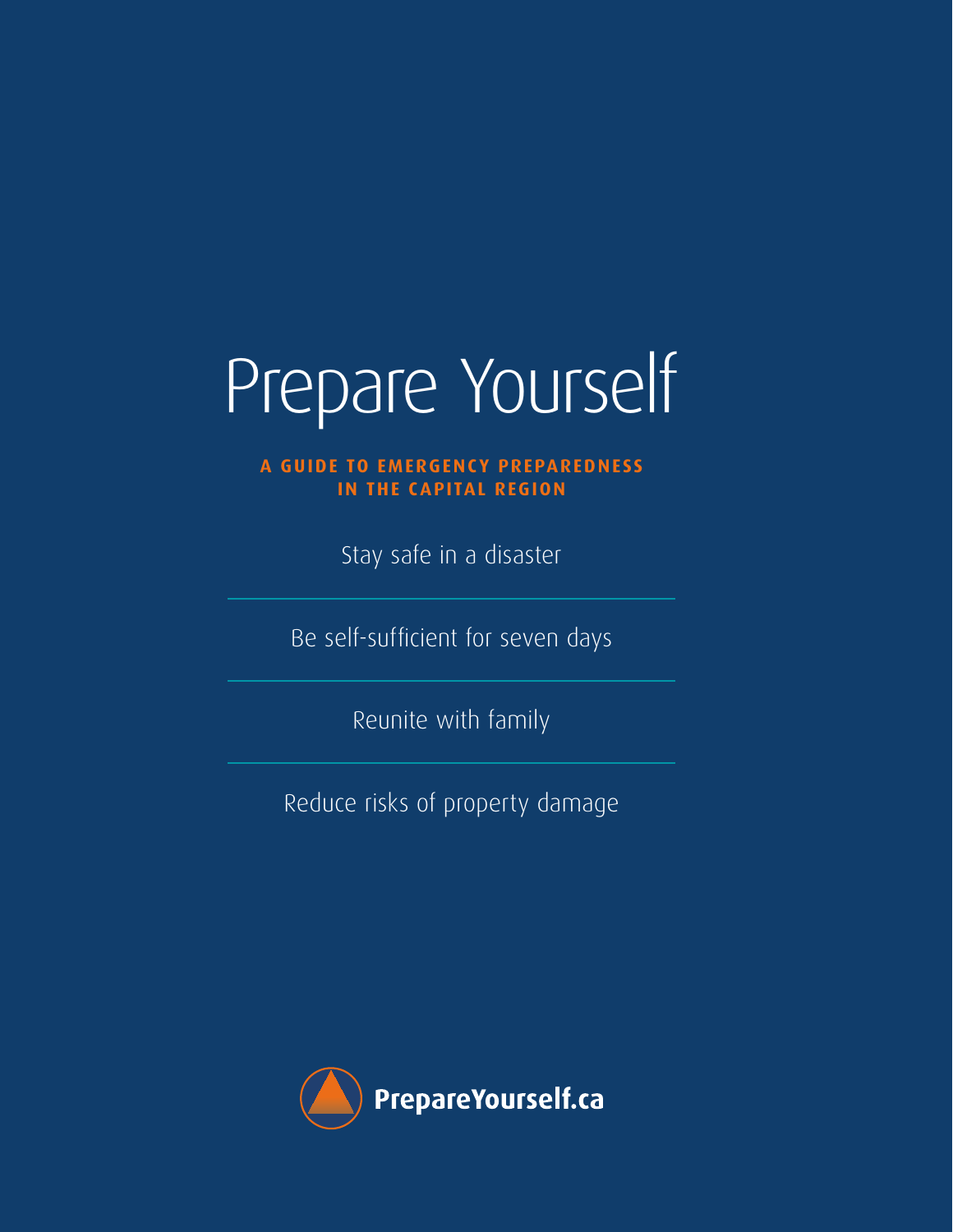| Introduction                                                                               | $\overline{2}$ |
|--------------------------------------------------------------------------------------------|----------------|
| 26 Weeks to Family Emergency<br>Preparedness                                               | 3              |
| Local Emergency Programs                                                                   | 5              |
| Before an Emergency                                                                        | 6              |
| <b>MAKE AN EMERGENCY PLAN</b>                                                              | 6              |
| Contact Information<br>and Reunification Planning<br>Know Your Place, Secure<br>Your Space | 6<br>9         |
| <b>EMERGENCY KITS</b>                                                                      | 15             |
| Home Kits                                                                                  | 15             |
| Grab & Go Kit - Home, Work<br>and School<br>Car Kits<br>Special Considerations             | 16<br>16<br>16 |
| <b>KNOW THE RISKS</b>                                                                      | 17             |
| Earthquake                                                                                 | 17             |
| Tsunamis                                                                                   | 20             |
| Severe Weather                                                                             | 22             |
| Power Outages                                                                              | 24             |
| Fires                                                                                      | 25             |
| Infectious Disease                                                                         | 27             |
| Hazardous Material (Hazmat) Spills                                                         | 29             |
| Floods and Marine                                                                          | 29             |
| Landslides                                                                                 | 31             |
| Preparing for Other Hazards                                                                | 32             |

| $\overline{2}$ | During an Emergency                                | 33       |
|----------------|----------------------------------------------------|----------|
|                | <b>EVACUATION</b>                                  | 33       |
| 3              | Evacuation Stages                                  | 33       |
| 5              | Reception Centres                                  | 34       |
|                | <b>COMMUNICATING</b>                               |          |
| 6              | <b>DURING A DISASTER</b><br>911 Emergency Services | 35<br>35 |
| 6              | Amateur Radio Operators                            | 35       |
| 6              | Phones and Internet                                | 36       |
|                | <b>HOW TO STAY INFORMED</b>                        | 37       |
| 9              | <b>HOW TO HELP</b>                                 | 37       |
| 15             |                                                    |          |
| 15             | After an Emergency                                 | 38       |
| 16             | <b>UTILITIES</b>                                   | 38       |
| 16             | <b>Electrical Utilities</b>                        | 38       |
| 16             | Natural Gas Utilities                              | 38       |
| 17             | Water Shut-Off Utilities                           | 39       |
| 17             | <b>HEALTH AND HYGIENE</b><br>Handwashing           | 39<br>39 |
| 20             | Sewage Interuptions                                | 39       |
| 22             | Water                                              | 40       |
| 24             | <b>RECOVERY</b>                                    | 44       |
| 25             | Recovery, Goals and Resources                      | 44       |
| 27             | Emotional Responses to Disasters                   | 46       |
| 29             | Returning Home and Cleaning Up                     |          |
| 29             | After a Disaster                                   | 48       |
| 31             |                                                    |          |
| 32             | <b>Additional Resources</b>                        | 50       |
|                | Worksheets                                         | 51       |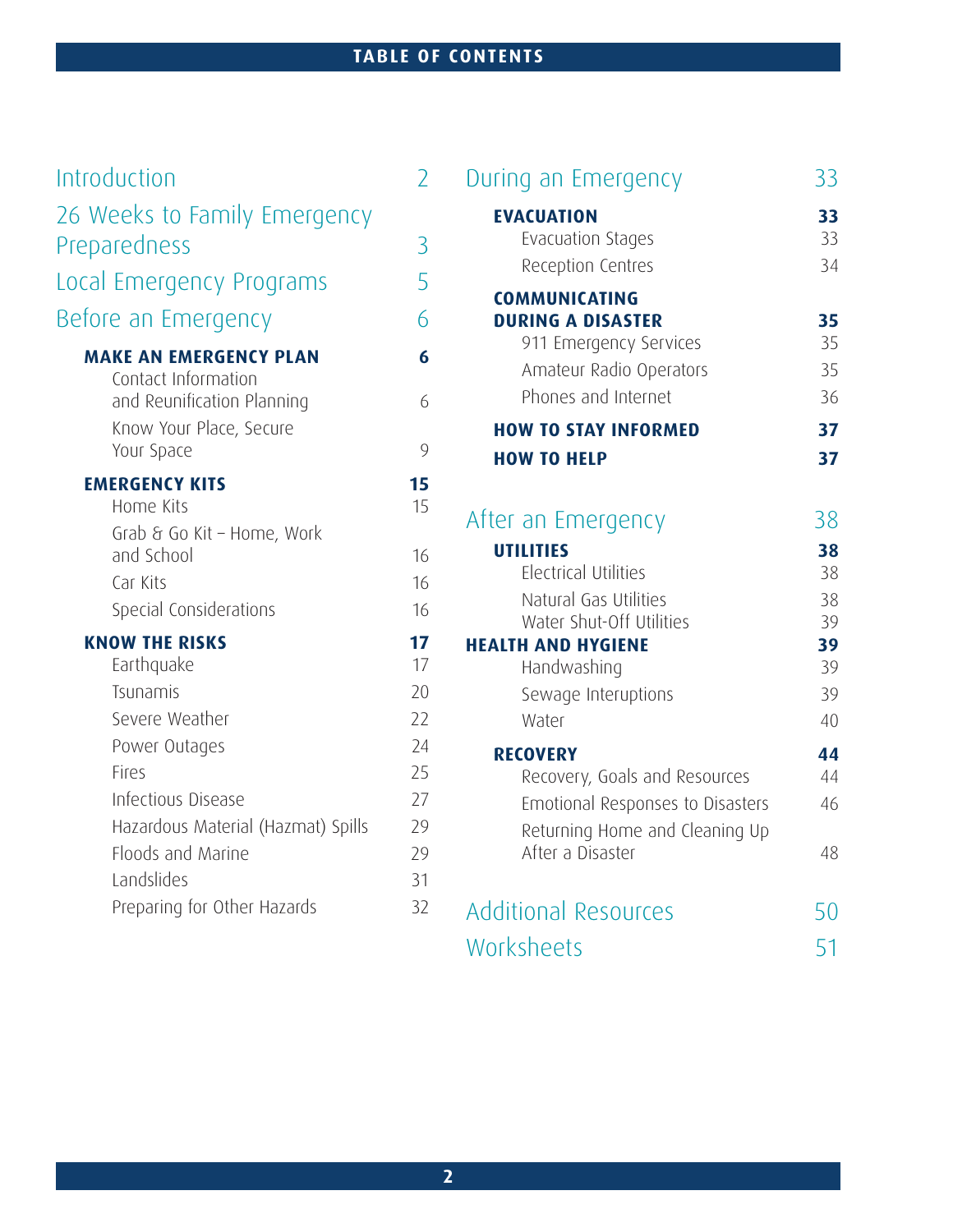# Introduction

## Emergency Preparedness is a Responsibility that We All Share

When disaster strikes, the most important person is you. If you are well prepared, you will be in a better position to help your family, friends and neighbours. Your first priority is always personal safety and reducing the risk of injury. **Most people survive disasters**. But following a disaster, your family's safety, health, comfort and general well-being may be entirely in your own hands.

Major disasters may disrupt the normal functions of society and seriously affect infrastructure and public services:

- shops may be closed or quickly run out of supplies;
- businesses, schools and public offices may shut down;
- hospitals may be overwhelmed;
- transportation and communications may be very difficult; and
- utilities like water, power and gas may be unavailable or unreliable.

Emergency officials, first responders and community agencies can handle "normal" emergencies, but will likely be overwhelmed with a widespread or long-lasting disaster. Immediate priorities will be:

- life-saving (first aid, search & rescue, evacuations, medical care);
- damage control (fighting fires, preventing the spread of disease, dealing with hazardous materials); and
- restoring or maintaining critical services needed for emergency response (transportation, hospitals and emergency shelters, communications and basic utilities, for example).

On the next page you will find **contact information for your local emergency programs**. These programs are in place to help their communities prepare, and are a great source of information, so please get in touch with them if you have any questions.

Following the emergency program information within Section 5 is something you can start right now to get prepared! The emergency programs in the Capital Region are promoting **"26 Weeks to Emergency Preparedness"** which is an easy way to get prepared by completing one simple task each week over a 26 week period.

This workbook outlines the key steps on how you can get prepared for emergencies in the Capital Region: **Make an Emergency Plan, Get an Emergency Kit,** and **Know the Risks** locally.

Worksheets are referenced throughout the book that will help you and your family in all stages of an emergency. These worksheets are all located at the back of this book in a handy tear-out format and can be filled out and referenced at any time. A pocket has been included on the back cover to keep your pulled-out worksheets together.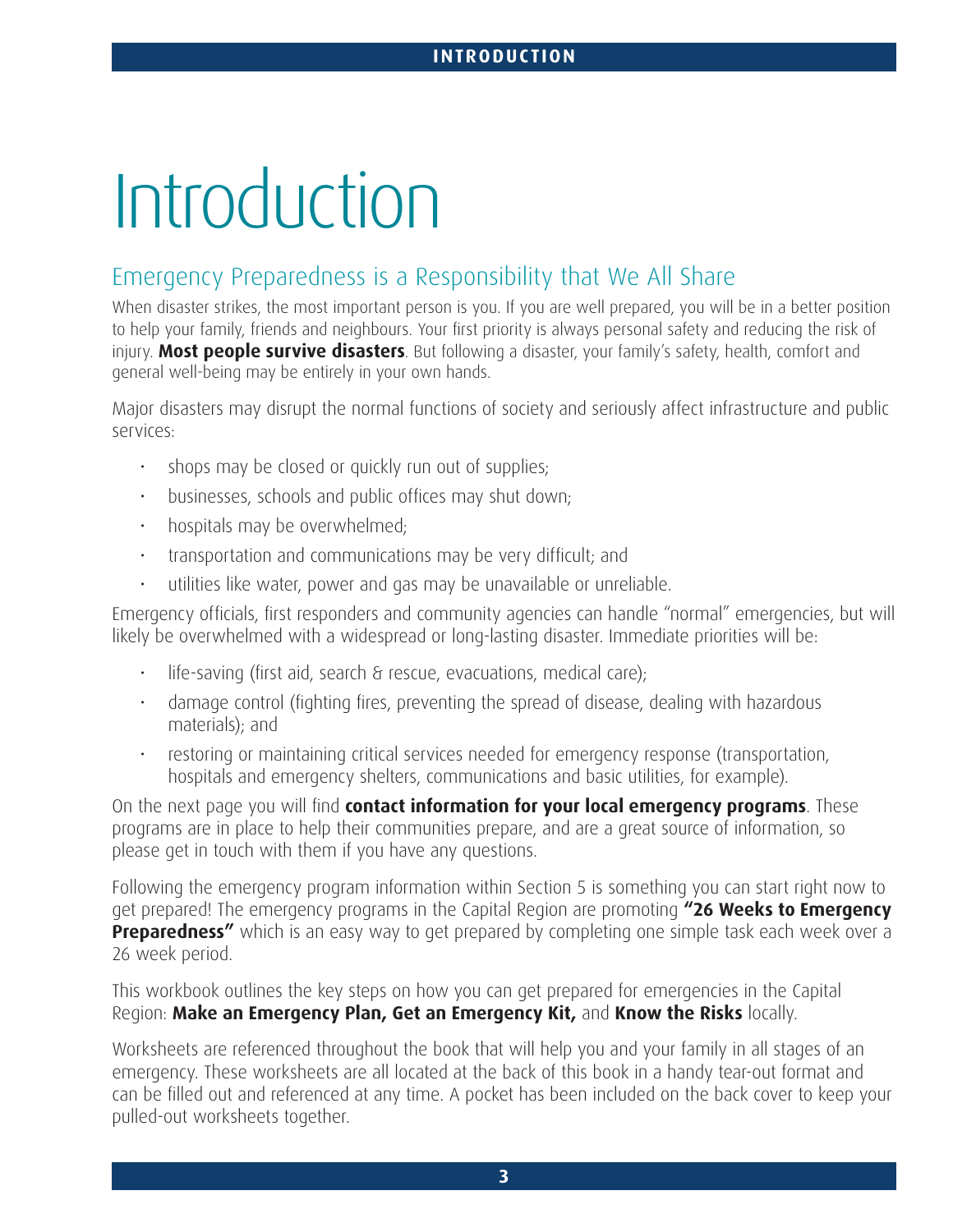## 26 Weeks to Family Emergency Preparedness

## **A STEP-BY-STEP GUIDE TO GET YOU AND YOUR FAMILY EMERGENCY PREPARED IN 26 WEEKS!**

- **WEEK 1.** Get a large **portable container** with a lid to use as an emergency kit, preferably with wheels. Choose an accessible location for the container near an exit and label the container. Make sure all family members know what it will be used for and where it is.
- **WEEK 2.** Stock your kit with *at least* a **seven day supply of water** for every family member and your pets. It is best to plan for four litres of water per person, per day—two for drinking and two for food preparation and hygiene. You might also consider the addition of **water purification tablets.**
- **WEEK 3.** Stock your kit with several varieties of **packaged foods, canned meats, dried fruit and** a **manual can opener.** If needed, include **infant supplies** like disposable diapers, disposable bottles and formula. Plan for *at least* a seven day supply of food for each family member.
- **WEEK 4.** Arrange an **out-of-area phone contact** person in case you are separated from your family so they can relay messages until you are reunited. Keep this and other emergency phone numbers near each telephone. Teach family members these numbers.
- **WEEK 5.** Add **food items and supplies for pets** to your kit.
- **WEEK 6.** Get a **portable radio and extra batteries** for your emergency kit.
- **WEEK 7. Learn about hazards.** Know the hazards in your community. Find out if the area where you live is vulnerable to landslides, flooding or fires. Do a home hazard hunt to make your home safer: Secure appliances and heavy furniture and move beds away from overhead objects.
- **WEEK 8. Prepare a first-aid kit** that includes prescription medications, eyeglasses, bandages, sterile gauze pads, tape, scissors, tweezers, antibiotic ointment, hydrogen peroxide and other items such as over-the-counter pain pills.
- **WEEK 9.** Give every family member **specific safety tasks** to do in an emergency. For example, designate one person to be in charge of turning off electricity, one to collect the emergency container, one to track down family members and make sure people with disabilities or special health needs are provided for. Make sure someone is also designated to looking after any pets.
- **WEEK 10. Identify safe places** in your home and on your property. Plan and practice earthquake "**drop, cover, hold"** or evacuation drills using different escape routes. Know where your community may set up a **reception centre** for evacuees during an emergency.
- **WEEK 11.** Identify a **family meeting place** away from home but close to your regular spots (between home and work or school).
- **WEEK 12.** Add a **flashlight and extra batteries,** along with **candles and waterproof matches**  to your kit.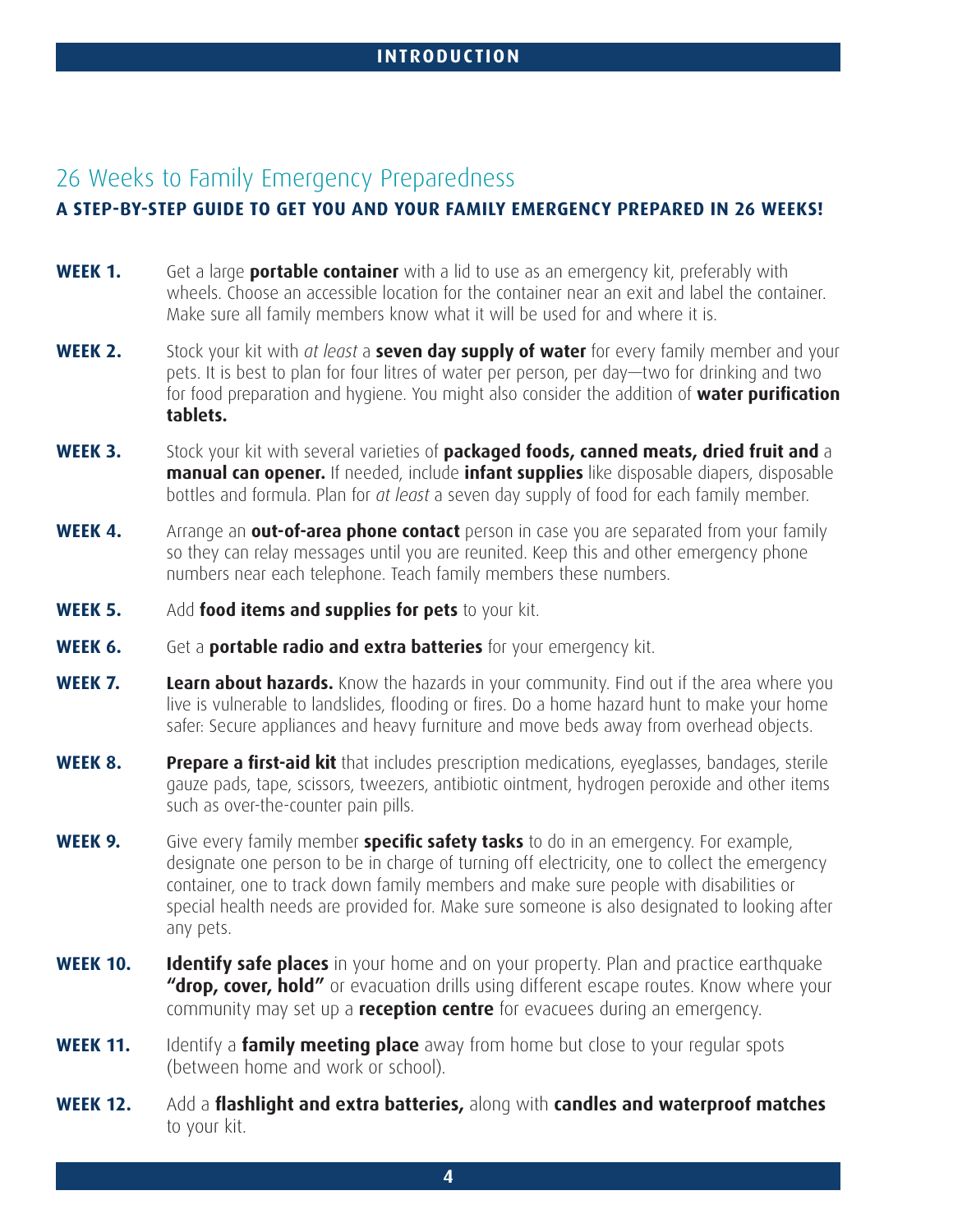## **INTRODUCTION**

- **WEEK 13.** Add some **dried soups and other food items** such as peanut butter to your emergency kit.
- **WEEK 14. Check your insurance policies** and make records of your possessions (in case you need to make a claim) and add the list to your emergency kit.
- **WEEK 15.** Stock your kit with both large and medium-sized **plastic garbage bags** (orange or yellow make good visible signals). Large bags can also be used as ponchos, ground covers or blankets. Add **plastic or paper dishes and cups** as well.
- **WEEK 16.** Add a **change of clothing** for each family member to your kit. Be sure to include warm clothing, heavy work gloves and sturdy shoes.
- **WEEK 17.** Add additional **canned or freeze-dried food** like stews, tuna fish, baked beans and vegetables to your kit.
- **WEEK 18.** Enroll a family member in a **first-aid course**. Pack **HELP/OK signs** in your kit.
- **WEEK 19. Assemble important documents** like wills, insurance papers, medical records, credit card numbers, inventory of possessions, identification, etc. Make copies and store originals in a fireproof/waterproof container that will be accessible if your home is damaged.
- **WEEK 20.** Add **personal items** such as toilet paper, handi-wipes, soap, detergent, toothbrush, toothpaste, comb, sanitary supplies, etc. to your emergency kit.
- **WEEK 21.** Add **evaporated, canned or powdered milk** to your kit.
- **WEEK 22.** Get a large bucket with a tight-fitting lid to use as a toilet, and put it with your emergency kit. Use the bucket to store other **emergency tools** like an axe, a folding shovel and rope.
- **WEEK 23.** Add **sleeping bags or blankets** (foil blankets take up less space) and consider adding **plastic emergency ponchos** to your kit.
- **WEEK 24.** Add more **canned, freeze-dried, or dehydrated food products** to your kit until you have *at least* a seven-day supply for each family member.
- **WEEK 25.** Add a **pocket knife, cutlery, a whistle** and **spare set of house and car keys** as well as items such as **books, toys and cards as well as a family photo album** to your kit.
- **WEEK 26. Meet with neighbours to discuss emergency preparations** and the possibility of sharing items such as generators.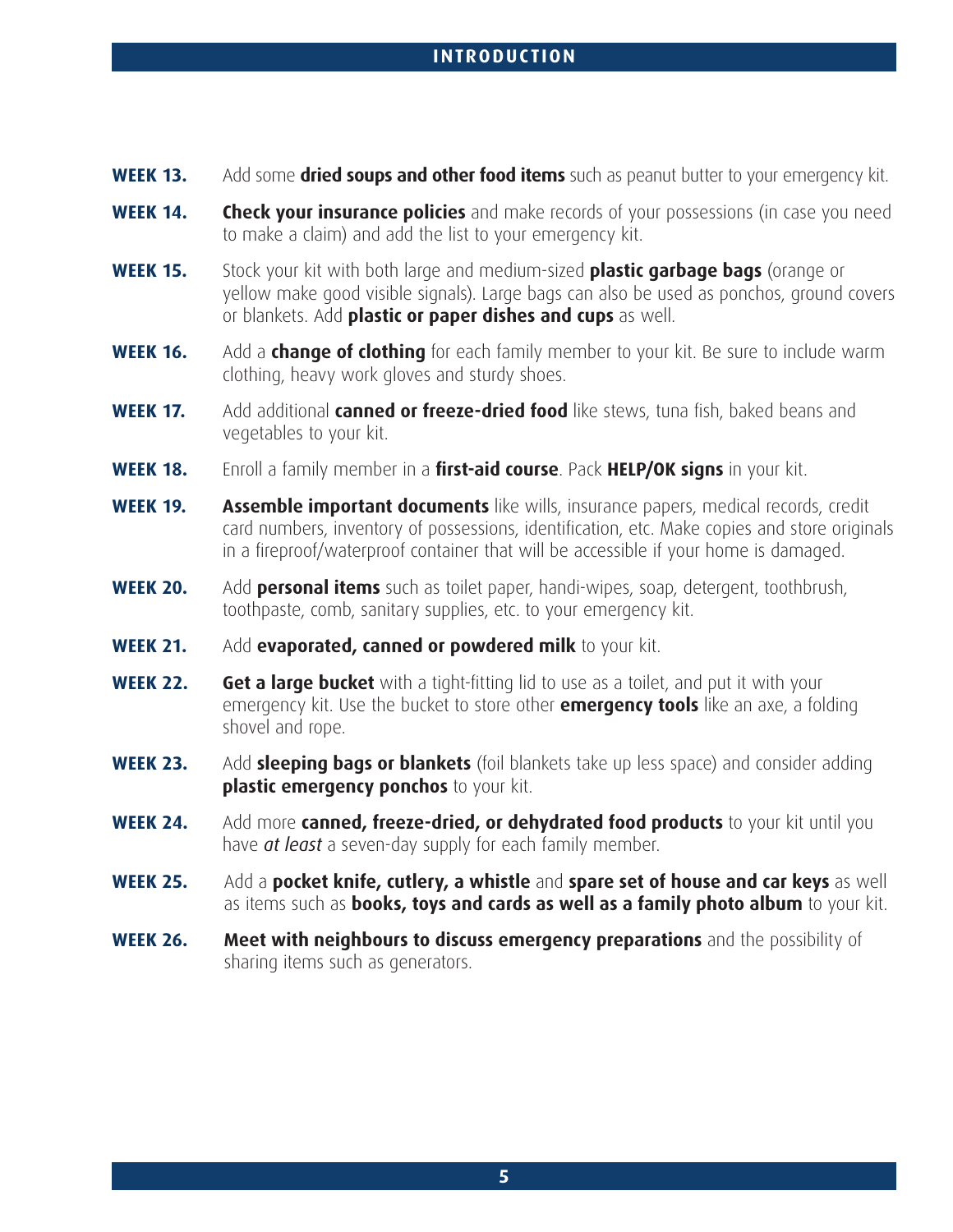#### **INTRODUCTION**

## Local Emergency Programs

The Capital Region is made up of 13 municipalities and three electoral areas and each is responsible for their own local emergency program. These emergency programs help support and manage the planning, preparedness, and response efforts in your community. You can contact your local program for:

- information on emergency preparedness and upcoming workshops and events;
- how to arrange an emergency preparedness workshop for your organization or community group; and
- how to volunteer for local neighbourhood programs such as Emergency Social Services (ESS), Search and Rescue (SAR), and Amateur Radio Emergency Communications.

| <b>LOCAL GOVERNMENT</b>              | <b>WEB ADDRESS</b>               | <b>PHONE</b> | <b>EMAIL</b>                   |
|--------------------------------------|----------------------------------|--------------|--------------------------------|
| Central Saanich                      | www.centralsaanich.ca            | 250.544.4238 | emergencyprogram@csaanich.ca   |
| Colwood                              | www.colwood.ca                   | 250.478.5999 | emergencyprogram@colwood.ca    |
| Esquimalt                            | www.esquimalt.ca                 | 250.414.7120 | emergency.program@esquimalt.ca |
| Highlands                            | www.highlands.ca                 | 250.474.1773 | rhobbs@highlands.ca            |
| Juan de Fuca Electoral Area          | www.crd.bc.ca                    | 250.642.8105 | jdfepc@crd.bc.ca               |
| Langford                             | www.cityoflangford.ca            | 250.478.9555 | firechief@cityoflangford.ca    |
| Metchosin                            | www.metchosinemergencyprogram.ca | 250.478.1307 | eocchief@metchosin.ca          |
| North Saanich                        | www.northsaanich.ca              | 250.656.1931 | qwilton@northsaanich.ca        |
| Oak Bay                              | www.oakbay.ca                    | 250.592.9121 | obep@oakbay.ca                 |
| Saanich                              | www.saanich.ca                   | 250.475.7140 | SEP@saanich.ca                 |
| Salt Spring Island Electoral Area    | www.crd.bc.ca                    | 250.537.1220 | SSIEPC@crd.bc.ca               |
| Sidney                               | www.sidney.ca                    | 250.656.2121 | bmikkelsen@sidney.ca           |
| Sooke                                | www.sooke.ca                     | 250.642.5422 | info@sooke.ca                  |
| Southern Gulf Islands Electoral Area | www.crd.bc.ca                    | 866.308.6160 | sgiepc@crd.bc.ca               |
| Victoria                             | www.preparevictoria.ca           | 250.920.3733 | vema@victoria.ca               |
| View Royal                           | www.viewroyal.ca                 | 250.479.7322 | emergencyprogram@viewroyal.ca  |

#### **LOCAL EMERGENCY PROGRAM CONTACT INFORMATION**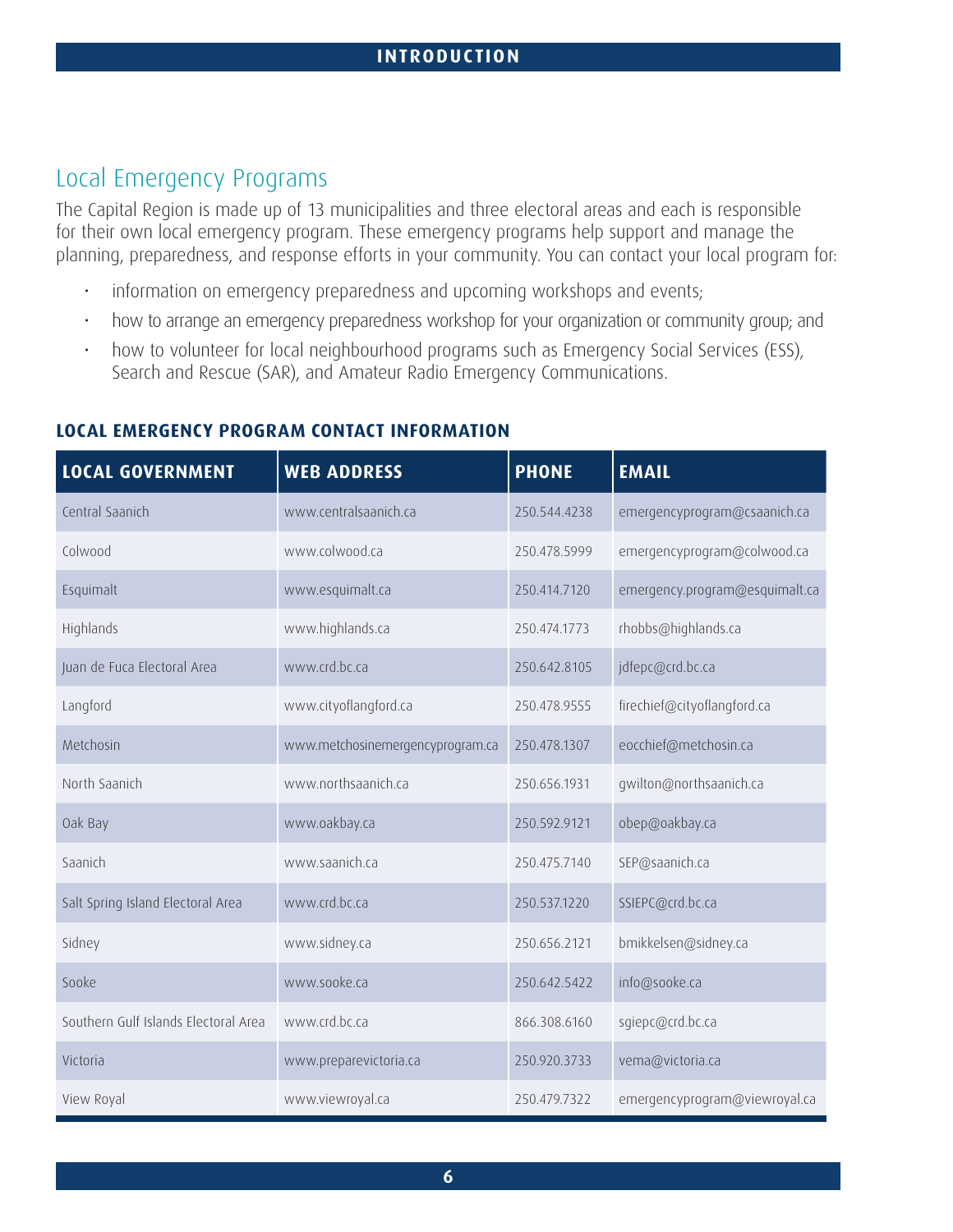# Section 1: Before an Emergency

This section will teach you and your family what you can do **before** an emergency happens to become prepared for at least seven days. You will learn general information that will prepare you for all emergencies, including how to make an emergency plan to reunite with your family, learn about your home and build emergency kits. After you know how to be prepared, you will learn about the hazards in the Capital Region and specific considerations for each of those hazards.

# Make An Emergency Plan

## Contact Information and Reunification Planning

One of the most important things you can do is to plan how you will connect with your family in case of an emergency. An emergency can strike at any time and may be while you are at home, work, and school, driving, or pursuing hobbies. It is important to know where each family member will be, how you will communicate with each other, and to have a reunification spot identified ahead of time. A family reunification and sheltering plan worksheet can be found in Section 5.

## **PLANNING FOR YOU AND YOUR FAMILY**

An emergency plan will help to guide you and your family in case of an emergency. The plan should include:

- Places to stay in case you cannot access your home, like a friend or relative's house, RV, boat, or hotel.
- Two routes that everyone knows to the reunion sites from where they live, work and play.
- How you will communicate in case you and your family members are separated.
- Contact persons both in and out-of-province.
- Safe exit routes from your home and work.
- Risks in the region.
- Locations and use of important equipment such as fire extinguishers, gas and water valves, floor drain(s), and the electrical box.
- Health information such as allergies or necessary medication and equipment.
- Understanding who may rely on you for assistance: Children, family members with special considerations and pets.
- Arrangment for care and evacuation of farm animals if you are away when disaster strikes.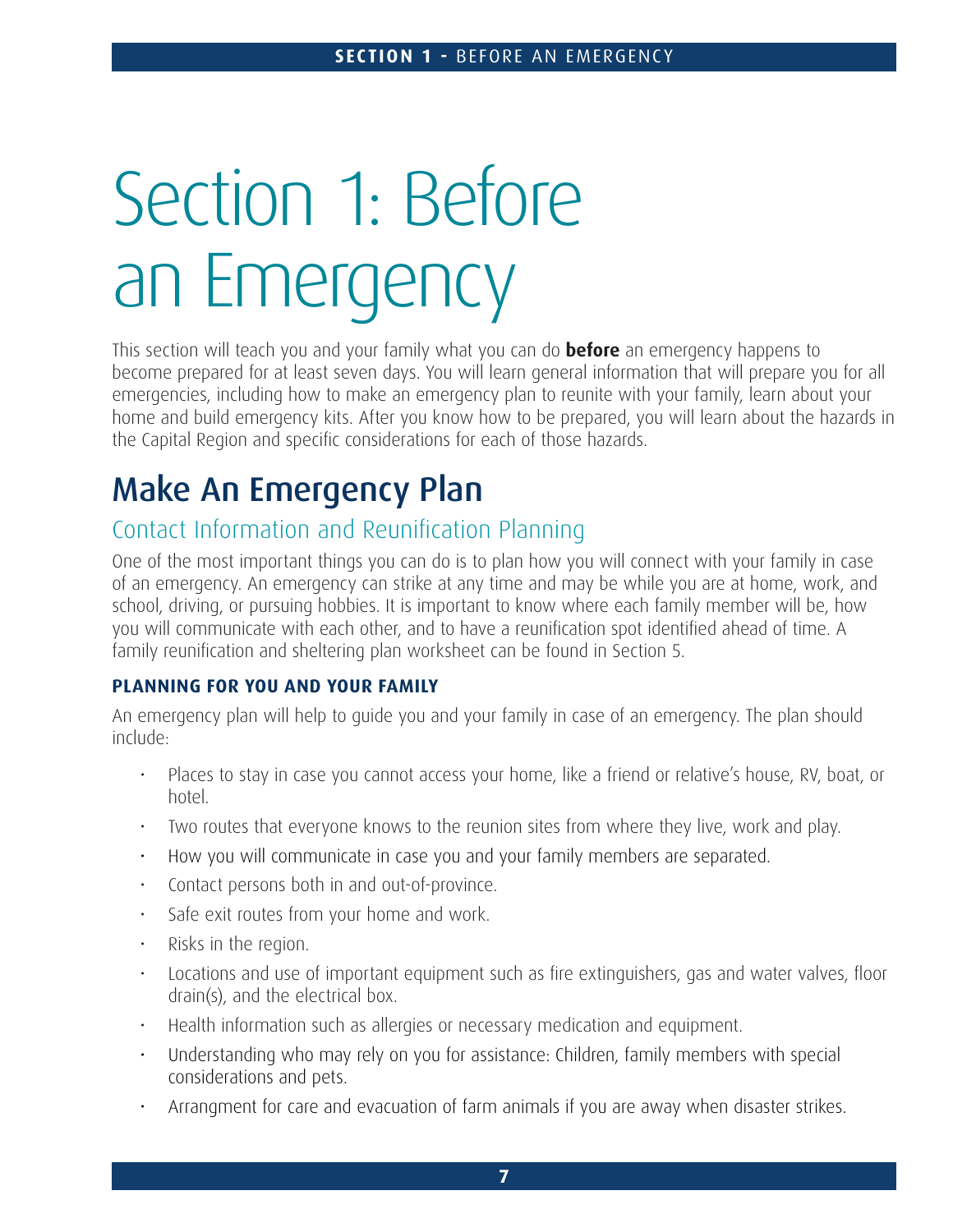- A list of important contacts, as well as vital documents and small valuables to take with you if you are evacuated.
- Understanding insurance policies and documenting belongings

## *A Family Reunification and Sheltering Plan Worksheet Can Be Found Within Section 5.*

## **SPECIAL CONSIDERATIONS**

Some people may have special considerations during an emergency. Take time to think about all the things that you or your family and friends may need inside and outside of home and include these considerations in your plan.

## **Planning for the Special Considerations**

- Develop a "buddy" system for family, friends and neighbours to check on each other after an emergency. Telephones may not be working, so this should be arranged between people who live near one another. You may want to give your "buddy" a key to your home.
- Keep a list of your medicines, allergies, and your special equipment. Include the name, address and telephone numbers of important contacts like your doctor, pharmacist, family members, clergy, or special friends. Give a copy to each "buddy" and keep a copy with you at all times.
- Get rid of hazards in the home that could fall or cause injury.
- Develop a backup plan for any life sustaining equipment/ apparatus so it works in the event of a power outage, which may include buying an emergency generator. Ensure you know how to properly operate and fuel your equipment.
- If you use oxygen, have someone secure the tank to prevent it from tipping.
- If you use a wheelchair or walking aids, keep them near you at all times and have extra walking aids in other areas of the house.
- Place a battery-operated night light in each room.
- Keep a whistle or horn handy to signal for help.
- If you use battery-operated equipment, ensure you have extra batteries properly stored and accessible.
- If you require continued service from a specific service provider during an emergency, ask them if they have an emergency or business continuity plan.

## $>$  TOP 5 **RECOMMENDATIONS: PERSONAL PREPAREDNESS**

- *1. Ask an out-of-province friend or relative to act as contact for family members who may become separated during a disaster.*
- *2. Decide in advance, as a family, where to meet and where to shelter in case you are separated and/or unable to remain in your home in a disaster.*
- *3. Pack a separate small Grab & Go Kit for each family member, tailored to their needs.*
- *4. Store seven days of drinking water and emergency foods in your home.*
- *5. Make copies of important photos and documents and store them offsite, online or on a USB drive.*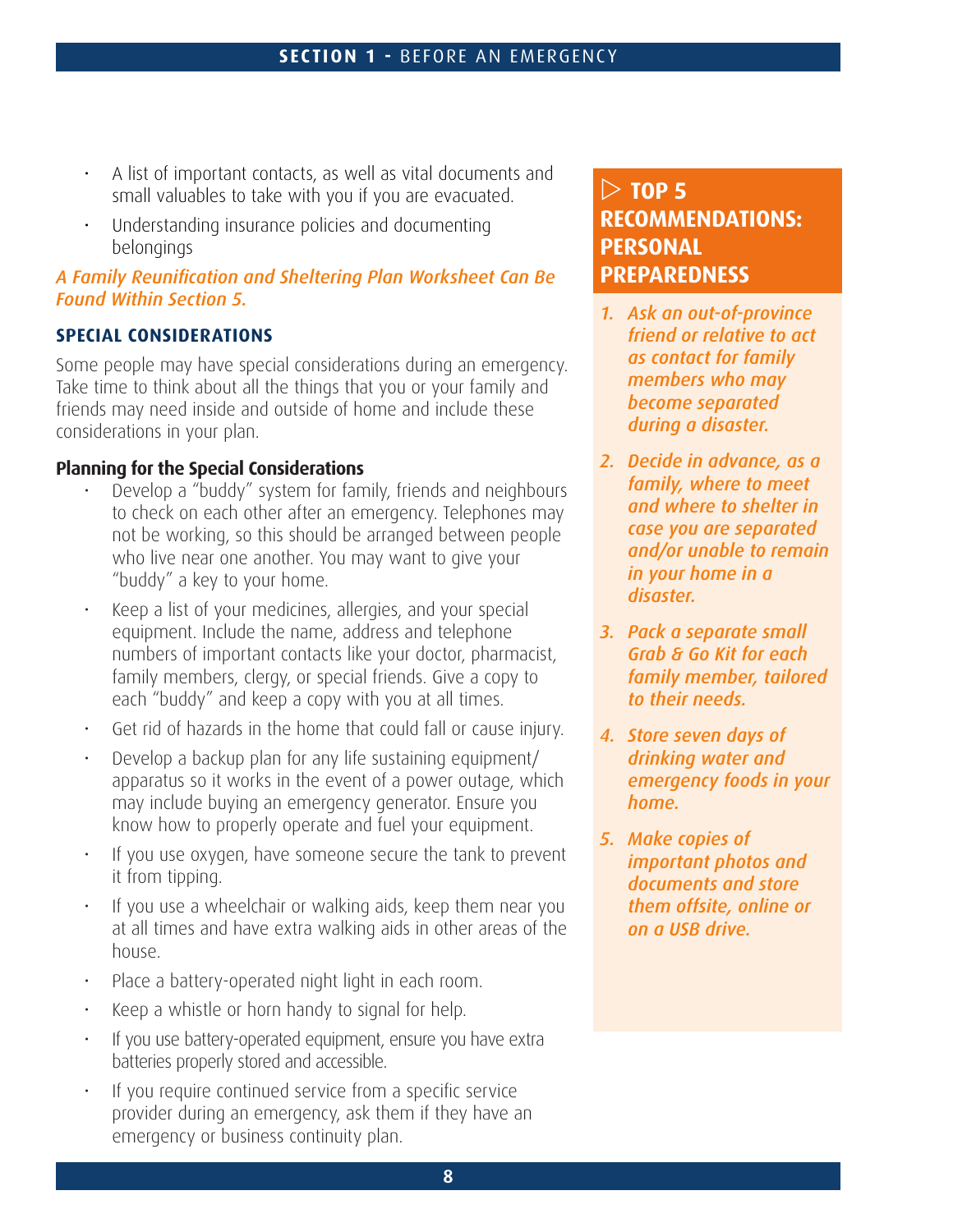## **PLANNING FOR PETS AND FARM ANIMALS**

#### **Pets**

Plans for pets can save precious time and maybe even your pet's life. Make sure you designate someone to care for or evacuate your pet if you are not home when disaster strikes.

If you have to leave your home, you will have to decide whether to take your pet with you. Keep in mind if you are evacuated to a group lodging facility or reception centre, pets can create health and safety issues for people and other pets (including your own).

- **I** The most important thing *you can do for your pet in an emergency is to make sure they have a collar and an up-to-date license and/ or ID tag!*
- **Did you know that local** *governments in the CRD and the Ministry of Agriculture have mass carcass disposal plans in place in case of an emergency? You can contact your local emergency program or visit the CRD website for more information.*

#### **If you choose to leave your pet at home:**

- Make sure they have dry food and water for at least seven days.
- Put them in a room where there is access to a high counter in case of flooding and that is free of hazards like windows, large mirrors or picture frames.
- Separate your dogs, cats and other smaller pets as they may behave differently under stress.
- Leave a sign on your door with the number of animals in the house along with their locations so emergency responders know where to look.

### **If you choose to take your pet with you:**

- Put them in a portable carrier and make sure they are comfortable with it beforehand.
- Include items for your pet in your emergency kit, such as dry food, water and medications. A detailed worksheet for pets can be found at the end of this book.

### *A Worksheet for Pets Can Be Found Within Section 5.*

## **Farmed animals**

Farmed animals include alpacas, cattle, donkeys, fur-farmed animals, goats, horses, llamas, mules, poultry, rabbits, sheep and swine. Make sure you have an evacuation plan in place, and that you designate someone to execute the plan in case you are away when an emergency happens.

### **PLANNING FOR YOUR HOME BUSINESS**

A continuity plan for your business will help ensure that the critical functions of your business or organization will be able to provide for your customers in the event of an emergency. This can be as simple as having an emergency preparedness plan, setting up procedures to help your business recover and having emergency supplies on hand. You should consider business interruption insurance and arranging for off-site back up services for critical business records so that you're in position to recover more quickly should a disaster strike.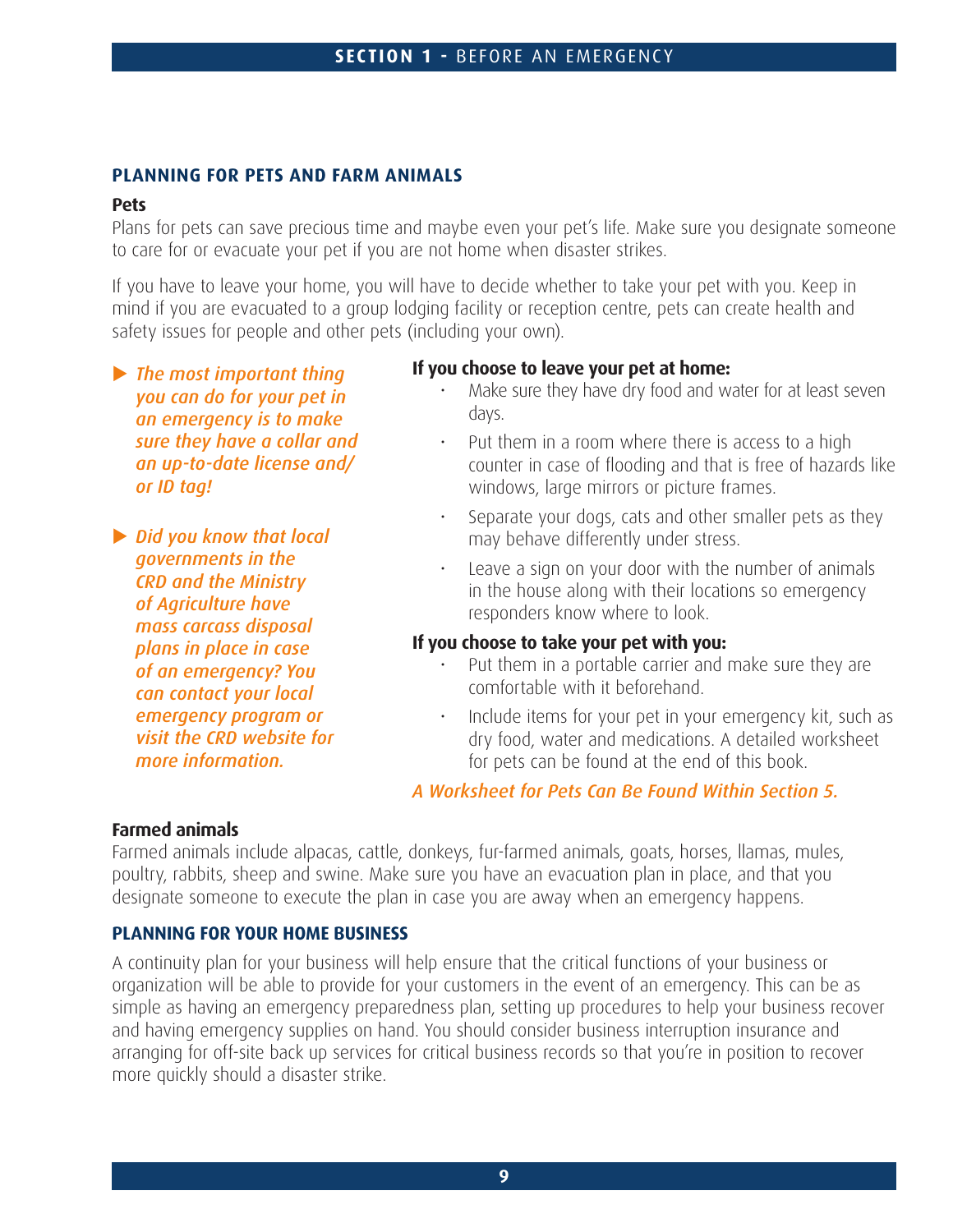## Know your Place, Secure your Space

Learning about your home before a disaster will make you and your family safer when one happens.

## **UTILITIES**

Human error, aging infrastructure, technical failures and natural disasters can lead to complete utility service disruptions or cause unpredictable, intermittent service. In several types of disasters, you may have to shut off one or more of your utilities if they are obviously damaged, if you are evacuating, or if emergency officials or the utility companies instruct you to do so. Everyone in your household should know where utilities are located and how to shut them off.

## **Shutting off Electricity**

- If power is disrupted during a disaster, turn off the main circuit breaker as well as individual circuits/fuses to lessen the risk of fire damage if no one is home when the power system is restored.
- When power is restored, turn on the main breaker first then turn individual circuits on one by one.

**NOTE:** If you are ordered to evacuate, do not turn off power unless advised to do so.

When turning off your circuits or master switch, use your non-dominant hand, stand to one side, and look away in case of arcing.



## $\triangleright$  TOP 5 **RECOMMENDATIONS: SECURE YOUR SPACE**

- *1. Prepare for service disruptions by purchasing basic, affordable emergency equipment and supplies to substitute for lost services.*
- *2. Learn how to stay safe while using emergency equipment, and how to minimize the impact of service disruptions.*
- *3. Learn how and when to shut off utilities. Don't wait until disaster strikes to figure it out.*
- *4. If you live in a multiresidential complex, find out who has 24/7 emergency access to, and responsibility for, centrally-controlled utilities.*
- *5. Follow instructions and advice from utility companies and consult them if you have questions.*



**If you have fuses rather than circuit breakers, turn fuses to the left to unscrew.**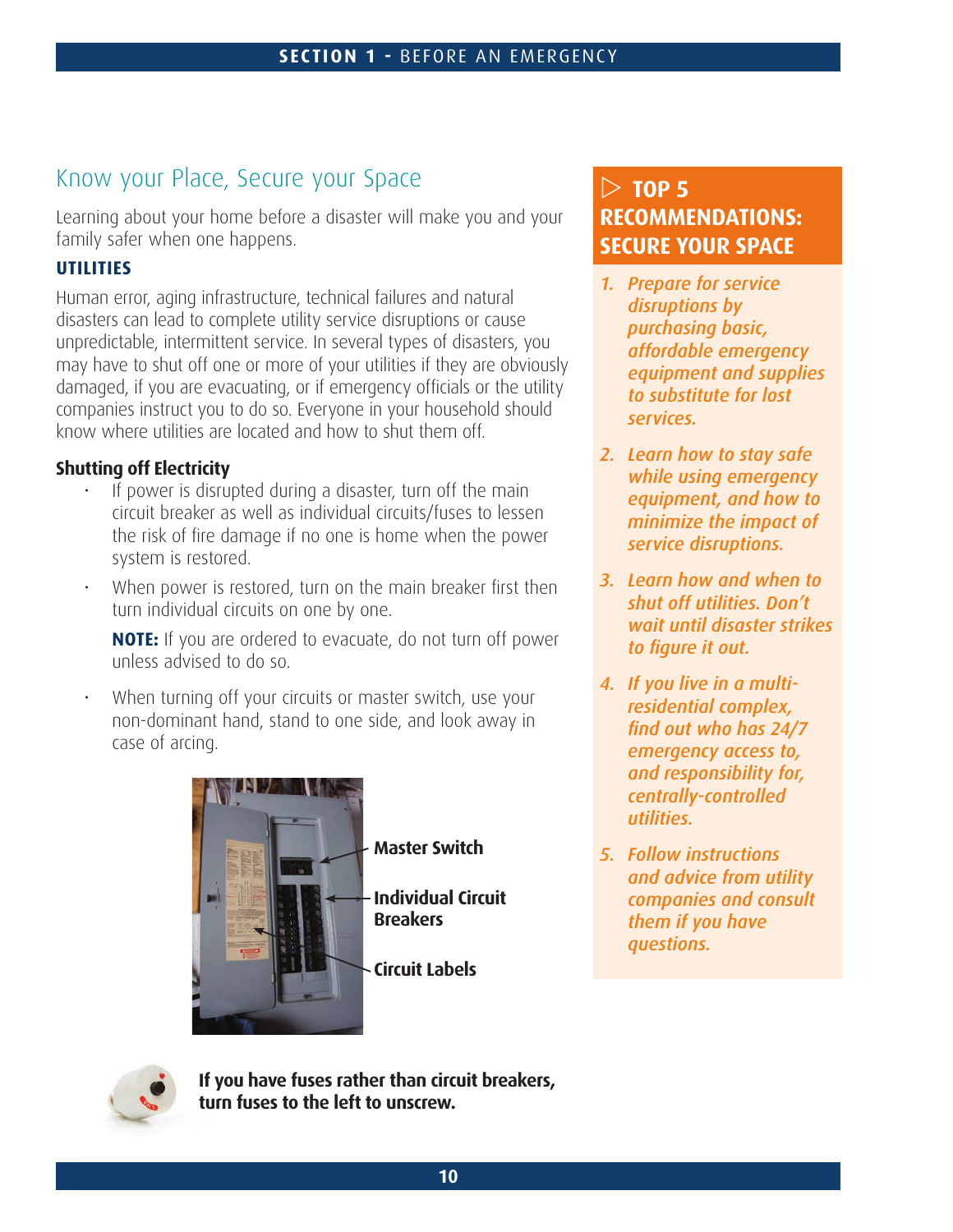## $\triangleright$  UTILITY TIPS

*Turning off the water at the meter, usually located in a concrete box, is not recommended because it is difficult to turn this valve. The exception would be if there is a break in the water line between this valve and the main valve to your home, causing water to flood the area. If you cannot turn off this valve, contact a plumber who offers 24/7 emergency service.* 

*If you have an electric hot water tank: When you turn off your main water supply, turn off the electric circuit for the hot water tank so that the unit will not burn out as emergency water is drawn from the tank.* 

### **Water Line Shut-Off**

Locate the shut-off valve for the water line that enters your home. Make sure this valve can be completely shut off. Your valve may be rusted open, or it may only partially close. Check it periodically and replace if necessary.

Make sure all household members know where the shut-off valve is located (often hidden in a crawl space or in a closet). Your main water shut-off valve may look like one of these:





#### **Propane Tank Shut-Off**

Learn how to shut off your home propane tank at the outdoor valve by following the manufacturer's instructions.

### **Shutting off Your Propane Tank**

If your home gas supply is a propane tank, you may turn the propane valve off and on again at any time without help from a technician. This is because your gas supply comes from a standalone tank, rather than from a pressurized community pipeline.

**NOTE:** Turning off the propane tank (as explained above) is a minor procedure, whereas disconnecting the tank from household appliances is a major procedure. There are specific instructions later in this booklet under 'Floods and Marine', outlining how to disconnect your propane tank from home appliances if flooding is imminent. In that scenario, you'll need a technician to safely reconnect the tank to home appliances after the emergency is over.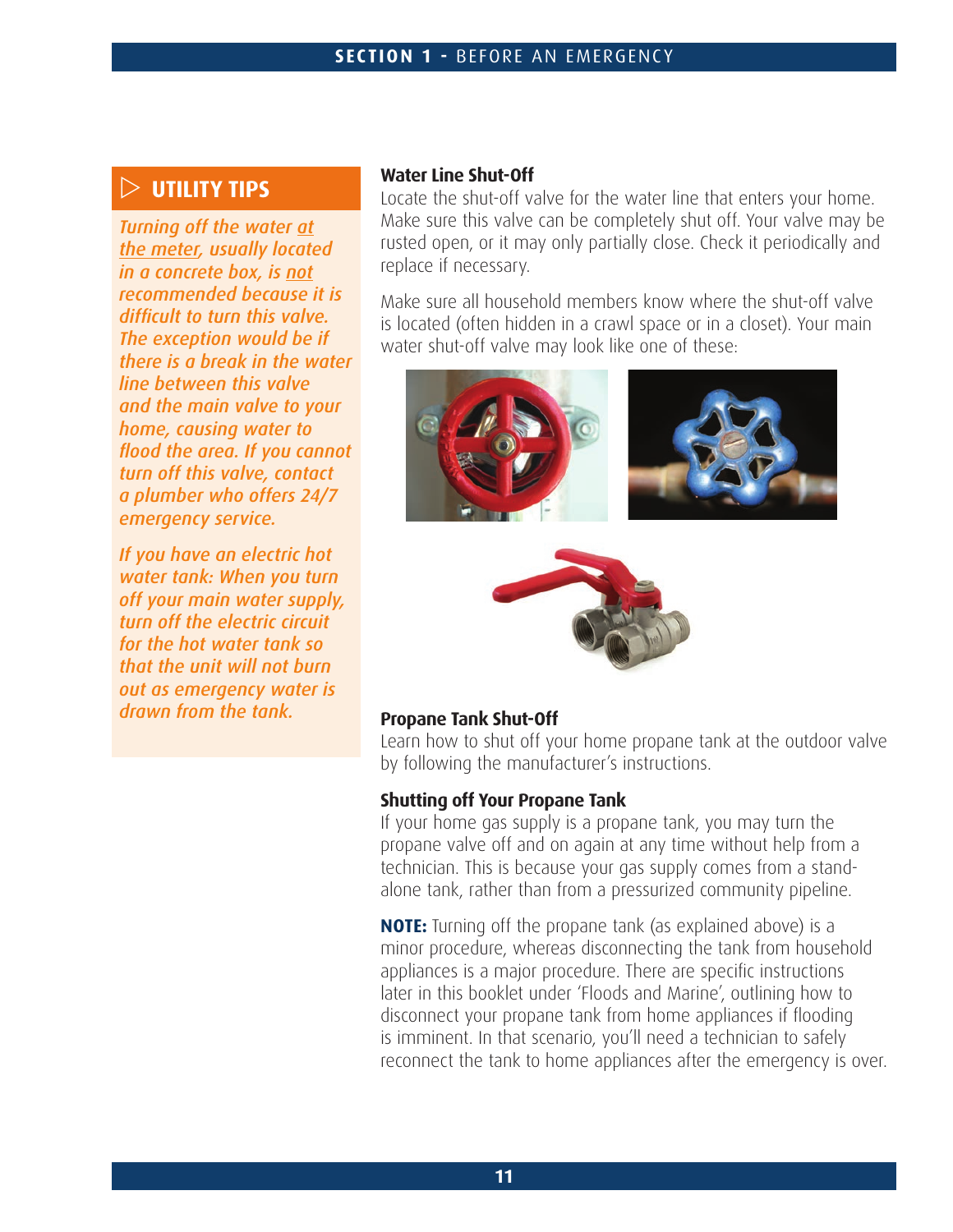## **Natural Gas**

Natural gas is one of the safest gases. The gas meter and gas appliances have a pressure regulator to maintain a safe flow of gas. They have a shut-off in case of leaks, which can be recognized by the smell of sulphur (rotten eggs) that is added for detection.



## **Natural Gas Shut-Off**

To shut off natural gas at the meter, give the valve a ¼ turn left or right with a wrench.

Do **NOT** practice shutting off your natural gas meter. If you do, only a qualified technician is permitted to turn it back on.

If there is a minor leak in the line for a specific appliance, you can turn off the individual gas valve for that line, and turn it back on yourself once the leak is repaired.

When the bar on the valve is across the pipe, the gas supply is **OFF**.

## **Fuel Oil Tanks**

One cup of oil can pollute an Olympic-sized swimming pool so home owners should check their aging tanks for rust regularly. Tanks rust from the inside out and a pin-hole size on the outside may indicate a large thinning area on the inside.

You may want to consider replacement with double hulled tanks strapped to concrete pads.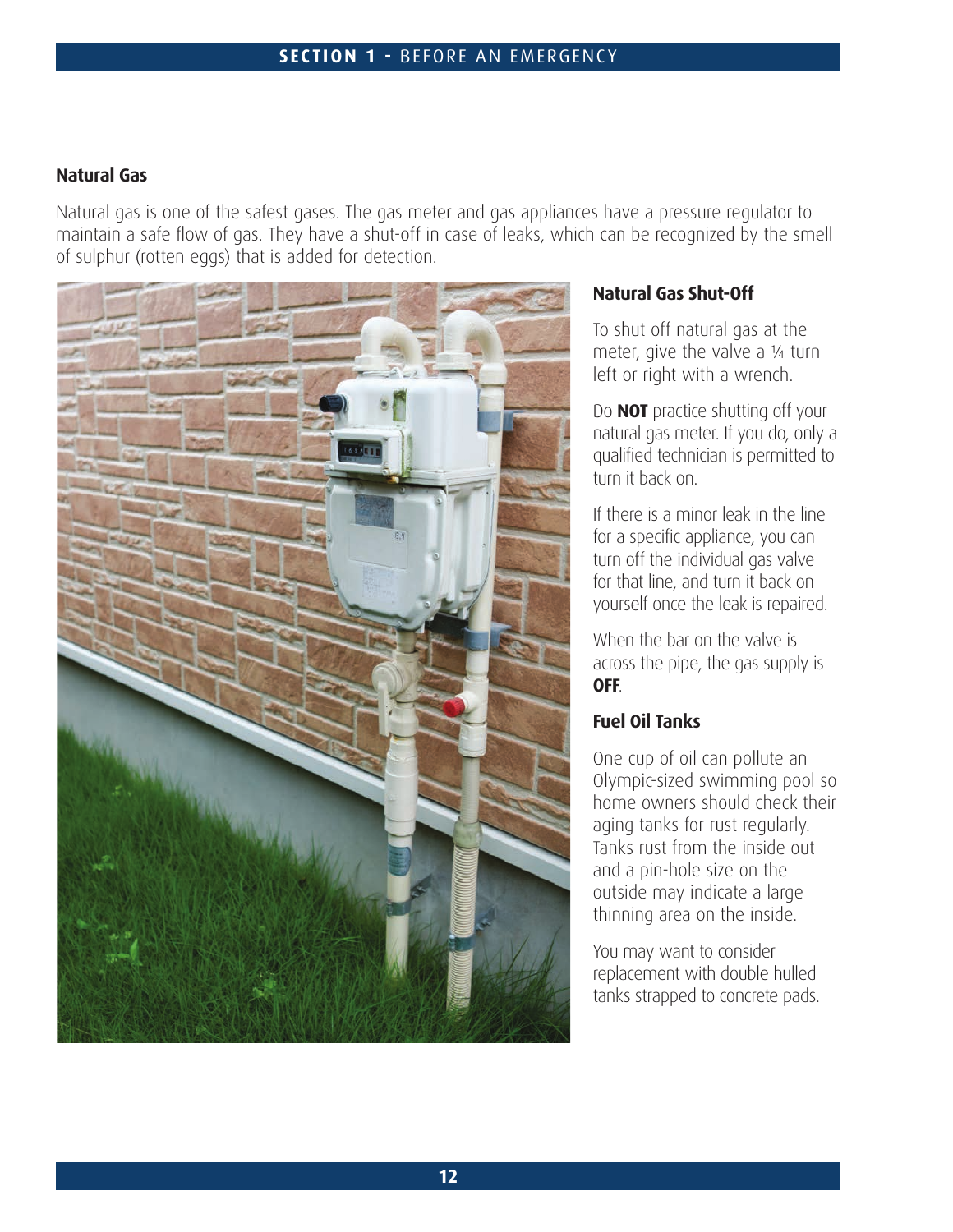## $\triangleright$  **TOP 5 RECOMMENDATIONS: HOME PREPAREDNESS**

- *1. Understand your homeowner/tenant insurance policy in detail: What disasters and damages are covered, your responsibility after a disaster occurs, etc. Home insurance can mean the difference between eventual disaster recovery and financial loss.*
- *2. Install smoke alarms to save lives. If you use propane, a wood burning stove or use natural gas indoors, install carbon monoxide detectors. These are just as important as smoke alarms.*
- *3. Buy an ABC-type fire extinguisher for each floor of your home, plus kitchen and workshop.*
- *4. Secure your hot water tank to the studs with steel strapping.*
- *5. Secure furniture and contents. Use Velcro strips or putty to secure art and mirrors.*

## **HOME INSURANCE**

Purchasing homeowner/tenant insurance is an important step toward emergency preparedness and disaster recovery. Insurance provides some peace of mind and covers out-of-pocket expenses in the stressful days immediately following an event. Longer term, it helps fund the cost of repairing or replacing your home and contents to reduce the impact on your family's financial security.

- Keep your insurance up–to–date.
- Find out how to reduce the cost of your insurance. For example, many insurers offer discounts if you have a monitored security system with fire detection and alarms built-in.
- Inform your insurance company of any changes that might alter your coverage or the value of your dwelling and possessions.
- Find out if your insurance policy includes replacement value and what out-of-pocket expenses are covered if you must evacuate your home.
- Find out what emergencies are not insured. For example, most insurers do not cover damage from overland flooding from any cause including tsunami, and earthquake coverage in Greater Victoria is a costly but important option.
- Understand the deductibles in your policy. For example, the deductible for fire damage may be much smaller than the deductible for earthquake damage.
- Find out what benefits and services your insurer will provide after an insured loss.
- Document your belongings with receipts and digital images or photos and store in a bank safe deposit box or digitally at a secure internet site.

### **FIRE EXTINGUISHERS**

Combustible materials are divided into four classes:

- **CLASS A** Ordinary Combustibles (wood, paper, cloth, rubber, etc.)
- **CLASS B** Flammable Liquids (fuel oil, gasoline, cooking grease, solvents, etc.)
- **CLASS C** Electrical Equipment (wiring, fuse box, motors, electronics, etc.)
- **CLASS D** Combustible Metals (magnesium, sodium, zirconium, etc.)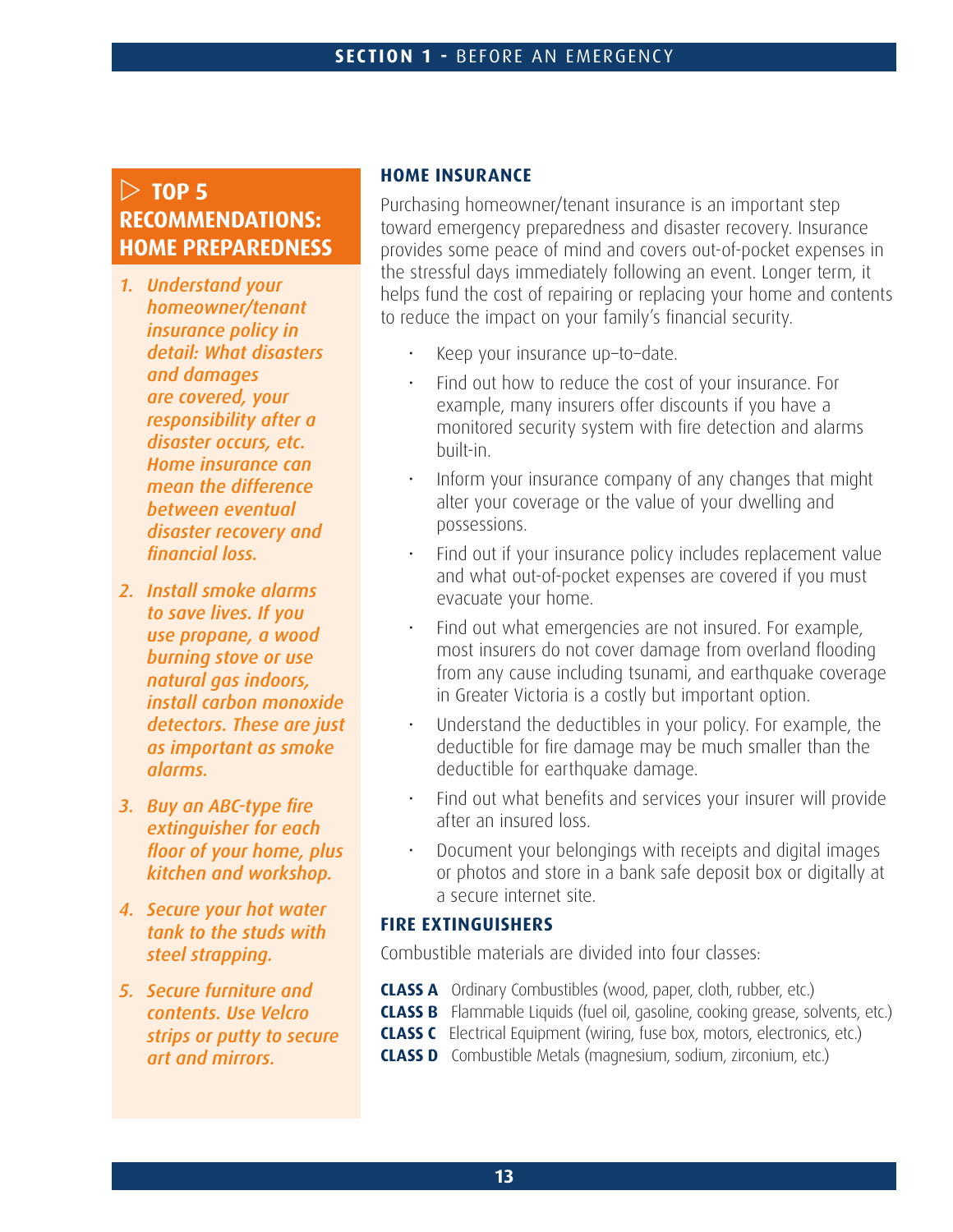An ABC extinguisher will handle most types of home fires. Type D is appropriate if you work with combustible metals like magnesium and sodium.

Place extinguishers where they are readily accessible. When used correctly, they can keep small fires from becoming big ones. Having several small extinguishers located throughout the house on each level is easier than having one large one that may be difficult to find or move quickly.

Regularly review their operating instructions and at least once a year turn your fire extinguisher upside-down, smack the bottom and shake it to keep the chemical powder from caking. Check the extinguisher's gauge to ensure the pressure is at the recommended level (in the green zone). Consult with your owner's manual, extinguisher label or the manufacturer tfor specific care instructions.

- u *Always buy extinguishers which have been UL or CSA approved.*
- **D** Once you leave a burning *room, do not re-enter. Close the door to a room with a fire. Evacuate your home. In a multiunit residential building, activate the fire alarm. Once outside, call 911.*

## **How to Use a Fire Extinguisher**

Only fight a fire if:

- **1** The fire is small and contained **and** you are safe from toxic smoke and
- **2** You have a means of escape if the fire spreads, **and** your instincts say it's okay.

Place yourself between the exit and the fire so you can exit if the fire does not go out. Fight the fire using the PASS method:

**Pull** the Pin at the top of the extinguisher. The pin releases a locking mechanism and will allow you to discharge the extinguisher.

**Aim at the base of the fire**, not the flames. This is important - in order to put out the fire, you must extinguish the fuel.

**Squeeze the lever slowly.** This will release the extinguishing agent in the extinguisher. If the handle is released, the discharge will stop.

**Sweep from side to side.** Using a sweeping motion, move the fire extinguisher back and forth until the fire is completely out. Operate the extinguisher from a safe distance, several feet away, and then move towards the fire once it starts to diminish. Be sure to read the instructions on your fire extinguisher different fire extinguishers recommend operating them from different distances. Remember: Aim at the base of the fire, not at the flames!!!

Watch the fire area. If the fire re-ignites, repeat the process.

Extinguishers will work for approximately 30 seconds. If you have not put the fire out in that time, or if the smoke becomes hazardous, leave the area immediately.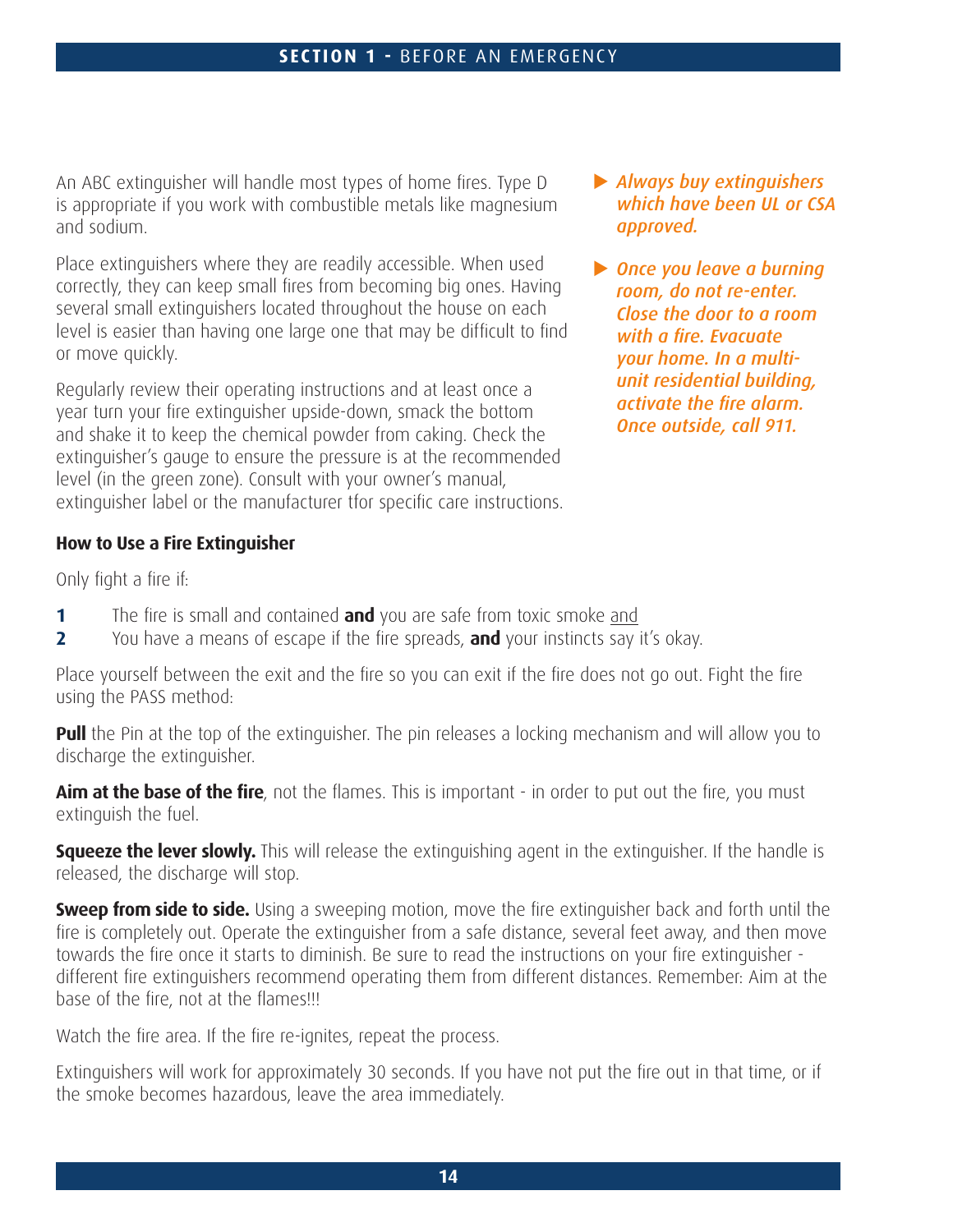## **KNOW YOUR HOME AND MAKE IT SAFE**

There are several preparations that can make your home safe for most earthquakes and other emergencies:

- Know the safe and dangerous places in your home:
	- **SAFE:** Under heavy tables or desks; interior hallways; corners of rooms or archways.
	- **DANGEROUS:** Near windows or mirrors; under any objects that can fall; the kitchen where the stove, refrigerator or contents of cupboards may move violently; doorways because the shaking may slam the door on you; garages and workshops where tools and debris may fall.
- Ensure the home is properly bolted to its foundation.
- Inspect and, if necessary, reinforce cripple walls (a.k.a. 'pony walls').
- Consult an engineer on how to secure brick, stone and masonry.
- Reinforce windows.
- Protect interiors from falling chimney bricks.
- Secure and arrange objects in your home to prevent injuries:
	- Strap the water heater to wall studs.
	- Secure tall, free standing furniture to wall studs.
	- Secure microwave ovens, TVs, computers and other electronics so they do not fly off the shelf.
	- Use "earthquake" hooks for heavy and framed, glass-covered pictures.
	- Install earthquake-proof latches on cupboards.
	- Ensure hanging lamps are securely affixed to the ceilings.
- Keep sturdy shoes and flashlight under your bed.
- Use child-proof or safety latches on cupboards to stop contents from spilling out.
- Keep flammable items and household chemicals away from heat and where they can't spill. Keep them in a safe cupboard if they can't be stored in an outside shed.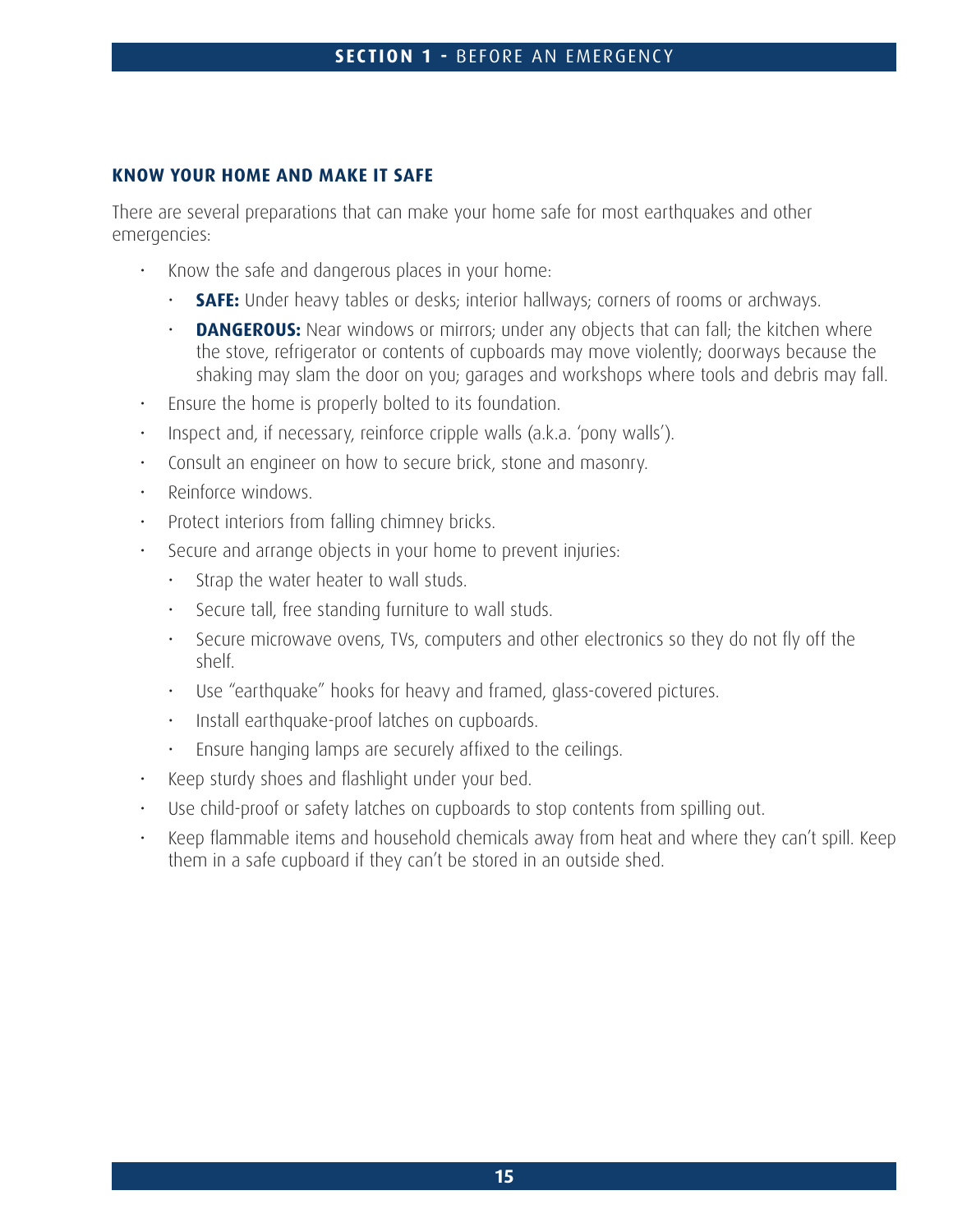## Emergency Kits

Having essential supplies handy in an emergency is a vital part of preparedness. A home kit enables survival for a minimum of seven days. It's a good idea to have smaller versions of your kit accessible outside of your home because you may be at work, school or in your vehicle when an emergency occurs.

## *You can find detailed worksheets for all of these kits within Section 5.*

All types of emergency kits should include basic survival items like food, water, blankets, first aid materials, flashlights, matches, a radio and batteries.

You will have to plan for different types of kits depending on where you are at the time of an emergency. Your kit at home will have more supplies than your Grab & Go Kits, work or school kits and car kits.

Kits will also differ depending on some special considerations like if they are for the elderly, children, persons with disabilities or pets.

## Home Kits

After a disaster, it's best to remain in your own home if you can do so safely. You will need supplies for cooking, making temporary repairs and providing comfort for your family. The emergency supplies should be kept separate from the things you normally use, to ensure they are available and in working order.

Your home kit will enable you to be comfortable for up to seven days and should contain at least 4L of water per person per day. You should budget 2L for drinking and 2L for hygiene and cooking. You should also have a seven-day supply of food for each person that your family members already like. Your kit should also contain extra car keys, cash in smaller bills, prescription medications and copies of personal documents.

## $\triangleright$  TOP 5 **RECOMMENDATIONS FOR EMERGENCY KITS**

- *1. Pack a small Grab & Go Kit at home for each family member and pet and tailor it to their needs.*
- *2. Keep kits at work, school, your car or anywhere else that you spend time.*
- *3. Try to store an emergency kit outside (in a shed or garage) in case you can't access your home.*
- *4. Check your kits twice a year to rotate supplies before they expire. You can work this into a family drill and use your home kit for an evening to see what you may be missing - be sure to replace what you use!*
- *5. Include items for family comfort like games, toys, and books.*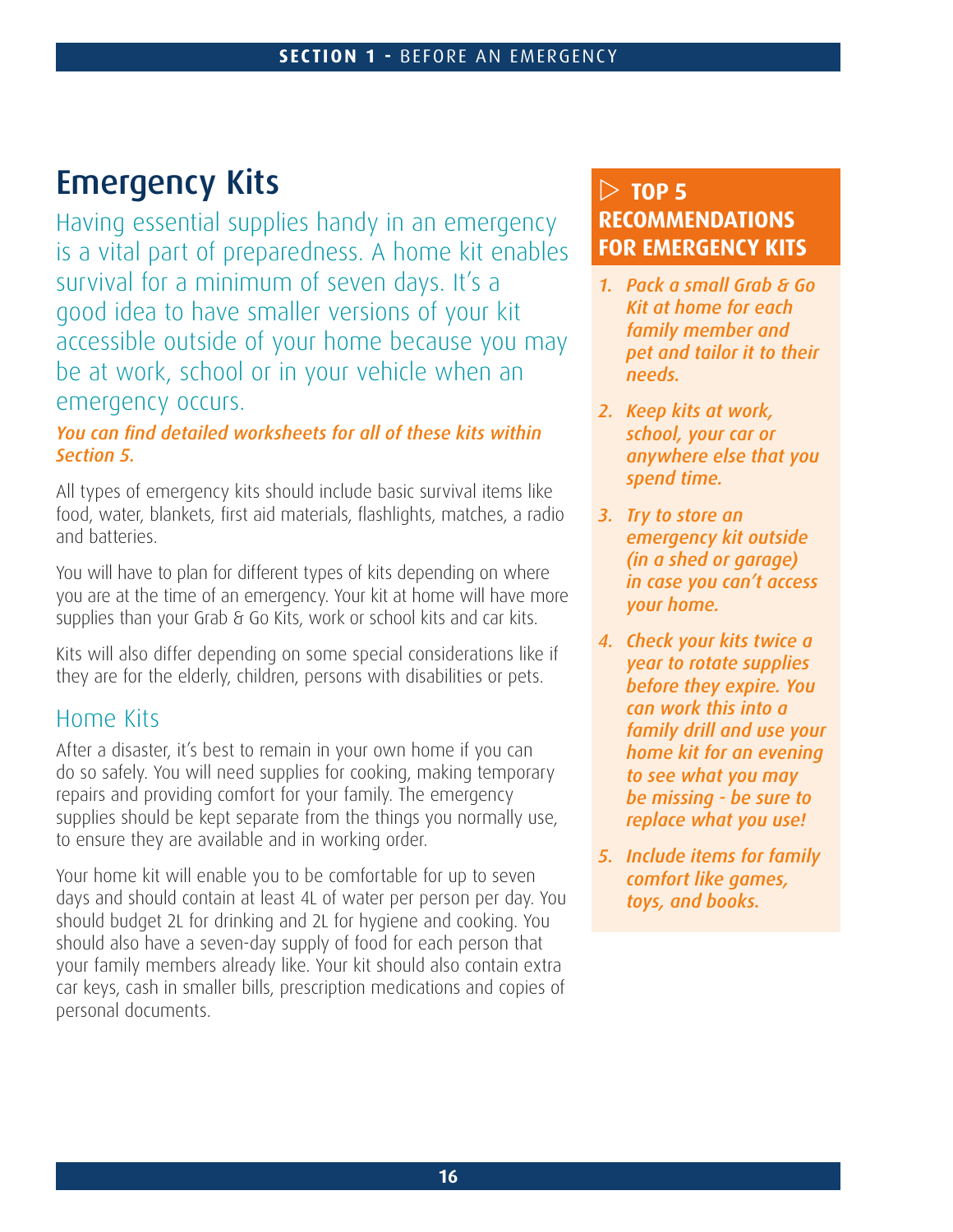## $\triangleright$  TIP

*If creating your own kit seems overwhelming, take the 26 weeks to emergency preparedness challenge! If you complete one easy step a week, you will be emergency prepared with the kits you need in no time. You can also buy pre-made kits at several businesses in the region. Most of what you need is already in your home and it is simply a matter of centralizing materials and planning.*

## Grab & Go Kit – Home, Work and School

A disaster could force you to spend an extended time away from home. Ahead of time, you should put together an easily accessible small backpack with food, water, and personal supplies that will allow you to be as comfortable as possible. Every person and pet in your family should have a kit with basic survival supplies and other items that meet their own needs. You may also want to keep a Grab & Go Kit at work and school in case of an emergency.

*A worksheet for a Grab & Go Kit can be found within Section 5.*

## Car Kits

If you spend a lot of time in your car, boat or RV, you should have an emergency kit to supplement your Grab & Go Kit, or a separate kit to keep in your vehicle. Regularly maintain your vehicles and keep the fuel tanks at least half full so you're ready to leave in a hurry. Even if you do not have to evacuate, your car can be a place for shelter, to recharge your cell phone, to warm up, or to listen to radio reports.

*A worksheet for your Car Kit can be found within Section 5.*

## Special Considerations

You may have some special considerations for family members, including pets, when preparing your kits. If you have children, you should include items that will make them feel comfortable, like toys, games and other entertainment. Others may require special medications or equipment. Your pets will need their own food, water and hygiene supplies.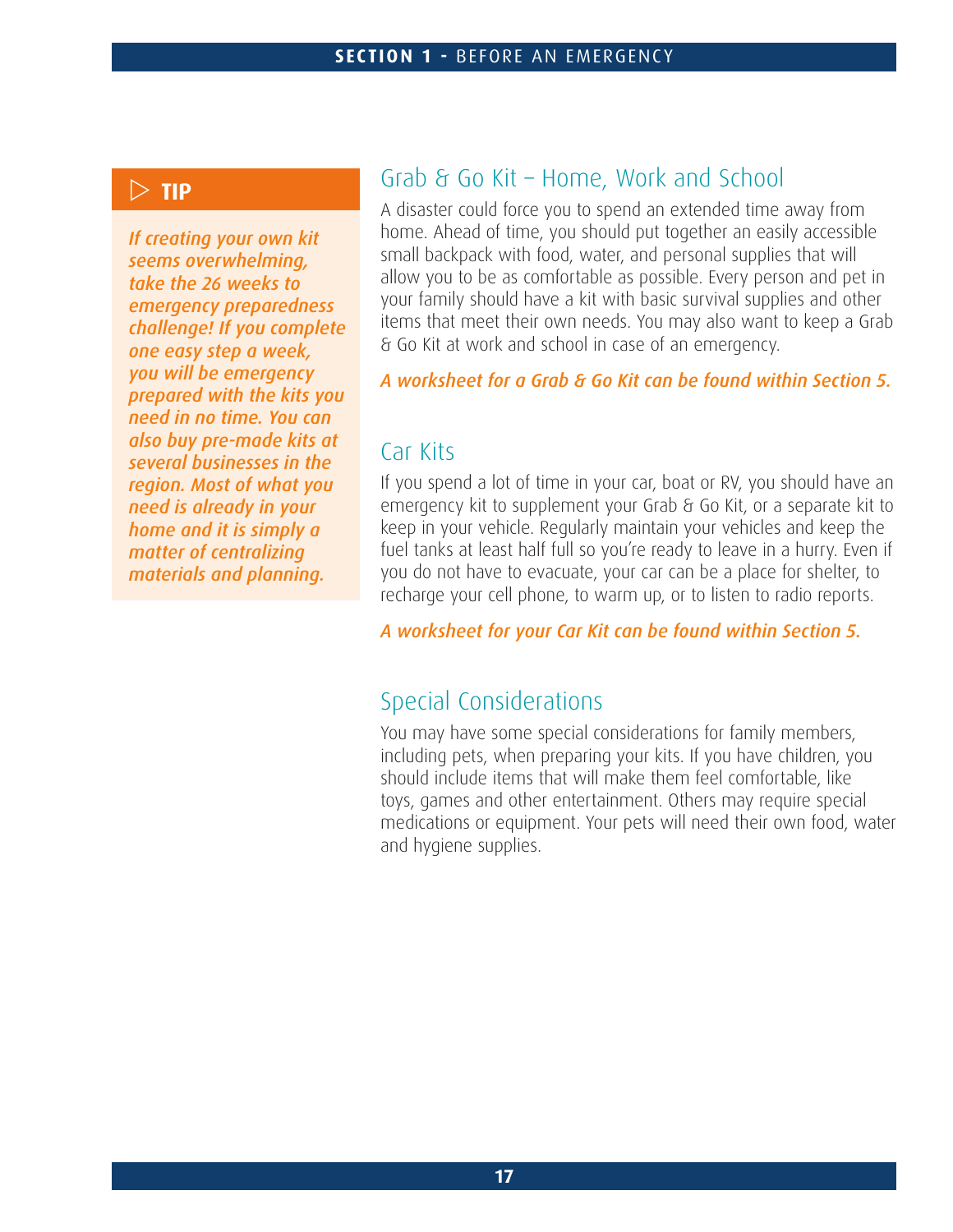## Know the Risks

Risks will vary throughout the region. Different considerations will need to be taken for your home depending on the risks relevant to your area. Remember to think about different locations where you may be when considering risks. This could include home, work, school, driving, or engaging in recreational activities.

The best way to prepare for any emergency is to have an emergency plan and an emergency kit for any situation. Hazards in the Capital Region include earthquake, tsunamis, severe weather, power outages, fires, disease outbreak, hazardous materials spills, flooding, marine, wildlife and back-country risks. Tips on how to deal with specific hazards are described on the following pages.

## Earthquake

Earthquakes are common in British Columbia and more than 1,200 are recorded each year. They are caused by the continual movement of tectonic plates and strike without warning.

### **BEFORE AN EARTHQUAKE**

According to seismic experts, there is a 32% probability of a damaging earthquake occurring in our region in the next 50 years. Although we cannot predict when this will happen, you can be prepared to avoid injury, minimize damage to your home and to survive afterwards for at least seven days without help. Other things you can do:

- Ensure family members know the safe spots in each room against inside walls and corners, in narrow hallways, under sturdy tables or desks, and in closets.
- Search for potential hazards in your home using the Home Safety Worksheet. *A worksheet can be found within*  **Section 5.** Make recommended modifications to your home and furniture.
- Conduct earthquake drills. Call out "Earthquake!" Give family members time to react. After the drill, discuss what each did to be safe, and what each could have done to improve.

## $>$  TOP 6 **RECOMMENDATIONS: PERSONAL SAFETY**

- *1. Practice safe responses before disaster strikes. Training your body to respond automatically will free your mind to think more clearly during the event.*
- *2. In an earthquake, DROP to the ground, take COVER under a sturdy table, or cover yourself with anything available, and HOLD your position/ hold onto the table. When the shaking stops, COUNT to 60 and assess your escape route before moving.*
- *3. To extinguish fire on your clothing STOP, DROP and ROLL.*
- *4. Plan and review escape routes with your whole family. Practice escaping from each room in daylight and in the dark.*
- *5. Before taking action at a disaster scene, always check for hazards around you and in your intended path. Don't leave a safe place for one that could be more dangerous.*
- *6. Have emergency kits ready to go.*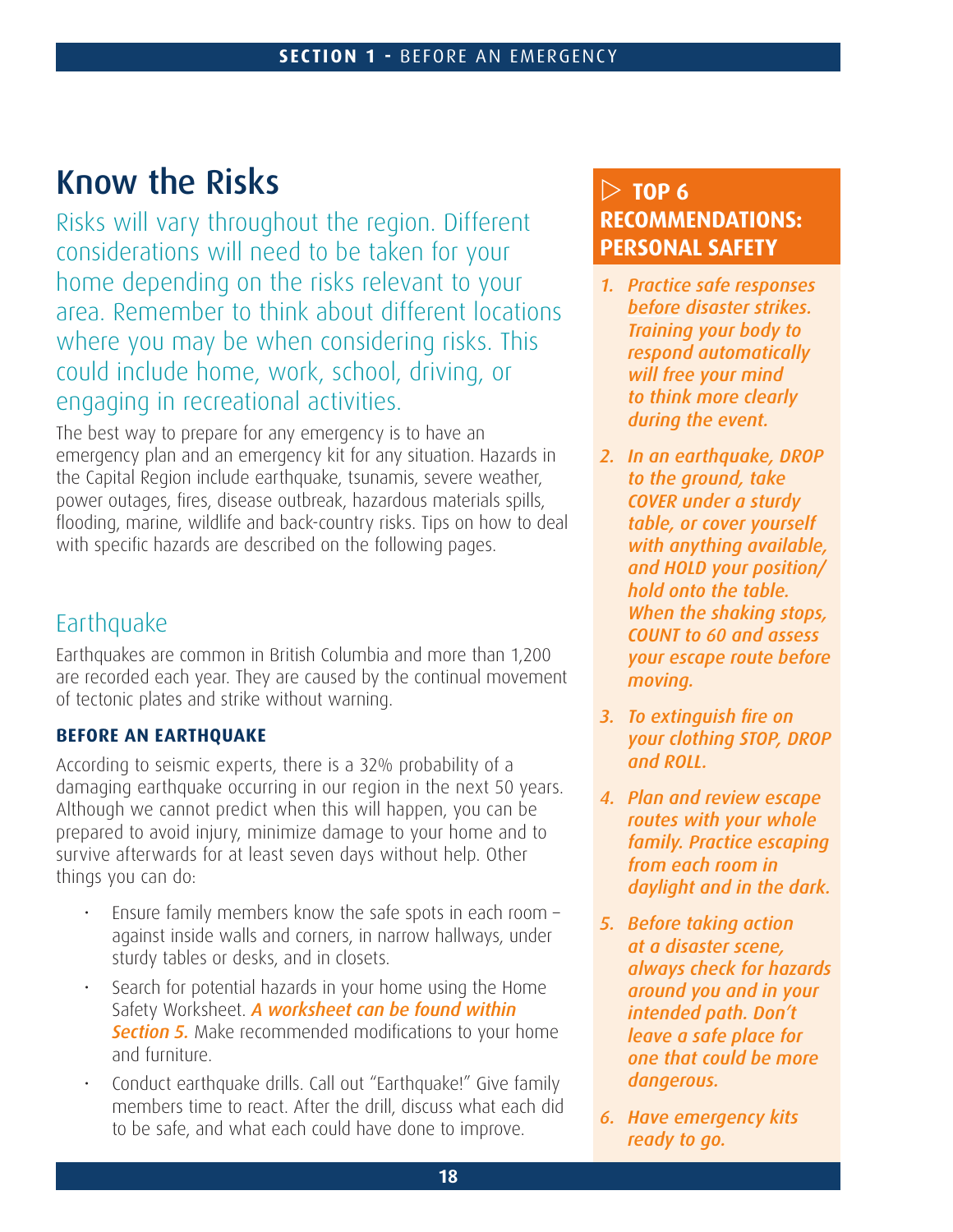## **The most important thing to remember during an earthquake:**

- **DROP** to the ground (before the earthquake drops you!),
- Take **COVER** by getting under a sturdy desk or table (or against a wall with your arms covering your head/neck), and
- **HOLD ON** to your shelter and be prepared to move with it until the shaking stops.

These three steps are the best way to reduce injury and death during an earthquake.



## **DURING AN EARTHQUAKE**

## **Drop, Cover, and Hold On!**

- If you're inside your home, stay there. Get out of the kitchen. Safer places are in hallways, in corners and in archways. Take cover under a heavy table, desk or any solid furniture that you can get under and hold onto.
- If you're in bed, stay there and protect your head and face with a pillow.
- If you're in a wheelchair, lock your wheels, cover yourself with a blanket, and assume the airplane crash position until the shaking stops.
- If you're outside your home, stay outside and get clear of buildings and wires that could fall on you.
- Avoid outdoor areas where you may be hit by falling debris sidewalks next to tall buildings are particularly dangerous.
- Avoid elevators. If you're in an elevator when an earthquake happens, hit all floor buttons and get out when you can. High rise residents will hear fire alarms go off and electricity may fail.
- If you're in a vehicle, pull over to the side (leave the road clear), away from bridges, overpasses and buildings. Stay in your vehicle.
- If you're in a crowded public place, take cover and watch that you don't get trampled. In shopping centres, take cover in the nearest store and keep away from windows, skylights and display shelves of heavy objects.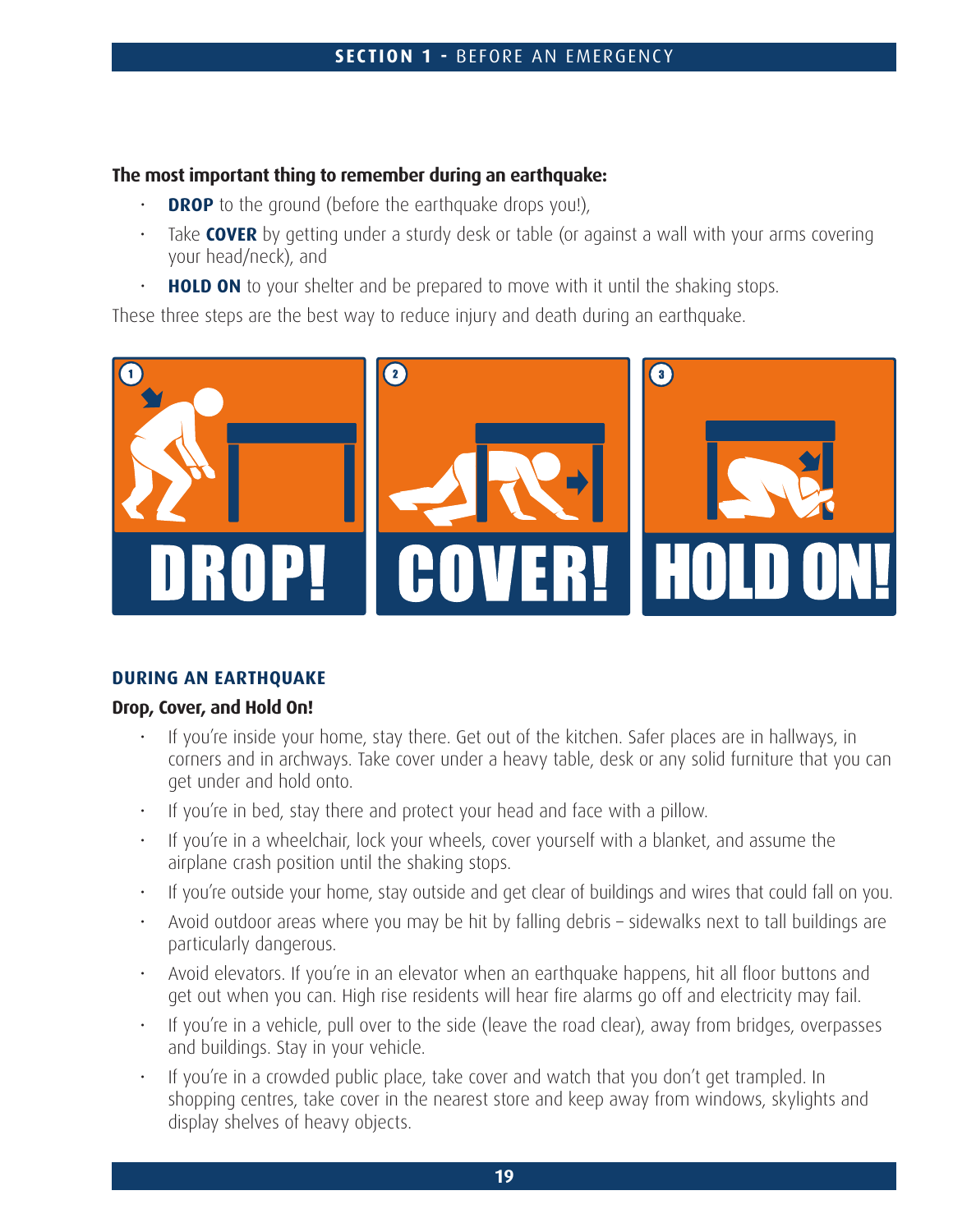- Remain in a protected place until the shaking stops. Anticipate aftershocks they may occur soon after the first quake.
- Try to remain calm and help others.

## **AFTER AN EARTHQUAKE**

- Stay in your safe location and count to at least 60 seconds to give things time to settle.
- Before you move, check your immediate area for hazards: broken glass, spilled chemicals, or items that have shifted and may easily fall in an aftershock.
- Check yourself and others nearby for injuries, and administer first aid to yourself before assisting others.
- If you are evacuating, locate and take your emergency kit with you.
- Check utilities but do not shut them off unless damaged or instructed to do so by authorities.
- Leaking gas will smell. Don't light matches or turn on light switches until you are sure there are no gas leaks or flammable liquids.
- Wear sturdy shoes, gloves and protective clothing if it is winter and/or if there is debris, particularly broken glass.
- Check on your neighbours after looking after your own family. Your first help after an earthquake usually will come from family and friends.
- Place a "HELP" sign in windows if you need extra assistance or the "OK" sign if you do not.
- Confine frightened pets.
- Don't flush toilets if you suspect nearby your sewer pipes or nearby lines may be broken.
- Secure your home against intruders.
- Turn on your battery-powered radio (or car radio) and listen for broadcast emergency instructions. Monitor local social media, particularly government and other authorities, as well as local media outlets.
- Avoid waterfront areas because of the threat of large waves (tsunamis).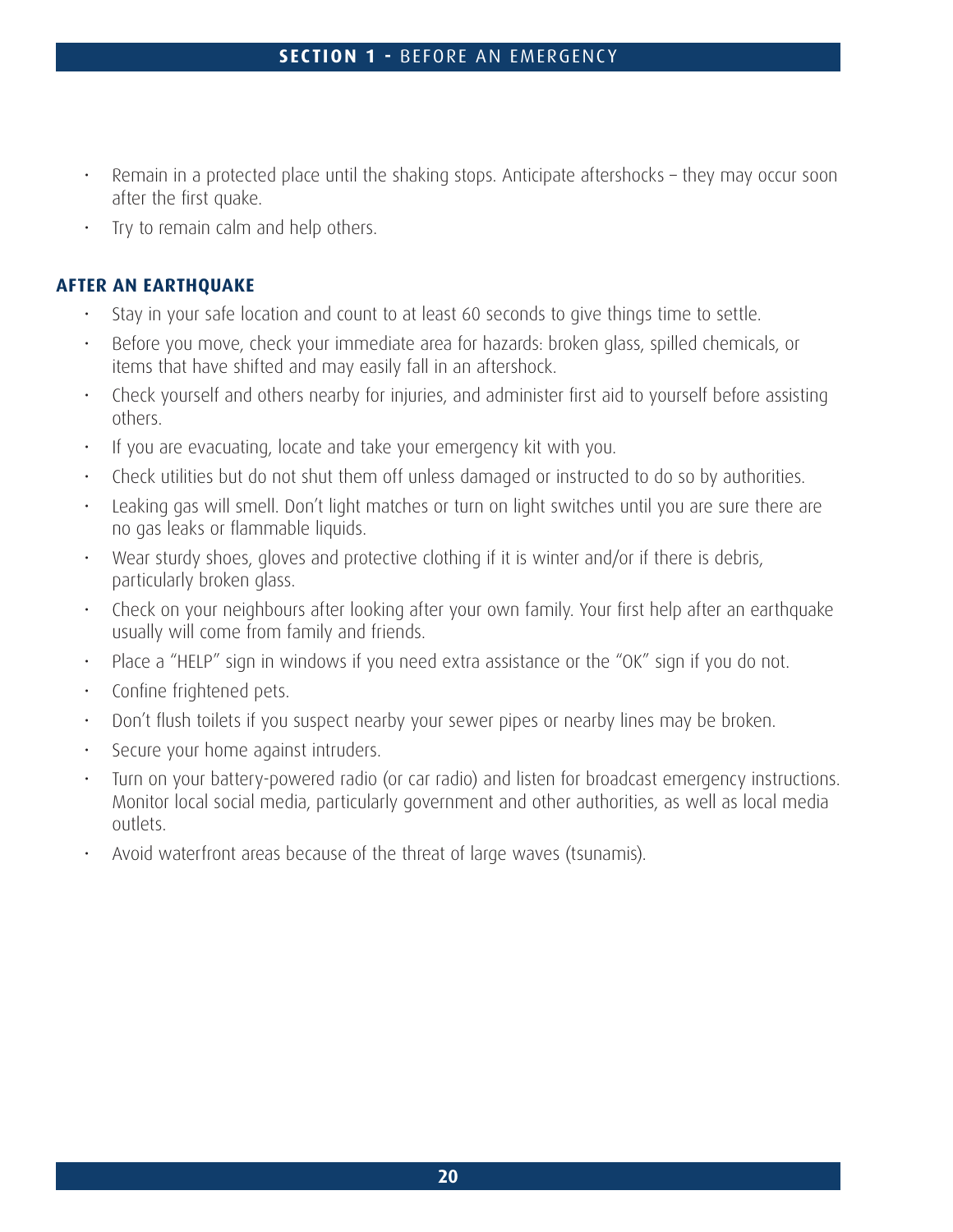## $\triangleright$  IF YOU ARE NEAR **THE OCEAN DURING AN EARTHQUAKE:**

*DO move to higher ground once the shaking stops.*

*DO stay tuned to local media.*

*DO follow the instructions of authorities.*

*DO NOT go near the water to watch.*

## Tsunamis

A tsunami is a natural hazard consisting of a series of long surgelike waves typically generated by major earthquakes where there is significant movement of the ocean floor or coast. Major earthquakes also cause some of the biggest tsunamis, in terms of wave height at shore and the size of the area subject to flooding.

Landslides and volcanic eruptions can occasionally cause tsunamis, but these affect a much smaller length of coast and are infrequent.

If you are near the ocean and feel a major earthquake, or if the motion makes it hard to stand, **DROP**, **COVER**, and **HOLD ON**, then get to higher ground immediately – do NOT wait for an official warning. **THE SHAKING IS YOUR WARNING**.

Local government officials may not have enough time to issue a warning to residents in the event of tsunami created by a near-shore earthquake. Roads may be congested and communications systems compromised.

Generally, four metres or 13 feet elevation above sea level is considered a safe distance from the ocean on Southern Vancouver Island. You **DO NOT** need to go to the highest point in the region.

There is no way to predict if a tsunami may occur.

### **TSUNAMI PREPAREDNESS**

The probability that a tsunami will do damage along British Columbia's coast is small, but very real. If you live in a coastal area of the Capital Region, you and your family need to know what to do in the event of a tsunami and be prepared to respond.

## **Stay Alert for Natural Warnings of a Tsunami**

Tsunami signs to watch for:

- A sudden rise or fall of ocean level
- A loud roaring noise coming from the ocean

It is important to remember that the waves will continue to arrive for some time after the initial rise and fall of the ocean level – do NOT go back to tsunami hazard areas until instructed by local government officials.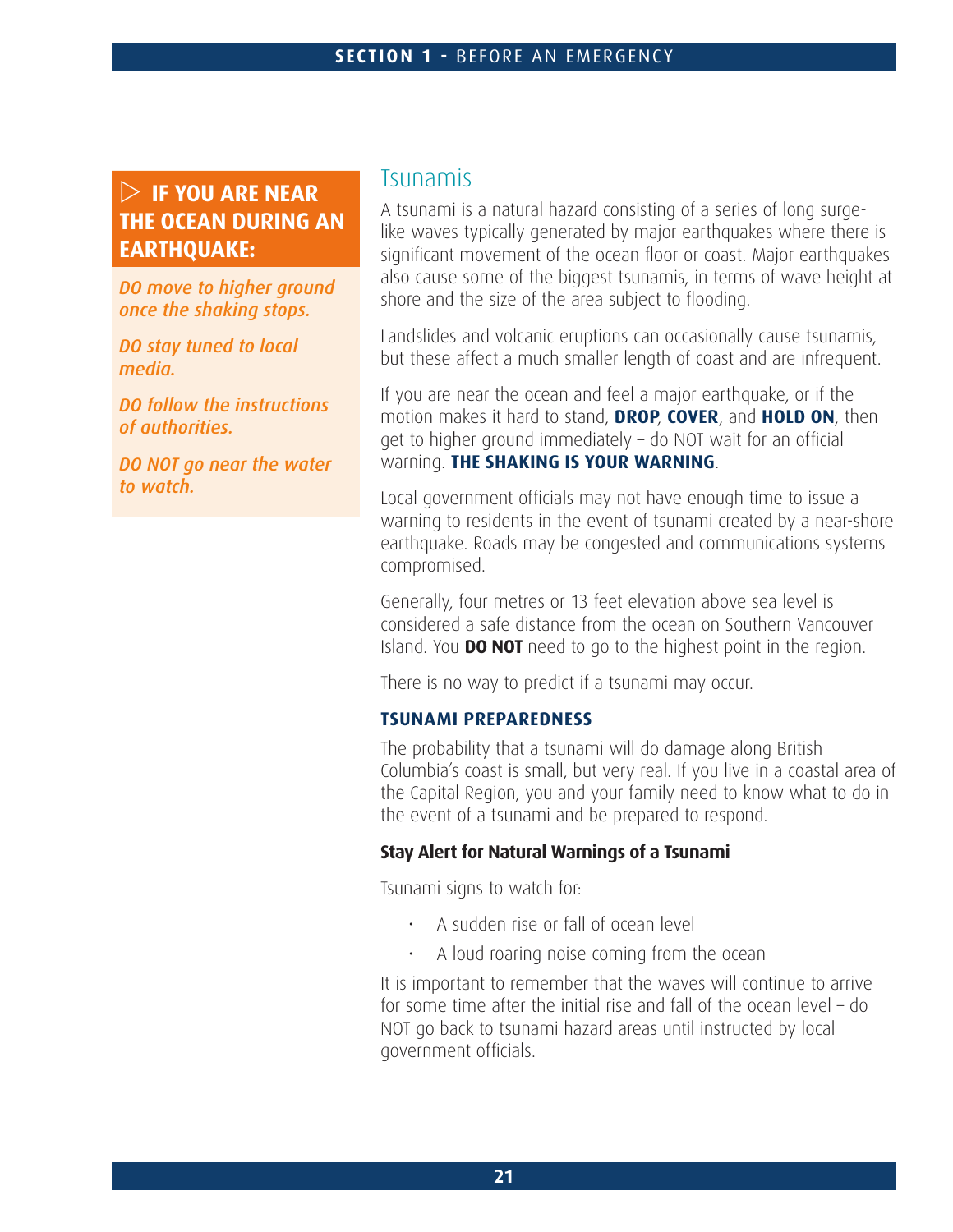#### **TSUNAMI ALERTS**

There are two types of tsunamis: local and distant. A local tsunami will be associated with a "felt" earthquake, while a distant tsunami will happen far away and may not be felt, like Japan or Alaska. Authorities will let you know if any action is necessary from a distant tsunami by issuing one of three alerts:

- **1** A **Watch** (least serious level of alert) is issued if the danger level is not known and you should stay alert for more information.
- **2** An **Advisory** (second highest level of alert) indicates that strong currents are likely and you should stay away from the shore.
- **3** A **Warning** (most serious level of alert) indicates that an inundating wave is possible and evacuation may be suggested.

Local government officials will tell you when the danger has passed.

If a Tsunami Warning, Advisory, or Watch is issued for your area, listen to your local media and follow the instructions of local emergency officials.

Local emergency programs have pre-identified safe areas that you should be aware of, and you can find out if you are in a hazard area by checking with your local emergency program. Stay tuned to your radio and other media for updates.



u *A tsunami is a series of waves. The first wave to arrive is often not the largest, and each wave may be separated by up to an hour or more. Waves may continue for many hours – stay away from the shore until local government officials tell you it is safe to return.*

| <b>CRD/GREATER VICTORIA</b><br>From a 2012-2013<br><b>CRD-commissioned scientific study.</b> | <b>FIRST WAVE</b><br><b>ARRIVAL TIME</b> | <b>TIME TO</b><br><b>MAXIMUM</b><br><b>WATER LEVEL®</b> | <b>MAXIMUM WATER</b><br>LEVEL (M)/(FT) |
|----------------------------------------------------------------------------------------------|------------------------------------------|---------------------------------------------------------|----------------------------------------|
| Port Renfrew (entrance)                                                                      | $35$ min                                 | $50$ min                                                | 3.5/11.5                               |
| Sooke Harbour (entrance)                                                                     | $60$ min                                 | $75$ min                                                | 2.5/8.2                                |
| Esquimalt Harbour (entrance)                                                                 | $77$ min                                 | $96$ min                                                | 2.7/8.9                                |
| Victoria Harbour & Gorge Waterway<br>(entrance)                                              | $76 \text{ min}$                         | $95$ min                                                | 2.5/8.2                                |
| Cadboro Bay                                                                                  | $90$ min                                 | $160$ min                                               | 2.0/6.6                                |
| Sidney                                                                                       | $110$ min                                | $150$ min                                               | 2.0/6.6                                |

#### **Local Tsunami: Arrival Times and Wave Height**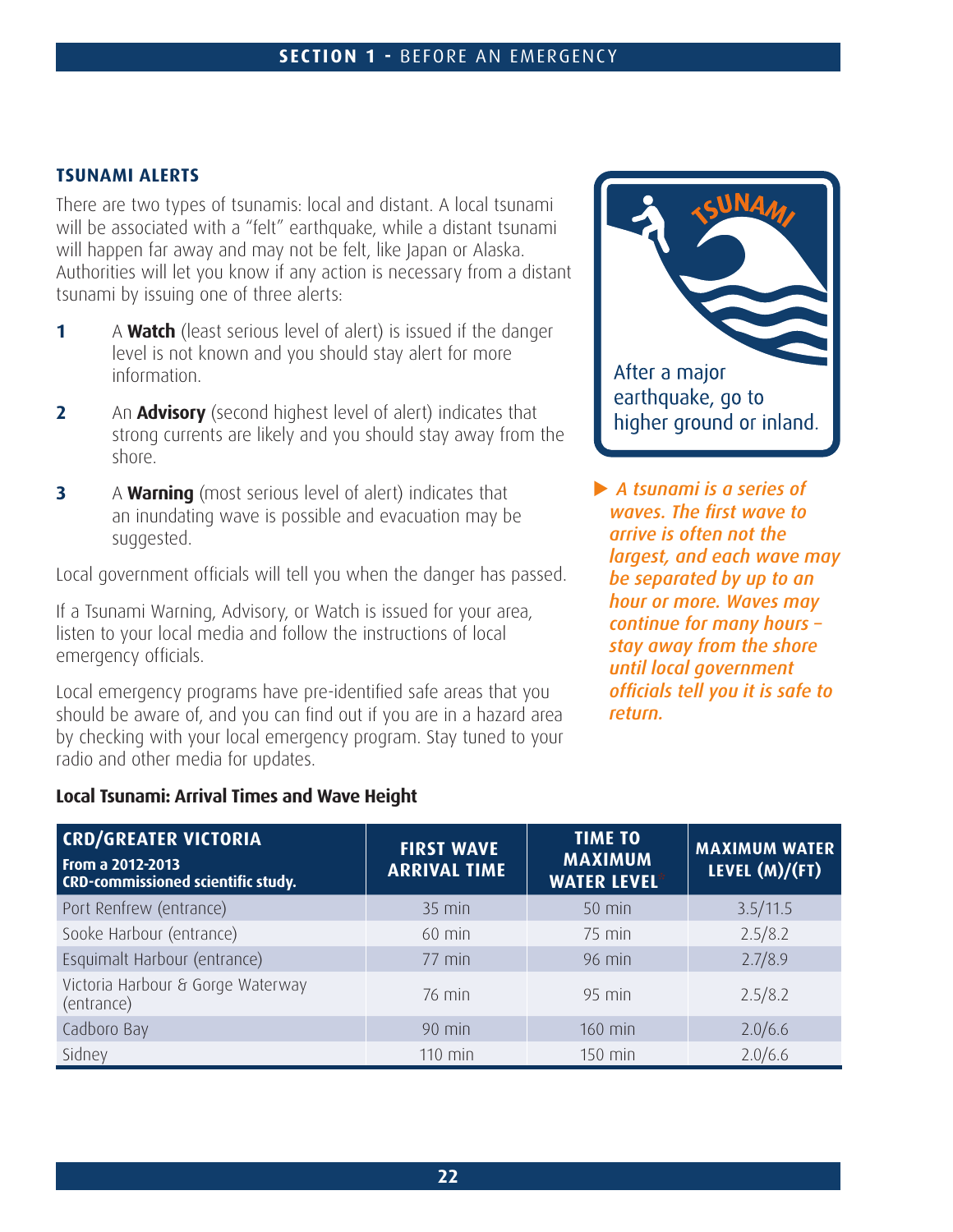## Severe Weather

Severe weather can develop quickly and include events such as blizzards, hail, heavy rain, ice storms, thunderstorms, storm surges and high winds. Severe weather events are expected to increase in our region over the next 50 years due to a changing climate. These events potentially threaten life and property, so it makes sense to get prepared.

## **PREPARING FOR SEVERE WEATHER**

Make sure you have an emergency plan and an emergency kit for everyone in your family. Stock up on extra fuel and food, and stay tuned to radio and televisions stations for weather updates.

## **Preparedness Tips**

If a severe storm is forecast, secure everything that might be blown around or torn loose – indoors and outdoors. Flying objects such as garbage cans and lawn furniture can injure people and damage property.

- If you are indoors, stay away from windows, doors and fireplaces.
- You may want to go to the sheltered area that you and your family chose for your **emergency plan**.
- If you are advised by officials to evacuate, do so. Take your **emergency kit** with you.
- Never go out in a boat during a storm. If you are on the water and you see bad weather approaching, head for shore immediately. Always check the marine forecast before leaving for a day of boating and listen to weather reports during your cruise.
- If you are in a car, stop the car away from trees or power lines that could fall on you. Stay there.

## **WHAT TO DO BEFORE AND DURING…**

### **Blizzards**

- If a blizzard or heavy blowing snow is forecast, you may want to string a lifeline between your house and any outbuildings to which you may have to go during the storm.
- If you must travel during a winter storm, do so during the day and let someone know your route and arrival time.
- If your car gets stuck in a blizzard or snowstorm, remain calm and stay in your car. Beware of exhaust fumes and check the exhaust pipe periodically to make sure it is not blocked with snow. Remember: You can't smell potentially fatal carbon monoxide fumes.
- To keep your hands and feet warm, exercise them periodically. In general, it is a good idea to keep moving to avoid falling asleep and avoid overexertion.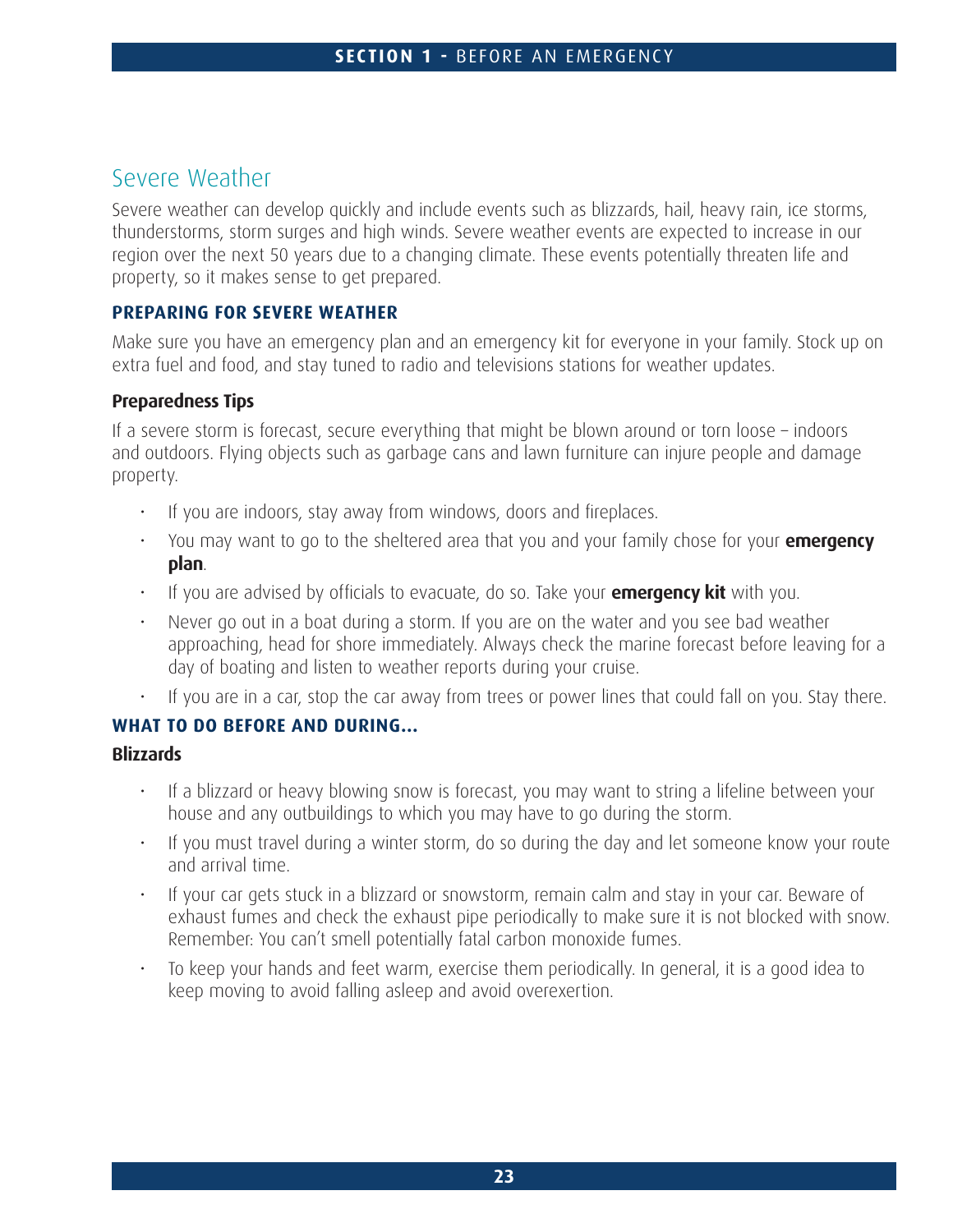## **Hail**

- If you are outside, take cover when hail begins to fall.
- If indoors, stay there and keep yourself and pets away from windows, glass doors and skylights which can shatter if hit by hailstones.
- Protect your vehicle by putting it in the garage.

## **Heavy Rain**

• Checking the drainage around your house to reduce the possibility of flooding after a heavy rain. See page 29 for more information on flooding.

## **Ice Storms**

- If you must go outside after an ice storm, pay attention to branches or wires that could break due to the weight of the ice and fall on you. Ice sheets could also do the same.
- Assume all power lines are live and keep a distance of at least 10 meters or 33 feet, and shuffle away backward keeping your feet touching each other and never lifting from the ground.
- When freezing rain is forecast, avoid driving.

## **Lightning and Thunderstorms**

- To estimate how far away lightning is during a storm, count the seconds between the flash of lightning and the thunderclap. Each second is about 300 metres. If you count fewer than 30 seconds look for shelter. If you count fewer than 5 seconds take shelter immediately.
- Before a thunderstorm, unplug radios and televisions listen for weather updates on your battery-powered radio.
- During thunderstorms, you should stay away from items that conduct electricity, like telephones, appliances, sinks, bathtubs, radiators and metal pipes.
- Do not go out to remove the laundry on the clothesline because it may conduct electricity.
- Always take shelter during lightning. If you are outside and can't find a building, get in a depressed area such as a ditch, culvert or cave and never go under a tree.
- If you are caught in the open, do not lie flat. Get in the "leap-frog" position to minimize your contact with the ground, and your chance of being electrocuted by a ground charge.
- Do not ride bicycles, motorcycles, tractors, golf carts or use metal shovels or golf clubs because they may conduct electricity.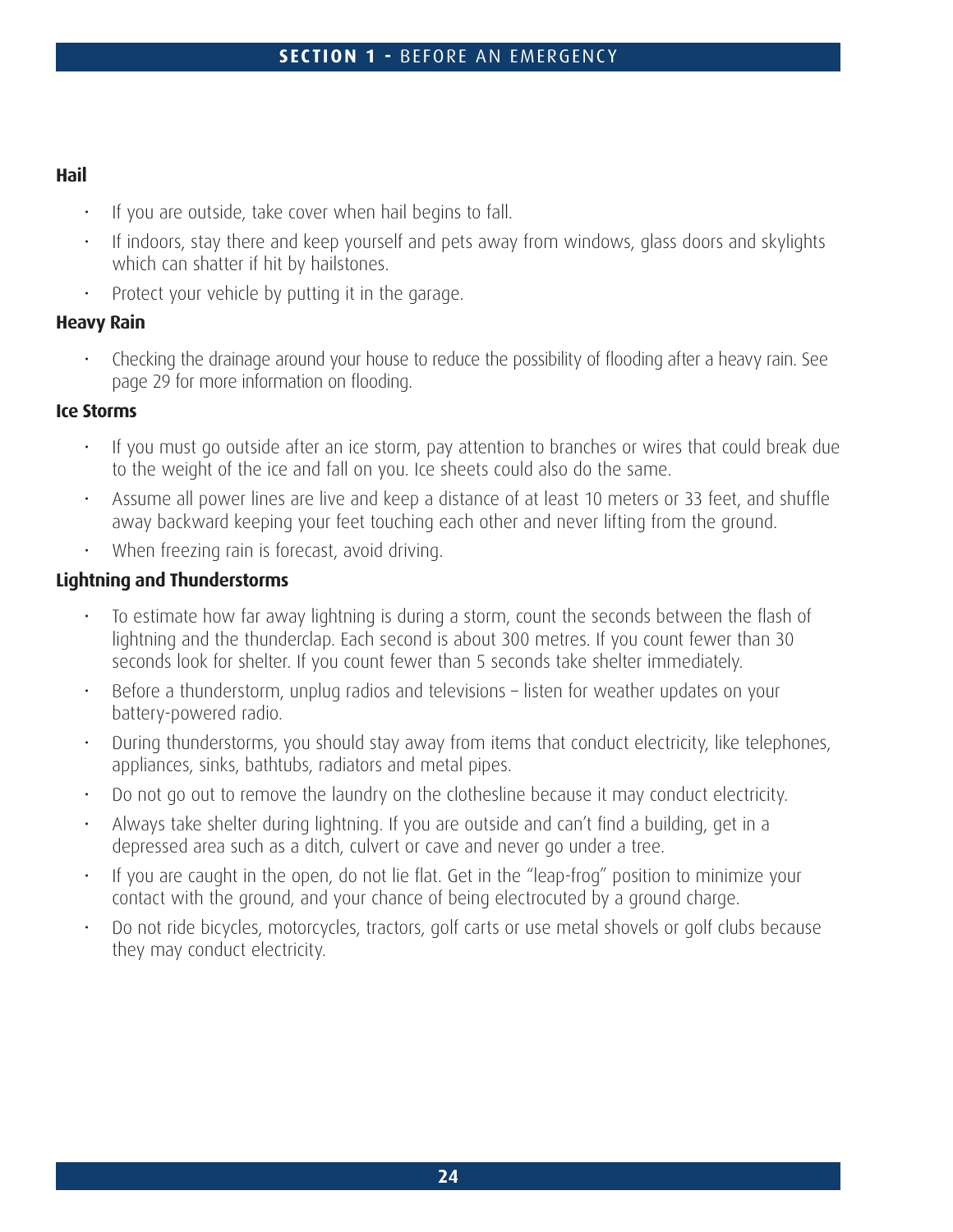## Power Outages

## **PREPARING FOR AN OUTAGE**

- Have an emergency plan and kit.
- Choose manual equipment like basic can openers, non-electric phones, battery, wind-up or solar powered radios and a manual hacksaw for your home emergency kit.
- Have safe, stable sources of light in your emergency kit like flashlights or candles.
- People who rely on life-sustaining equipment should contact their local health provider and consider purchasing or renting a small generator on a priority basis.
- Stock fuel for barbeques and camp stoves. Store safely and **use only outside**.
- If you have an electric garage door opener, learn how to open the garage door manually. Follow the instructions supplied by the manufacturer.

## **DURING AN OUTAGE**

- Check whether the power failure is limited to your home. If your neighbour's power is still on, check your circuit breaker panel or fuse box.
- Call BC Hydro at **1.888.POWERON (1.888.769.3766)** or \***HYDRO (**\***49376)** on your cell phone. Tell them about the outage so they can send the right crews and equipment to the right location.
- Tune into your local radio station for storm and power outage updates.
- Turn off all appliances, including home computers and peripherals, especially those that generate heat. This helps prevent hazards or damage when service is restored.
- Turn off all lights except for one inside your home and one outside. The inside light lets you know and the outside light lets BC Hydro crews know, when the power is back on.
- Use surge protectors to protect sensitive electrical equipment such as computers, DVD players and TVs.

## **Portable Generator Safety Precautions**

- Never use a portable generator indoors, including inside a garage or other enclosed or partially enclosed area to avoid carbon monoxide poisoning.
- Only operate portable generators outdoors and at a location where the exhaust cannot enter into your home or other buildings through doors or windows.
- If you start to feel dizzy, nauseous, a headache or tired while using a generator, get to fresh air immediately and seek medical attention.
- Use a battery operated CO detector at home. This is also advisable for homes that have a natural gas fired forced air heating system.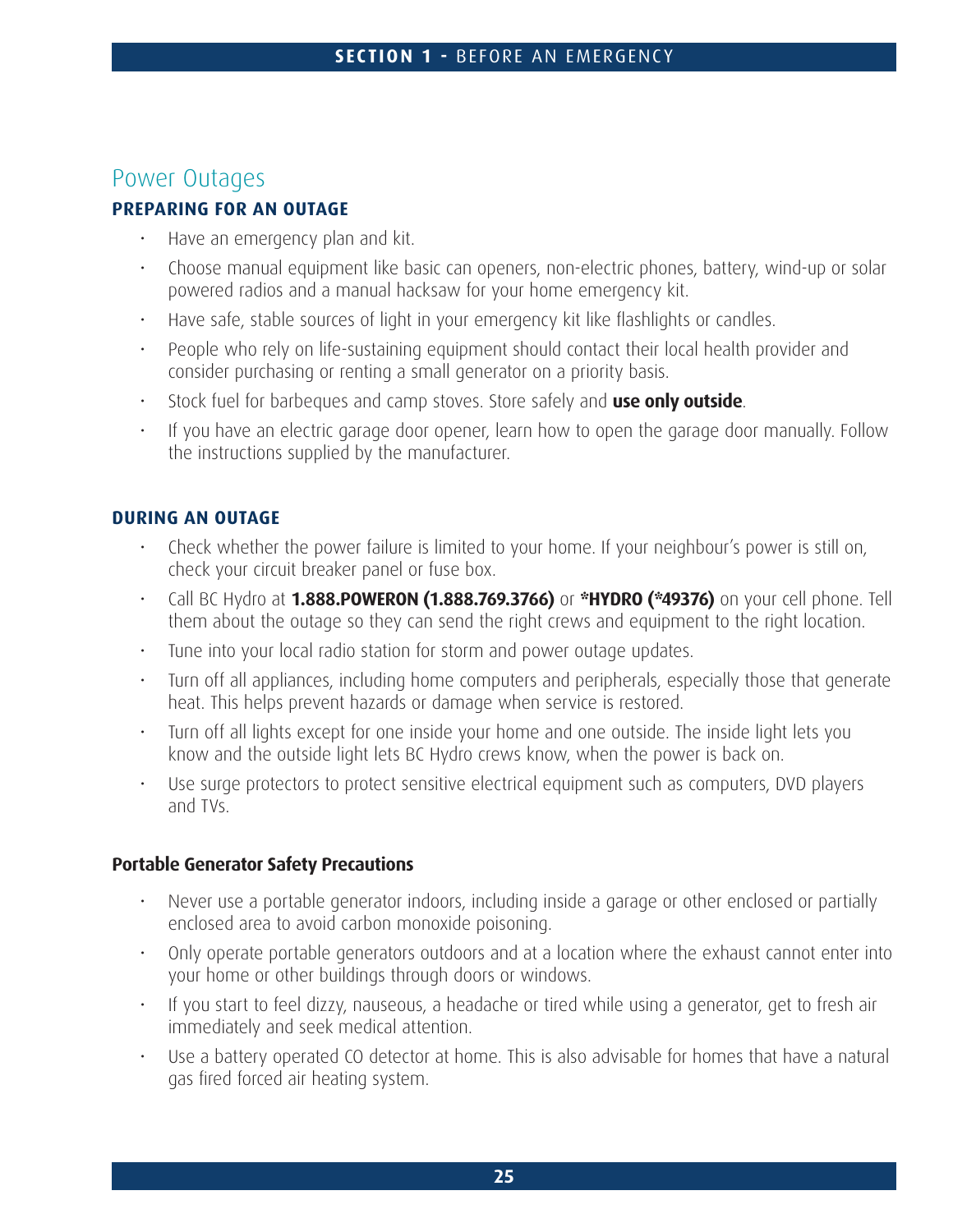## **Prevent Electric Shock and Electrocution**

- Never plug a portable generator into a regular household electrical outlet as it can cause fire and impact neighbours and utility workers by causing back-feeding to the BC Hydro electrical grid.
- Plug appliances directly into the generator or use a properly sized CSA-approved 3-pronged extension cord in good condition.
- Use a Ground Fault Circuit Interrupter (GFCI) portable extension cord if using the portable generator to power electrical tools for outdoor use.
- Keep the generator dry and protected from rain and snow.

## Fires

### **WILDLAND FIRES**

Each year there are more than 2,000 wildfires in British Columbia. Although many occur far away from communities, as people build more homes in wildland-urban interface areas, more fires are impacting residential areas. Every year, interface fires threaten or burn homes, cabins and other high value resources. Our region will experience drier summers in the coming years as a result of climate change, increasing the risk for fires.

u *Safety first! Never go near or touch a fallen power line. Always assume that a line or anything it is in contact with, is energized. Stay at least ten metres (33 feet) away at all times and do not attempt to remove debris surrounding the line. If you see a fallen power line, report the exact location to 1.888.POWERON.*

## w **PREVENT CARBON MONOXIDE POISONING**

*Carbon monoxide (CO) is a colourless, odourless gas in the engine exhaust of a generator and in BBQs. You may not smell the exhaust but could still be exposed to CO so do not use them indoors.*

## **Preparing for Wildfires**

Ensure that you have a family emergency plan and emergency kit and be prepared in case you are required to leave your home on short notice. It is a good idea to obtain a **FireSmart Manual** from your local fire department or the BC Wildfire website as a reference.

Extended warm, dry weather conditions increase the possibility of wildfire activity. Everyone should be extra cautious and mindful when enjoying outdoor summer activities.

If you are planning to hike, camp or participate in other back-country activities, be sure to check the latest information on any travel restrictions and fire bans:

- > Know the fire danger rating before heading out.
- > Make sure your campfire is completely extinguished and the pit is cool to the touch before leaving it.
- > Always ensure cigarette butts are put out properly in an ashtray and not tossed away carelessly.
- > If you live in or near a forested area, or in an interface zone, make sure your home is protected by removing debris from the roof and maintaining a safety zone around your house clear of flammable debris, shrubs or trees.
- > Move flammable materials like wood piles or propane tanks away from your house and outbuildings.
- > Check your home insurance policy to make sure that you have the appropriate coverage.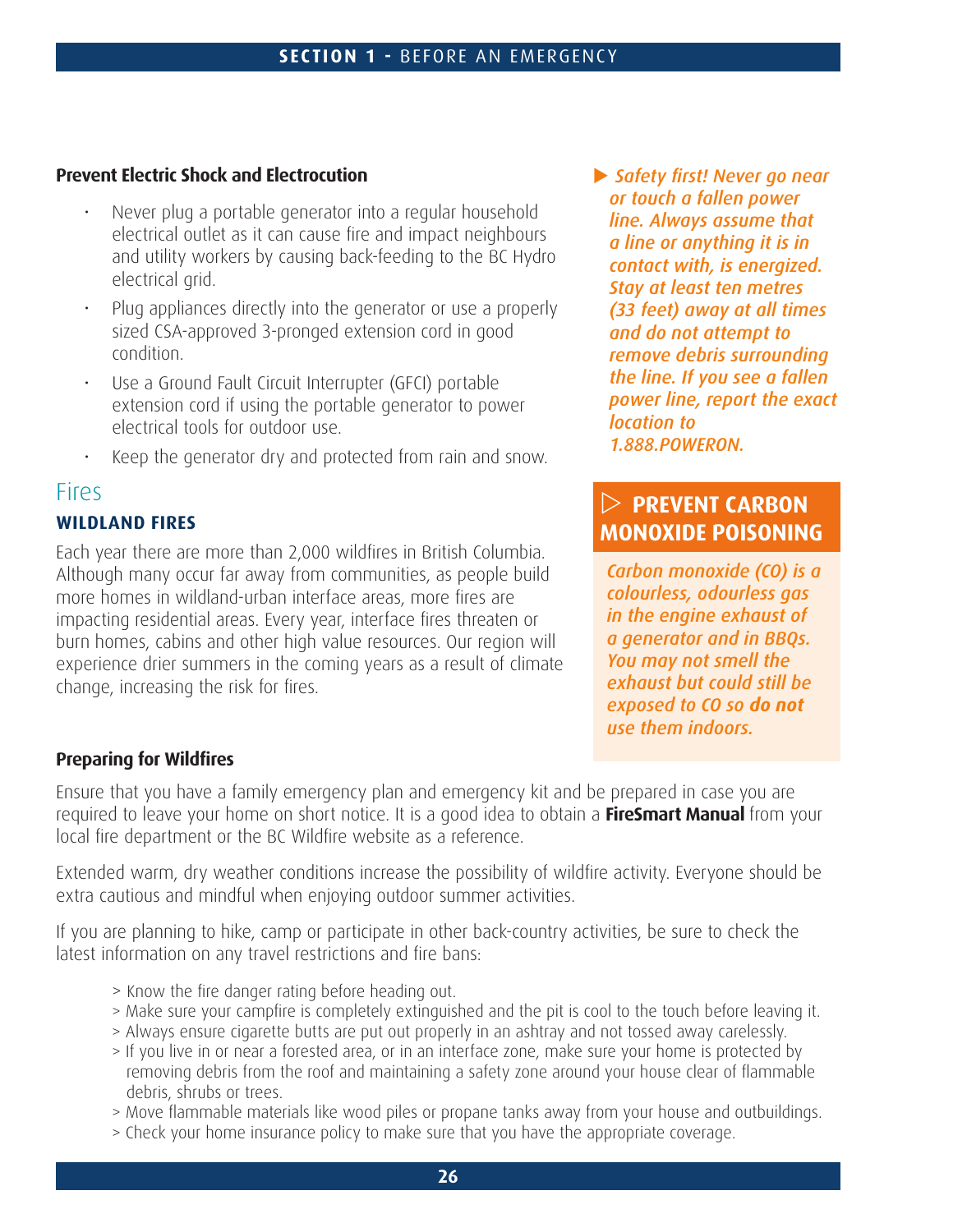## **SECTION 1 -** BEFORE AN EMERGENCY



▶ *If you spot a wildfire, report it as soon as possible by calling*  **1.800.663.5555** *or* \***5555** *on your cell phone.*

#### **STRUCTURE FIRES**

Did you know that fire doubles in size every 30 seconds and can fill an average-sized room with deadly fumes within 20-45 seconds and consume an average-sized room within three minutes?

#### **How to Prepare**

Statistics show families that practice fire drills at home have a much higher chance of surviving a dwelling fire. With your family, make a step-by-step plan for escaping a fire:

- Draw a floor plan of your home, marking two ways out of every room – especially sleeping areas. Discuss the escape routes with every member of your household.
- Make sure everyone in the household can unlock all doors and windows quickly, even in the dark. Windows or doors with security bars should be equipped with quick-release devices. Everyone in the household should know how to use them.
- Make sure everyone in the household recognizes the sound of fire detectors and knows how to react.
- If you live in a multi-storey building and you must escape from an upper story window, be sure there is a safe way to reach the ground, such as a fire-resistant escape ladder. Some high-rise buildings may have evacuation plans that require you to stay where you are and wait for the fire department. Know what to do in your building.
- Make special arrangements for children, older adults and people with disabilities. People with mobility challenges should have a phone and, if possible, sleep on the ground floor.
- Agree on a meeting place, where every member of the household will gather outside your home after escaping a fire to count heads and inform the fire department if anyone is missing.
- Practice your escape plan at least twice a year. Have a fire drill in your home. Appoint a monitor, and have everyone participate. This is not a race. Get out quickly, but carefully.
- Make your exit drill realistic. Pretend that some exits are blocked by fire, and practice alternative escape routes, pretend that the lights are out and that some escape routes are filling with smoke.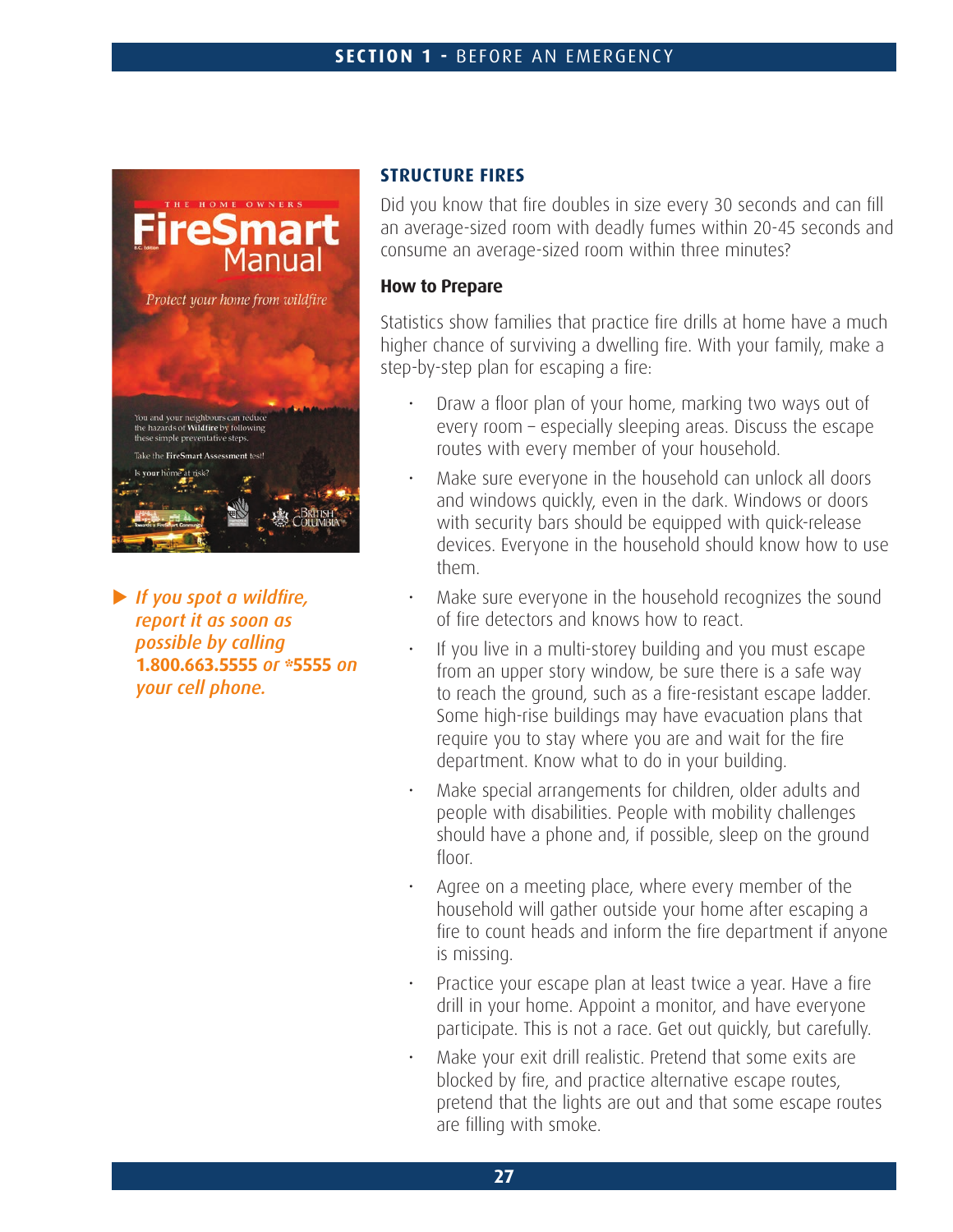#### **How to Respond to a Dwelling Fire**

Get out fast. Do not try to rescue possessions or pets. Go directly to your assembly point, then call 911 from a neighbour's phone or a cell phone. If you live in a multi-storey building, pull the fire alarm switch on your way out if possible. Everyone in your family should know how to call 911 and inform the dispatcher of the fire.

If you are at the spot where the fire has started and can quickly put it out with a fire extinguisher, try to do so. If you cannot control the fire, get everyone out immediately and call 911 from outside the building.

If you are in a closed room and there is fire elsewhere in the building, check closed doors for heat with the back of your hand before you open them.

If you cannot escape, or your escape route is blocked, close all doors between yourself and the fire. Place cloths at the bottom of the door to keep out fumes. Call 911 and tell the dispatcher your location within the building. Stay by the window, alerting fire fighters to your presence. If there is no phone, use a whistle to draw attention.

#### **Kitchen Fires (Oil and Grease)**

- Smother the pan fire by putting a lid on the fire. If that doesn't work, immediately use an ABC type fire extinguisher (which contains dry chemical, not water).
- Never use water to extinguish oil or grease fires. When oil mixes with water, the mixture superheats, vaporizing into a ball of flaming steam.
- Never carry a flaming pan outside the draft will fan the flames.

## Infectious Disease

Infectious disease is a part of everyday life. The occurrence of infectious disease can increase significantly during a disaster due to the disruption of normal prevention practices. Officials may declare an infectious disease outbreak, like pandemic influenza, to be a distinct emergency.

**If your clothing is on fire,** *do NOT run: stop, drop and roll to smother the flames.*

## $\triangleright$  FOR HEALTHLINK BC

*Dial 811 from anywhere in British Columbia to access a Registered Nurse 24/7. A dietician and pharmacist are available 9-5 M-F.*

*For people with hearing impairments dial 711.*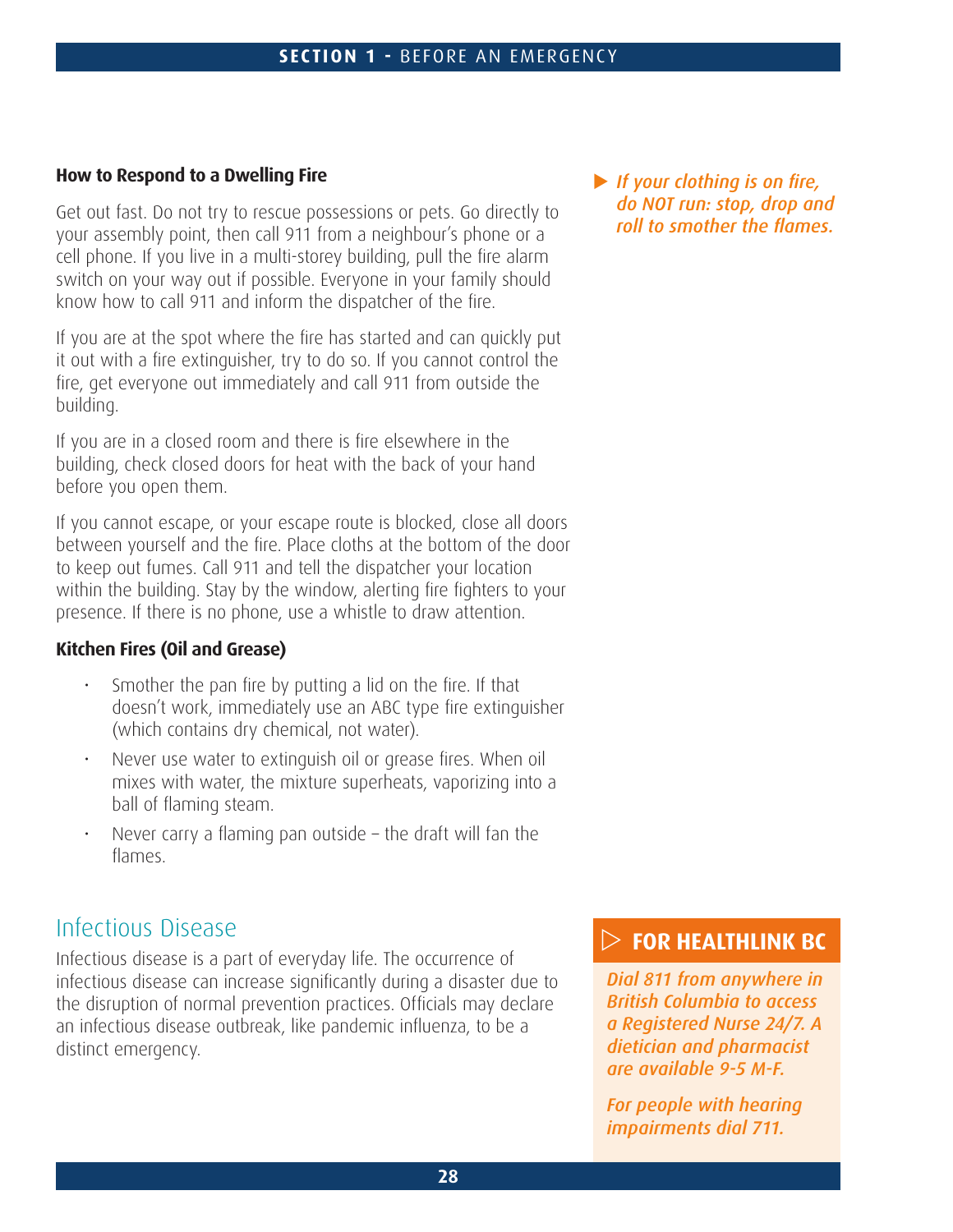Infectious diseases are caused by pathogenic microorganisms, such as bacteria, viruses, parasites or fungi; the diseases can be spread, directly or indirectly from one person to another. Zoonotic diseases are infectious diseases of animals that can cause disease when transmitted to humans.

Preventing and controlling infectious disease is a responsibility shared by government, the medical community and the general public. Many infections can spread quickly affecting individuals, families and entire communities. Globalization also increases the likelihood that an infectious disease appearing in one country will spread rapidly to another.

By working together, keeping informed on best practices and doing everything we can to prevent infections before they happen and to control their spread if they do, we all play a part in keeping each other safe.

## **How can you stay safe from infectious disease both in your day-to-day lives and during an emergency or disaster?**

- > Make your health and safety your first priorities.
- > Wash your hands frequently with soap and water or with an alcohol-based hand rub.
- > Practice safe food storage and handling.
- > Stay informed. Knowledge helps prevent the spread of infection. The emergence of new infectious agents such as SARS and the re-emergence of community-acquired communicable diseases puts us all at risk.
- > Keep your vaccinations current. Talk with your doctor about an annual flu shot.
- > Know whom to call your doctor, pharmacist and/or HealthLink BC.
- > Make arrangements with family, friends and/or neighbours to help you if you are affected by an infectious disease.

### **During an infectious disease outbreak...**

- > Wash your hands often with soap and water. Use an alcohol-based hand rub if soap and water are not available.
- > If you are sick, stay at home. Observe any quarantine or isolation periods identified by health officials.
- > Stay away from people who may be contagious. Practice the one metre (three feet) rule if you are with people who may be contagious. Avoid unnecessary physical contact.
- > Cover your mouth and nose with a tissue when you sneeze or cough. Discard tissues into the garbage after each use. Cough into your sleeve, if you don't have a tissue. Wash your hands.
- > Maintain good environmental hygiene. Surfaces that you touch or use often, like door knobs, hand rails and counter tops, should be cleaned and disinfected often.

### **Take extra precautions during an emergency or disaster...**

- > Listen to trusted sources, including Public Health Officers and local Health Authority representatives on local television and radio stations for current health conditions and updates.
- > Follow the directions of health officials regarding any infectious disease outbreaks.
- > Be prepared to purify your water supply. Listen for "boil water" announcements.
- > Discard any food that may have become contaminated or has not been stored safely.
- > Have a supply of gloves, face masks, protective clothing, including sturdy closed-toe shoes, hand soap, alcohol-based hand rub and disinfectant in your emergency kits.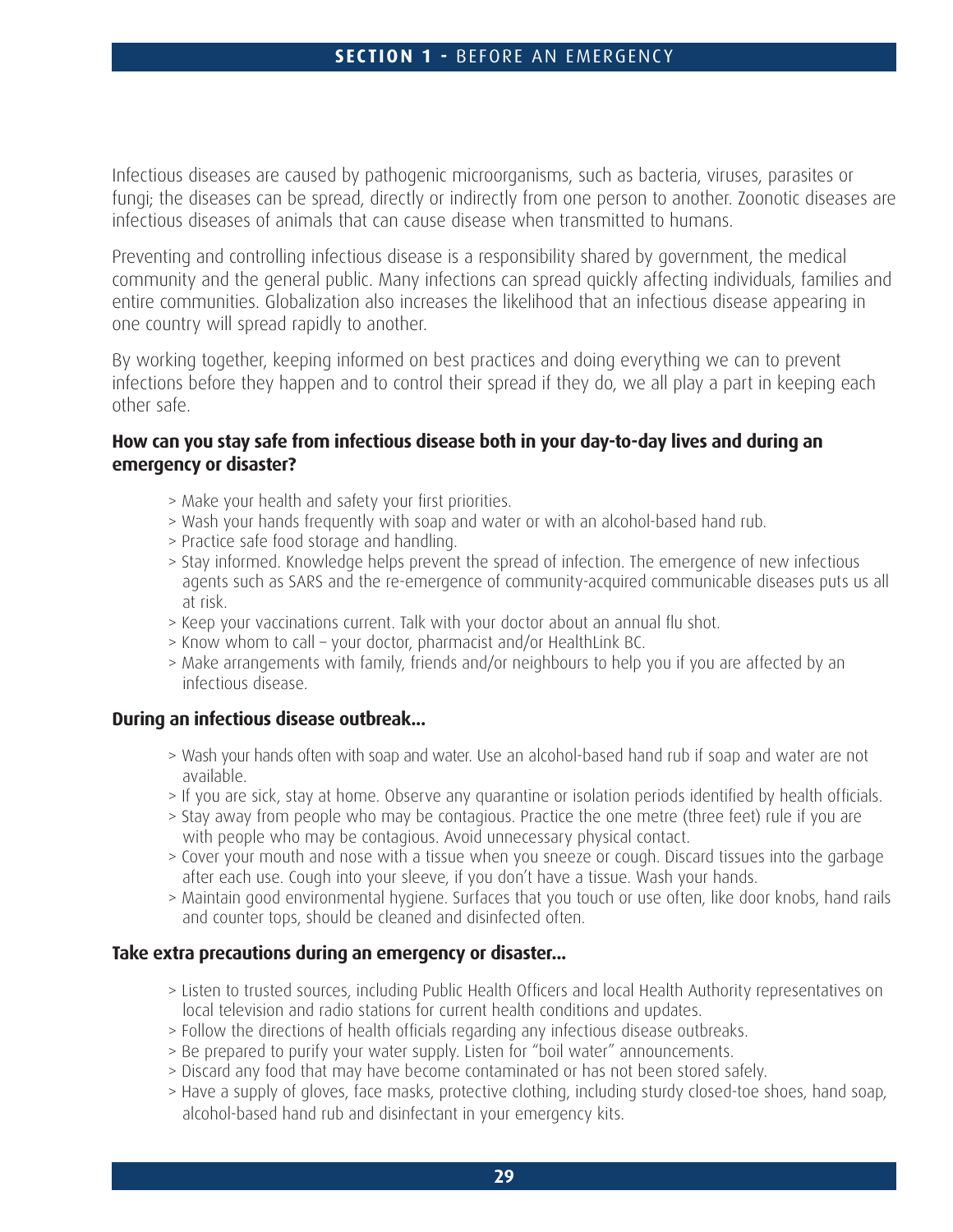## Hazardous Material (Hazmat) Spills

Hazardous material (hazmat) spills may include chemical, radiation, biohazard, propane, oil and gas, flammable materials, industrial products and mixed waste.

## **PREPARING FOR HAZMAT SPILLS**

Spills of chemicals and other contaminants may occur in transportation, industry, businesses, medical centres and even our homes. Hazardous spills can also create a secondary disaster following an event such as an earthquake or flood. Be prepared to evacuate if instructed by authorities by following your emergency plan and locating your emergency kit.

After a large spill, evacuation is common but in some cases, officials may judge that evacuation would pose a greater risk than having people remain indoors. Be prepared for either scenario.

## $\triangleright$  **TO REPORT A HAZARDOUS MATERIAL SPILL**

*Call the Ministry of Environment at 1.800.663.3456 then call 911.*



## Floods and Marine

Winter storms in our region bring high water and waves. When combined with high tides (especially King Tides) these conditions can create storm surges which can cause flooding

and coastal erosion. As sea level is expected to rise dramatically over the next century, it is expected that storm surges will be able to flood areas not previously impacted, affecting near-shore development. Some areas in our coastal communities may be susceptible and must prepare for potential flooding and marine impacts.

### **Before a Flood**

- Know if you live in a flood-risk area.
- Keep important papers in watertight containers and have a record of your valuables in a safe place.
- If flooding is likely in your area, pay attention to the local media for information.
- Watch for warning signs: Increase in height and intensity of water flows, mudslides, debris in creeks, colour changes in water or leaning trees.
- Know that banks of rivers and streams may be unstable and dangerous.
- Find out what kinds of flooding are covered by your home insurance policy.
- Learn the safest route from your home or business to high, safe ground. Be aware that high waters can cut off your return route.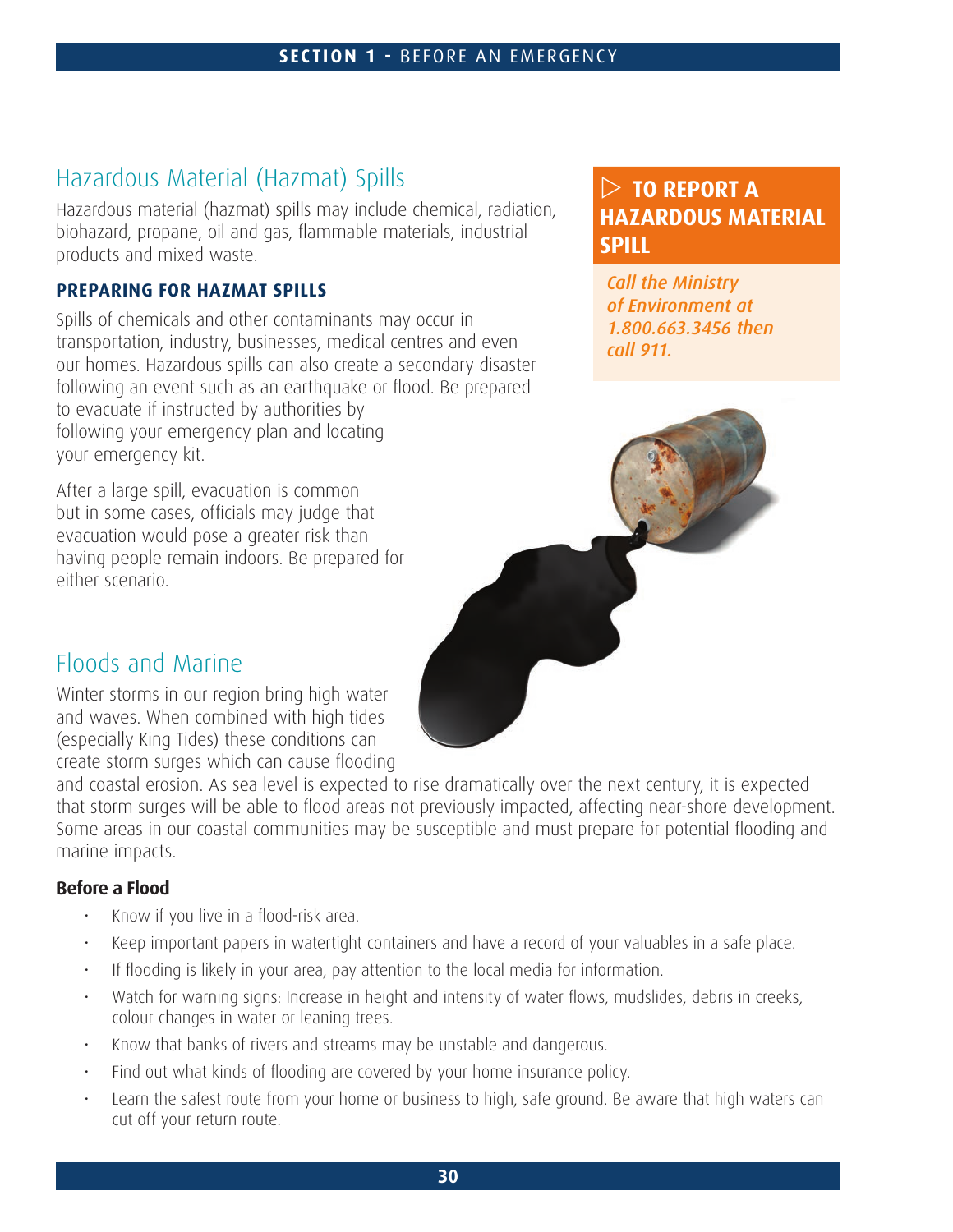#### **Protecting Your Home When Flooding is Imminent**

- Wrap the exterior lower levels of your home with polyethylene sheeting to provide extra protection to your home's structure. Use sandbags to secure the base of the sheeting – officials will announce where sandbags and sand can be obtained.
- Shut off the main power breaker to your house and outbuildings. In suburban or rural areas the yard switch must be opened.
- Shut off the gas supply valve to all appliances. These valves are usually in the gas line near the bottom of the appliance.
- Turn off the propane valve at the tank. Disconnect tubing to tank and securely plug it. Fasten a cable, heavy rope or chain around the tank and secure the other end to a pole, building or substantial structure to prevent the tank from floating away.
- Move chemicals such as weed killer, insecticides and corrosives to a dry area to reduce the likelihood of contamination, fires, explosions and personal injuries.
- If time allows, move valuables to upper floors.

#### **If You Must Evacuate**

- Lock all doors and windows. Ensure gas and other heating fuel sources are turned off and that electricity and the water are shut off at the main valve or breaker leading to the house.
- Remove insecticides and toxic chemicals from the house to prevent contamination.
- In your Grab & Go Kits, ensure all personal documents and family papers are sealed in plastic. In addition to the Grab & Go Kits, take a blanket, warm clothing, and waterproof outerwear and footwear for each person.
- Ensure each family member has identification, especially the young children. Name tags on the inside of clothing, wallet cards or wrist bands are all useful.
- Review your family reunification and sheltering plan.

### **Staying Safe During a Flood**

- Avoid floodwaters as they may be contaminated.
- Do not walk through moving water. Six inches of moving water can make you fall.
- If you have to walk in water, walk where the water is not moving and use a stick to check the firmness of the ground in front of you.
- Be careful when entering buildings. There may be hidden damage, particularly in foundations.

### **Returning Home**

- Do not return home until local officials announce that it is safe to do so in your area.
	- You may not be permitted to return to your neighbourhood until officials have made arrangements for: > a safe water supply,
		- > utilities inspections/service restoration, and
		- > sewerage
- Your house may be inspected for health and safety hazards before it is declared safe for occupancy.
- Use extreme caution when entering buildings: there may be hidden damage, particularly in foundations. Wear rubber boots and gloves to avoid contamination.
- Allow the building to air out to prevent mould.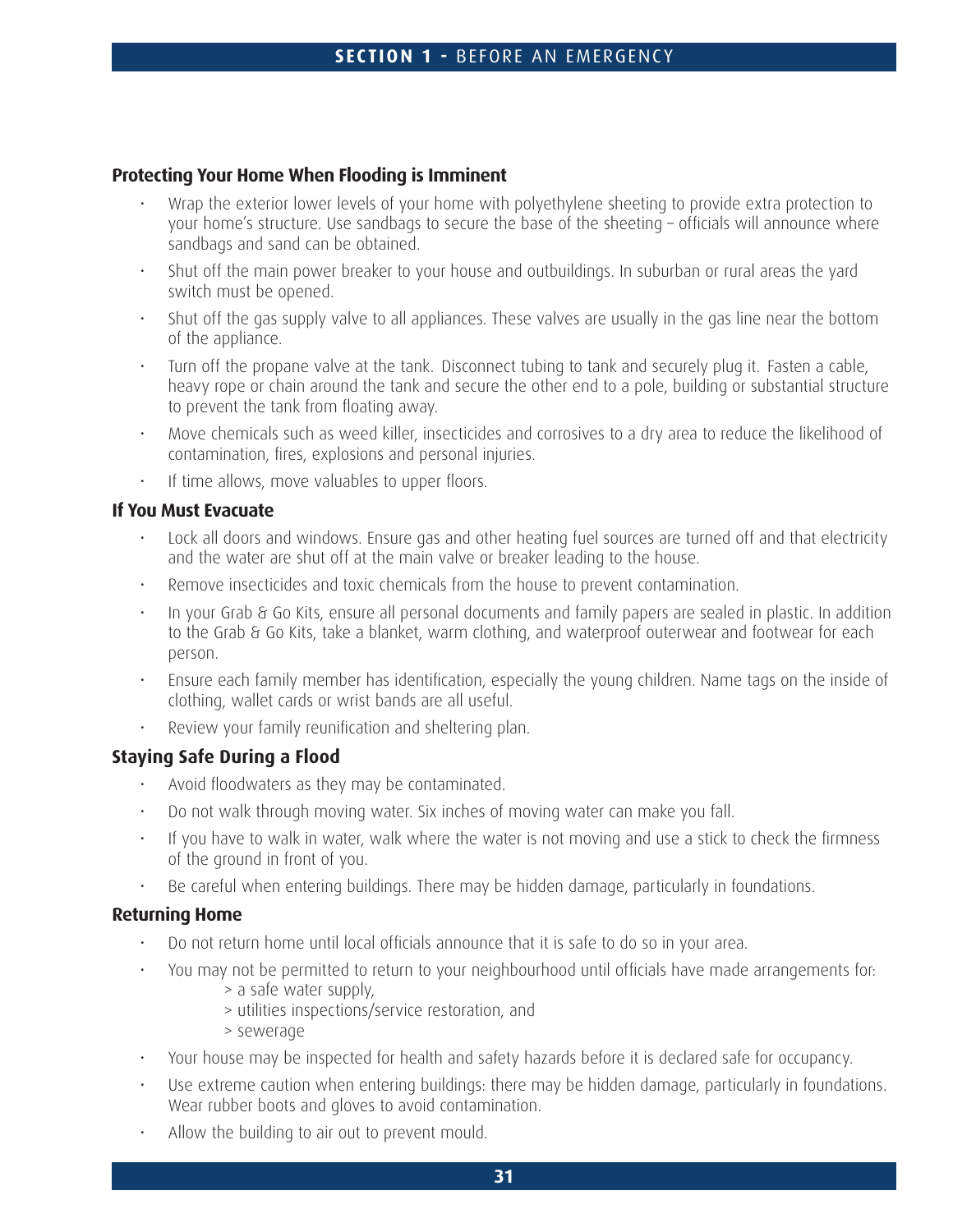## Landslides

Some landslides are triggered by storms, earthquakes, volcanic eruptions, fires, erosion and human modification to slopes. Others are mudflows which develop when heavy rain or rapidly melting snow saturates and destabilizes the ground.

Masses of rock, earth or debris move down a slope. These flows can develop rapidly, striking with little or no warning and travelling at avalanche speeds. They can travel several miles from their source, growing in size as they pick up trees, boulders and debris. The longer and higher the slope, the greater the risk.



## **BE AWARE**

Consult a qualified expert on corrective measures if you notice:

- changes in your landscape such as patterns of storm-water drainage on slopes (especially where runoff water converges), land movement, small slides, flows, or progressively leaning trees;
- new cracks appearing in plaster, tile, brick, or foundations;
- outside walls, walks, or stairs pulling away from the building;
- cracks developing over time on the ground or on paved areas; or
- tilting or movement in fences, retaining walls, utility poles, or trees.

### **HOW TO RESPOND**

• Move away from the path of a landslide as quickly as possible. Curl into a tight ball and protect your head if escape is not possible.

### **AFTER A LANDSLIDE**

- Stay away from the slide area. There may be a danger of additional slides.
- Watch for hazards, like broken utility lines, damaged roadways, bridges and railways.
- On damaged ground, plant vegetation with good root systems as soon as possible to prevent erosion and further slides.
- Hire a geotechnical expert to evaluate remaining hazards and design corrective measures to reduce risk.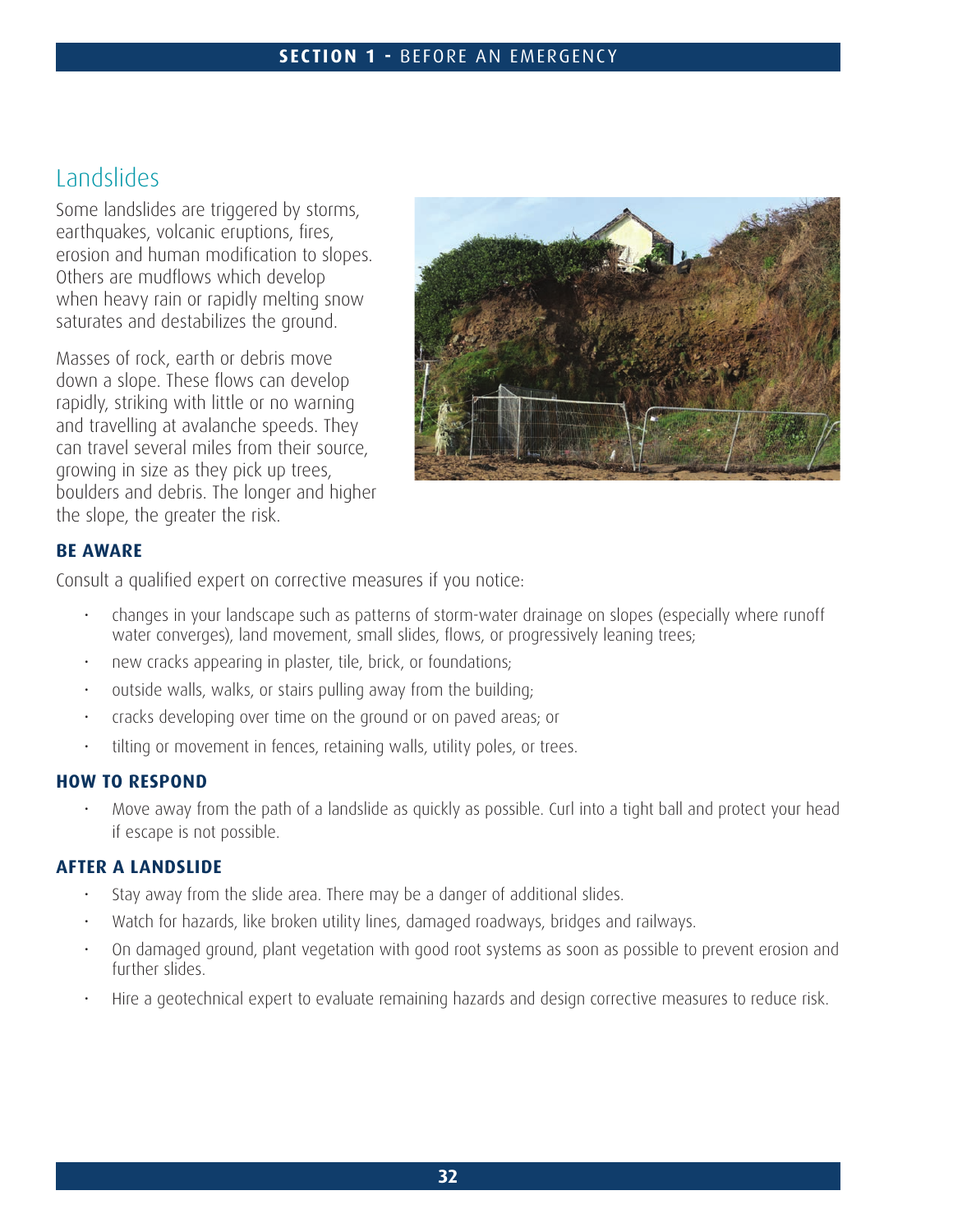## Preparing for Other Hazards

## **GENERAL OUTDOOR PREPAREDNESS TIPS**

The best way to prepare for a trip in the back-country is to make a trip plan and be sure to leave it with a friend or family member. While you're on your trip, stick to the plan!

Having the right gear on your trip is also essential so be sure to have these things with you:

- **1** Flashlight, spare batteries and bulb
- **2** Firemaking kit waterproof matches/lighter, firestarter/candle
- **3** Signalling device whistle or mirror to signal searchers if you become lost
- **4** Extra food and water one litre/person (4L per person in your home kit)
- **5** Extra clothing (rain, wind, water protection and toque)
- **6** Navigational/Communication Aids (maps, compass, GPS, charts, cellular phone, satellite phone, hand held radio - fully charged battery) - know how to use them
- **7** First Aid kit know how to use it
- **8** Emergency shelter orange tarp or large orange garbage bag. These can also be used as signalling devices
- **9** Pocket knife
- **10** Sun protection (glasses, sunscreen, hat)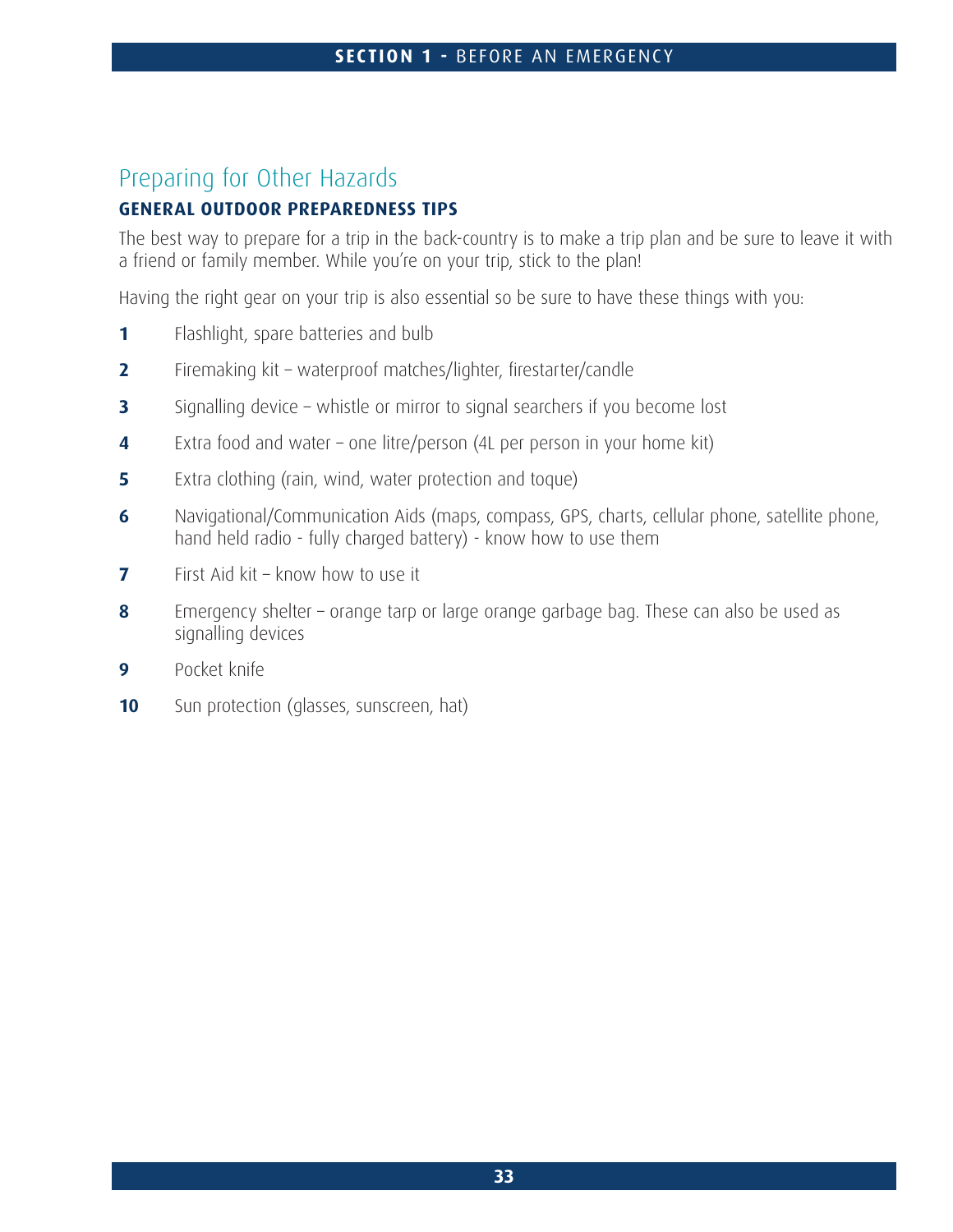# Section 2: During an Emergency

## Evacuation

When events such as fire or floods endanger communities, residents may need to evacuate the area until it is safe to return. Evacuation is the process of removing persons from an area of danger to an area of safety. Evacuation may be either local, affecting a single building or group of buildings, or widespread, affecting a whole community.

This section only provides general information; during an evacuation, emergency personnel will contact you and give specific instructions. Fire fighters and other emergency personnel cannot work on the fire or other problems until life and safety issues are under control. Resisting evacuation orders wastes rescuers' precious time and puts others' lives at risk.

You can help by tuning into local media, remaining aware of the situation, and getting organized to leave. If you hear a media bulletin about an evacuation, be sure to note whether it is an Alert or an Order. The response is different for each stage. Following these guidelines helps first responders protect you.

Evacuations have a provincial standard of a three-staged process.

## Evacuation Stages

## **STAGE 1 - EVACUATION ALERT**

An Evacuation Alert allows for the population at risk to begin preparing to voluntarily leave the affected area when it is necessary.

If an evacuation alert is issued:

- Make sure your emergency kit is assembled.
- Arrange transportation if necessary.
- Make sure you know the planned meeting place for your family.
- Prepare to evacuate children, the disable and elderly and relocate pets, if possible.
- Arrange accommodation for your family, if possible.
- Follow the directions of authorities.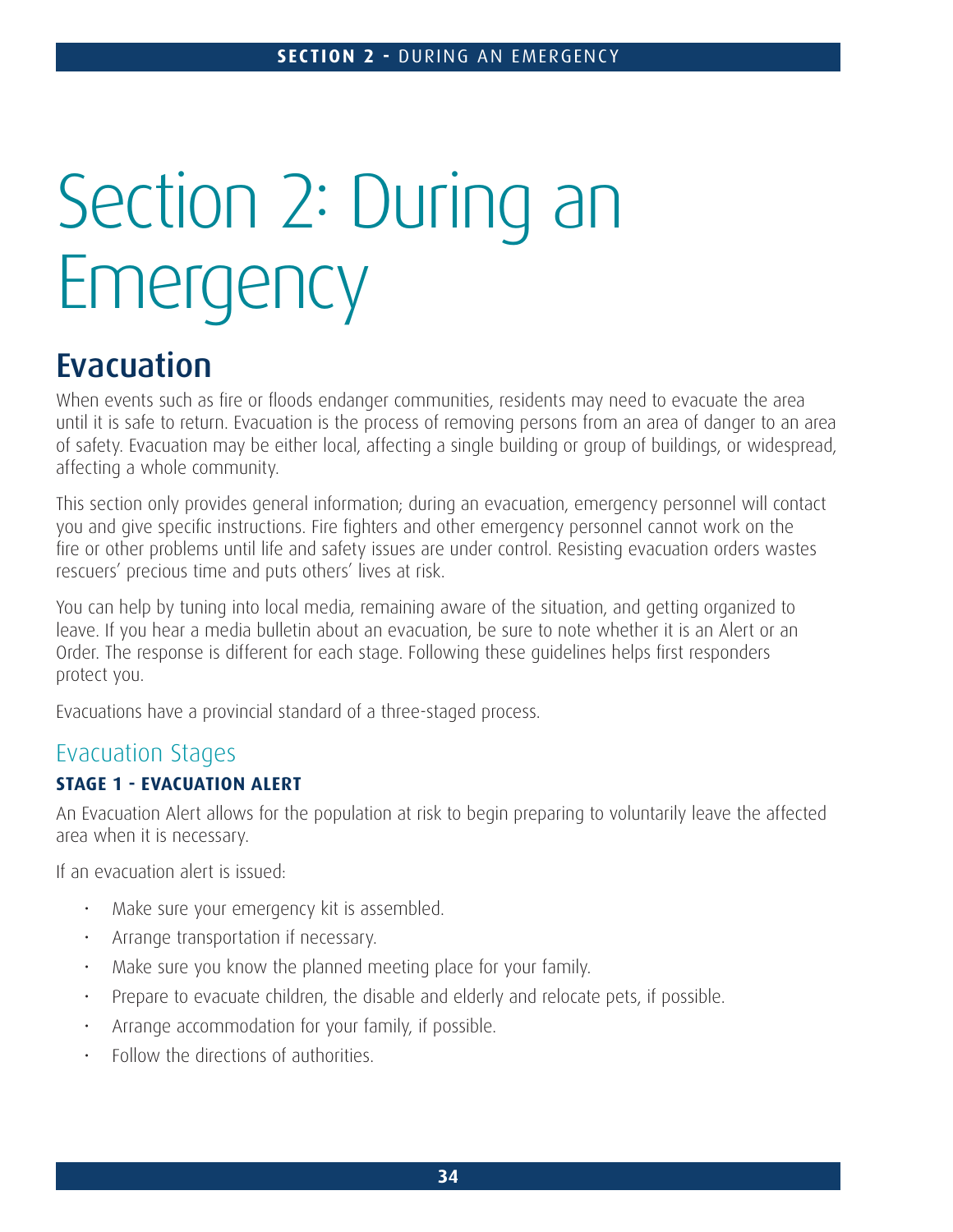## **STAGE 2 - EVACUATION ORDER**

Sometimes an Evacuation Order is immediate and in other cases may be preceded by an Evacuation Alert.

To order an evacuation, a local government authority must declare a "State of Local Emergency" as enabled under the Emergency Program Act. These orders are issued in the interest of life safety and will be enforced and carried out by local authorities though door-to-door contact, radio and television broadcasts and telephoning.

If an evacuation order is issued:

- > Comply! And leave the area immediately.
- > Gather your family, pets, and emergency kits.
- > Time permitting, turn off appliances, close doors and windows, turn off utilities (when instructed) and lock your house.
- > Report to the nearest reception centre.
- > Follow the instructions of authorities.
- > Take everything that you will need as you may not be able to return.

## **STAGE 3 - RESCIND**

Once the emergency area is declared safe, a rescind declaration is issued and residents will be allowed to return to their homes.

## Reception Centres

Reception centres are set up to help evacuees. Public facilities such as recreation centres, schools, places of worship and shopping malls may be converted for this purpose. Reception centres are staffed by trained volunteers on a call-out basis.

Officials will decide when and where reception centres will open and provide residents with the details through local media.

Upon arrival, you will meet with an Emergency Social Services (ESS) volunteer, who will help:

- > Register all your family members living at your address and whom you know to be safe. Tenants will register separately. Registrations are confidential.
- > If a family member is missing, the volunteer will help you complete an inquiry request, to learn whether he or she has registered elsewhere and to help with reunification.
- > As needed, you may receive vouchers for food, lodging (hotel room, billeting or group lodging), and basic necessities for up to 72 hours after the disaster occurs.

Accessible washrooms, children's play area (but not childcare), light refreshments, basic first aid and basic emotional care will usually be available. Animals other than service dogs are not allowed inside. To protect evacuees' privacy, media are not allowed inside the reception centre, and no one may use any kind of camera inside.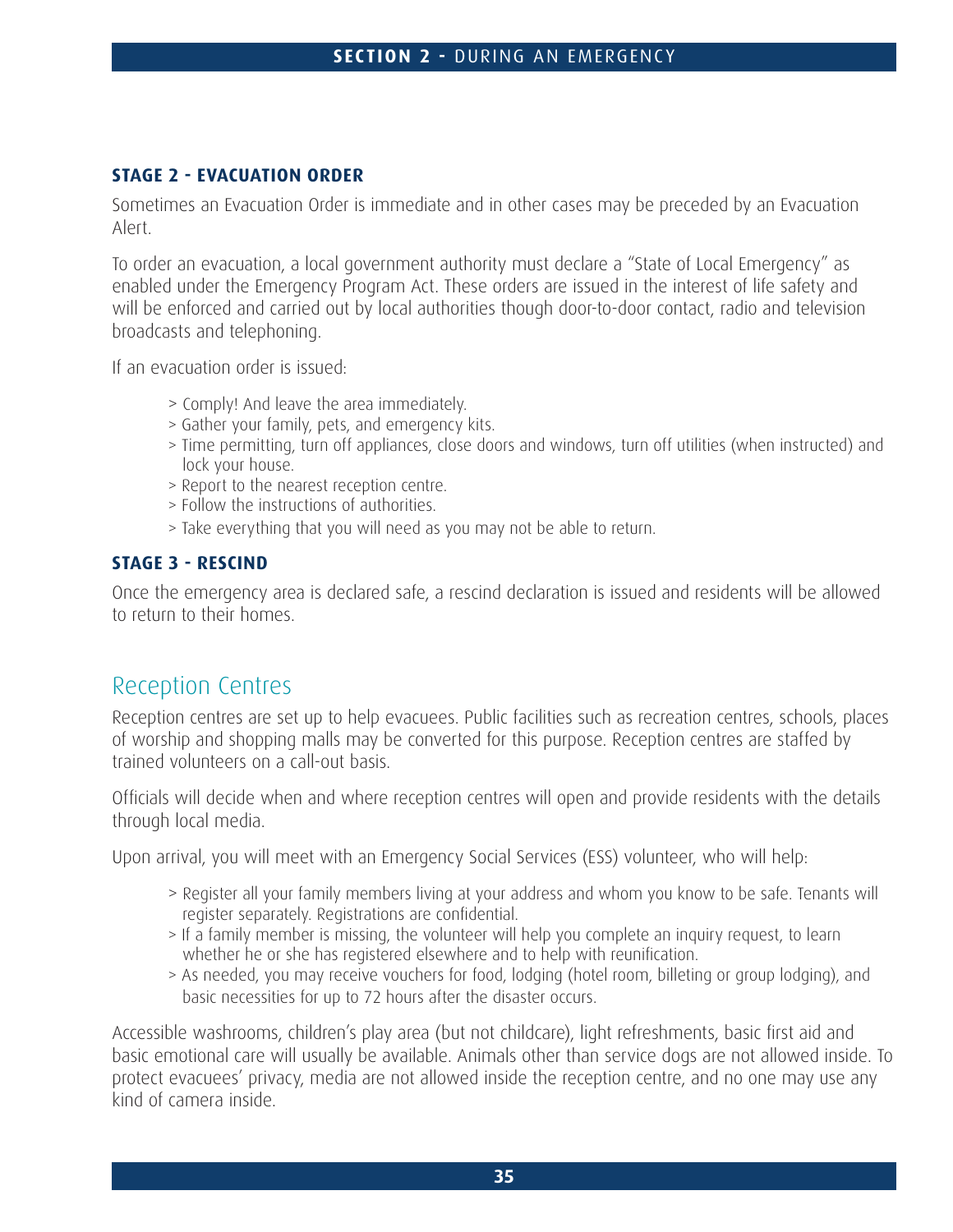# Communicating During a Disaster

It is hard to predict how a disaster will affect communications. Communication lines may be overwhelmed by the volume of users. The infrastructure may be damaged and work only part of the time. Some systems may not work at all, while others may be fine. Calls within the disaster zone may be difficult while out of area calling may be normal. **Expect all communication systems to behave erratically.**

- Call 911 only when life is at risk. Tune in to the local media to learn more about the event.
- Have more than one option available for contacting family and friends: Land line, internet, cell phones. Know how to use these options to their best advantage.
- Keep communications brief to reduce strain on the system. Write down your message first, and keep a flashlight by the phone.
- Ask an out-of-province friend or family member to be the emergency contact in case your family members are separated during a disaster. Ideally, the contact should have voice mail, e-mail and a cell phone. This person will pass messages among the family members until they are reunited. This person can notify family and friends living outside the disaster area, to update them on your situation.

## 911 Emergency Services

Contact a 911 dispatcher when you need immediate emergency assistance from Police, Ambulance or Fire Departments. Never call 911 unless life is at risk. You may endanger someone else's life by tying up emergency dispatchers.

These departments are dispatched separately, so the first question you need to answer is: "Police, Ambulance or Fire?"

Once connected to the right dispatch centre:

- give the address or location and phone number from which you are calling;
- speak clearly and describe the problem (e.g., there has been a hazardous spill, or someone is injured, or a power line is down):
- follow instructions from dispatch or emergency personnel;
- stay with the injured person and give comfort if you can do so without risking your own safety; and
- ask bystanders to stay back and clear the way for responders.

## Amateur Radio Operators

Amateur radio operators can provide disaster officials with communications through the use of ham radios and other stand-alone systems when other communication utilities fail.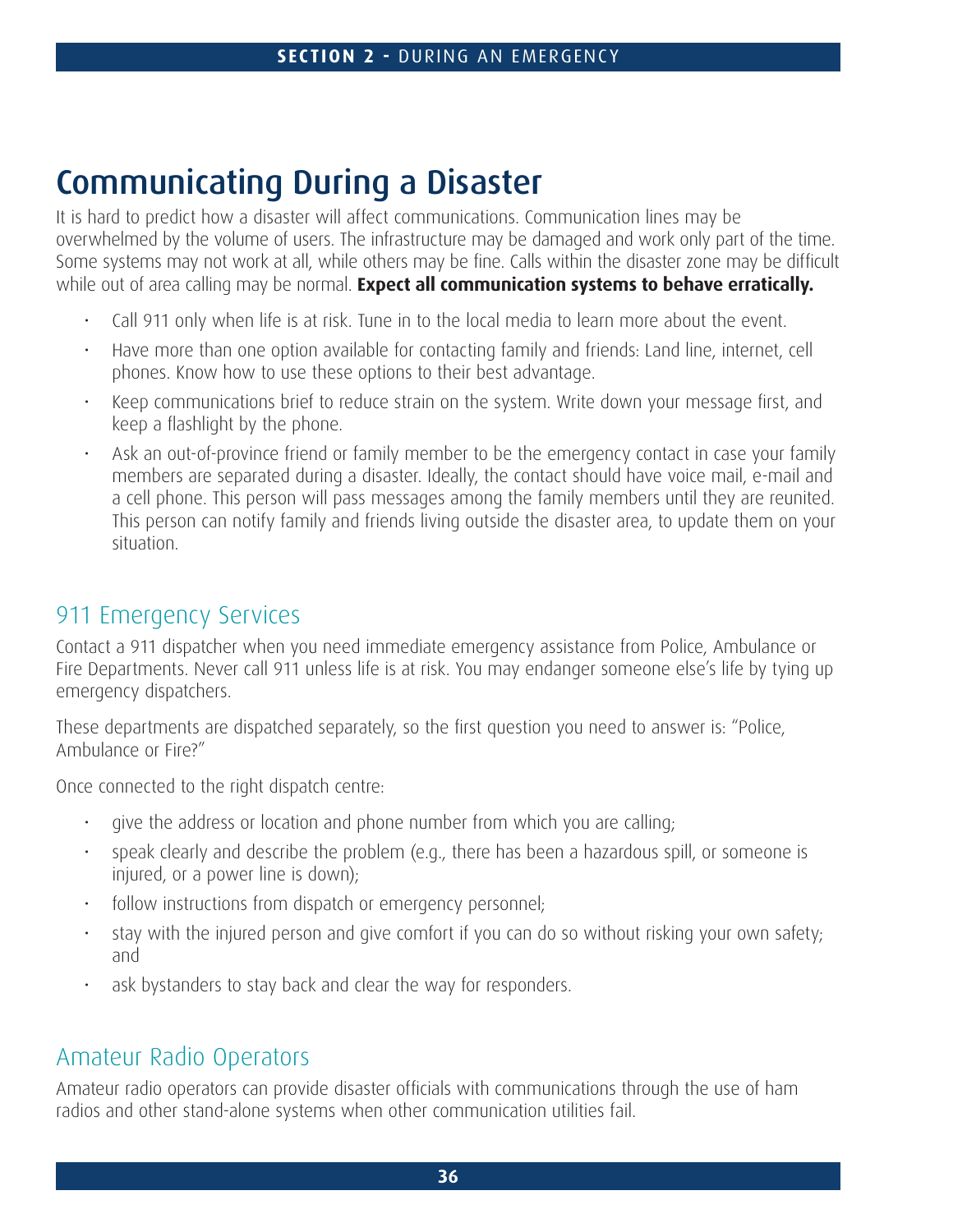## $\triangleright$  TIP

*Pay telephones are also emergency telephones. When you pick up the receiver, the line may sound "dead", continue holding and wait for the dial tone.*

## $\triangleright$  TIP

*Enter a contact name or next of kin under "ICE" (in case of emergency) in your cell phone directory. First responders can contact this person via your cell phone if you are unable to.* 

#### $\triangleright$  TIP

*Most cell phones emit a GPS signal that cell phone companies can "ping" or contact to discover the nearest tower the signal is coming from. Police use this method to find missing persons so, if you are lost, stay in one place.* 

# Phones and Internet

**LAND LINE PHONES -** You have land line service if your phone is activated by phone jacks in the wall. If land lines are working, there is enough power to operate a simple phone even during a power failure. Cordless phones will not work during power failures. Buy an inexpensive corded land line phone for your emergency kit.

- > After an earthquake, when there may be aftershocks, choose one land line phone and make sure the receiver stays on the hook, or unplug it when the phone is not in use. Use masking tape to secure the receivers on other phones, or unplug them.
- > When you place a call, wait on the line for up to two minutes until you hear a dial tone, then dial quickly and state your message. If there is no dial tone, hang up and try again later. If you are able to dial but hear no ring at the other end, wait on the line for a minute or two. Your call may be queued because of heavy volume.
- > After a major disaster, home phone service might be the last lines restored. Land lines for emergency officials, public services and businesses will have higher priority.

#### **INTERNET DEVICES** (computers, smart phones, and tablets)

- > When the internet is operating, use social networking sites to keep people up to date on your situation.
- > Send brief email messages to people, but avoid large attachments. Compose and save your message in a word processing program first, then copy to email and send. (If the send fails, you don't have to re-enter the message).
- > Follow local officials on Twitter. They may tweet brief updates on the situation, time allowing. Do not tweet them or expect personal replies.

**CELL PHONES -** If infrastructure is damaged, cell phone towers can often be restored to service more quickly than phone and cable lines.

- > Keep your cell phone charged and keep a charger in each vehicle as it can be used for 911 calls if the battery is charged even without a service plan.
- > Even if you don't use a cell phone often, be sure your service plan includes texting, and learn how to use it. Texting uses less data than a voice call and can be sent in an instant. If you leave your phone on, the text message will be held in queue until it can be delivered. You won't have to re-dial and re text, and you can send the same message to several destinations.
- > For 911 calls, cell phone locations **do not** display an address, even if the call comes from within the subscriber's home so provide an exact location.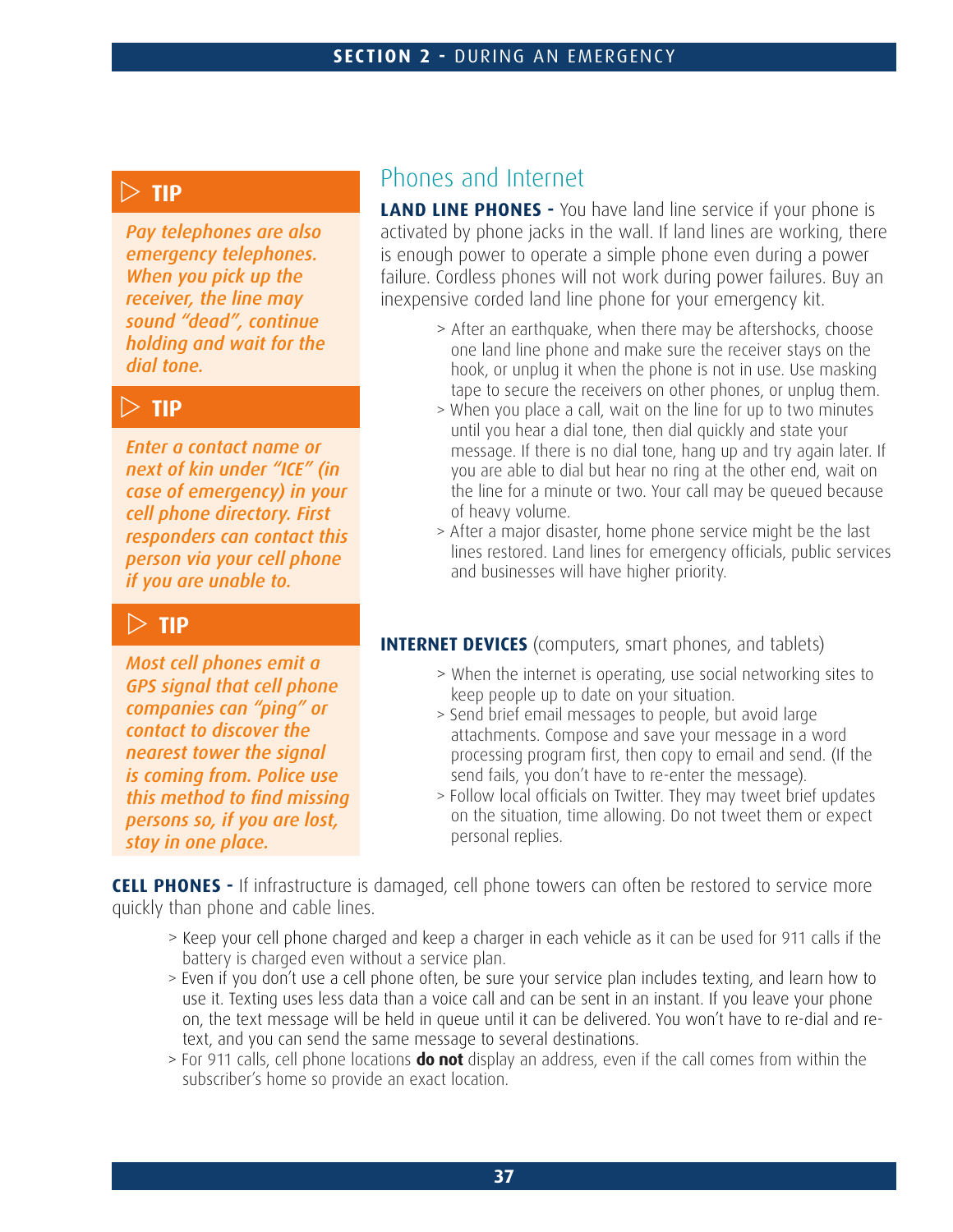# How to Stay Informed

- Emergency officials will rely partly on broadcast media and the internet to get information to the public. Cable TV, radio and the internet are some of the tools that help communicate evacuation alerts and bulletins about impending dangers like severe storms, wildfires and tsunami.
- After a disaster officials will provide updates via the media as facts and information are confirmed.
- Most local broadcasters (TV and radio) do not have broadcast staff on duty 24/7; so become familiar with your local broadcasters, and **check periodically which stations have 24/7 live broadcasts**. In Greater Victoria, local broadcast media include:
	- The Q 100.3 FM *(as of January 2013, the only local broadcaster with 24/7 broadcast staff)*
	- CFAX 1070 AM
	- CBC Radio One 90.5 FM
	- CBC Radio Two 92.1 FM
	- Jack FM 103.1 FM
	- Kool FM  $-$  107.3 FM
- $\cdot$  The Ocean 98.5 FM
- The Q  $-$  100.3 FM
- The Zone  $-91.3$  FM
- CFSI FM Salt Spring Island
- SHAW Cable
- CBC Television
- CHEK News

During a disaster, tune in to local media for news updates via your emergency radio. Join EMBC's Twitter feed to stay up to date: @EmergencyInfoBC

There will be lots of rumour, opinion and speculation, especially on the internet. When making decisions for yourself and your family, rely on news that clearly comes from official sources such as local government officials, first responders, utilities and Environment Canada.

# How to Help

After an emergency or disaster occurs, people naturally want to assist those in need. While this is appreciated, donations can be a major issue to manage. It is best to stay tuned to media or contact those agencies assisting with the emergency to find out how to help. Alternatively, cash donations allow organizations to purchase anything they may need.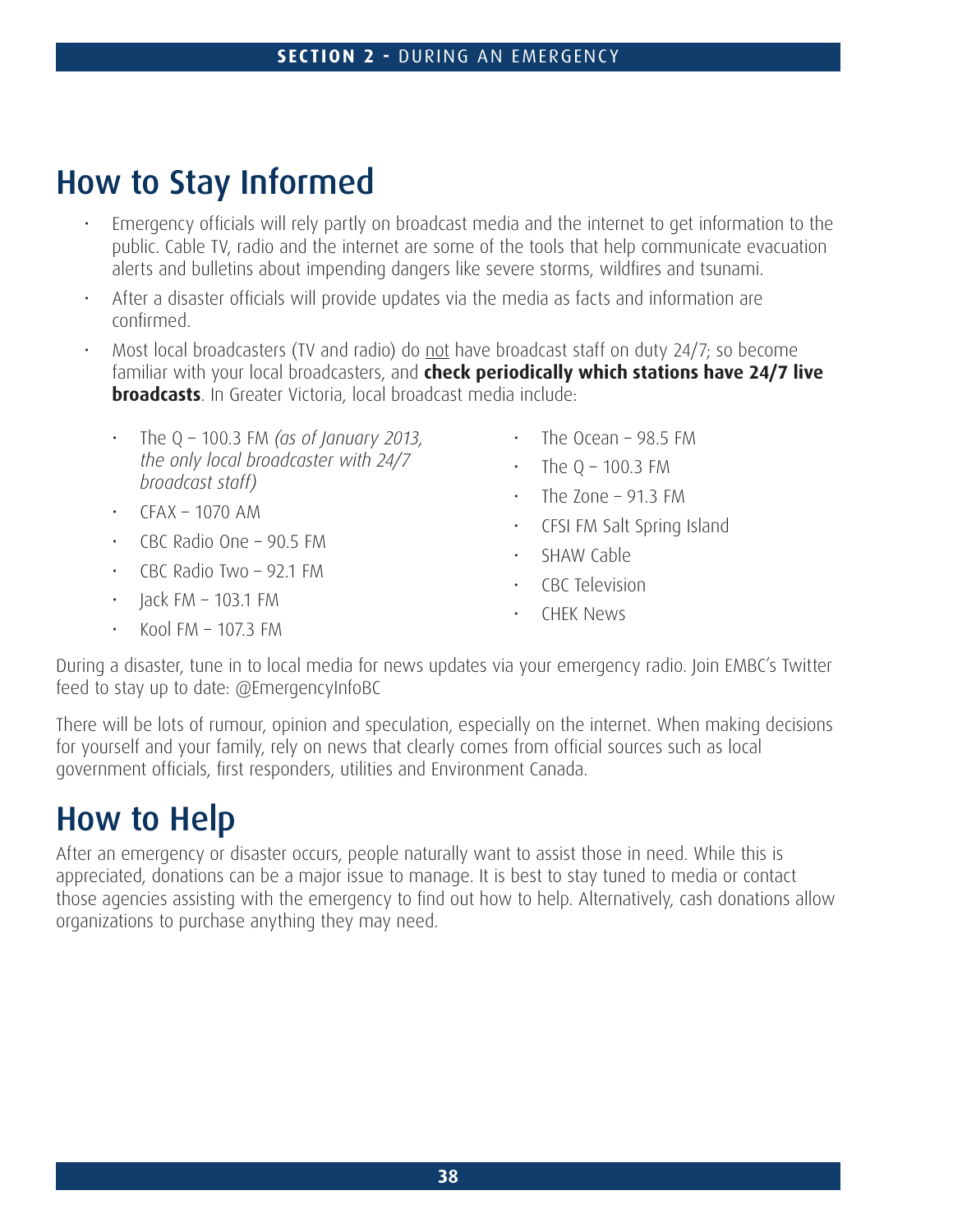# Section 3: After an **Emergency**

# **Utilities**

After any disaster, you can expect to have a disruption or lose utility services all together. The following tips will help you know what to do.

# Electrical Utilities

After any disaster or emergency, you will want to keep your power on. However, in some cases, you may have to turn it off.

- Make sure everyone in your household knows where your electrical panel is and how to turn it off.
- It is a good idea to tag your electrical panel for quick identification in the event of an emergency.
- Consider turning off individual breakers so when power is restored, you can control the turning on of your appliances, lights and reduce the load on the system when the power does come back on. Label your breakers accurately.

## Natural Gas Utilities

Natural gas heats our homes, our water, sometimes our stoves and other appliances. Like most fuels, natural gas is safe when properly used. However, accidents and emergencies can happen and it's important for everyone to know about natural gas safety. If you smell gas or hear the flow of escaping gas, follow these steps immediately:

- Get out and call the FortisBC 24-hour Emergency Line: **1.800.663.9911** or **911.**
- Get out fast! Leave the building; leave the door open and any windows that may already be open.
- Leave on foot and don't start your car, then call 911 from a safe distance.
- Don't use either your cell phone or landline, don't smoke, light matches, operate electrical switches, or create any other source of ignition.

Natural gas and piped propane smell like rotten eggs or sulphur. Natural gas is actually odourless, but trace amounts of a chemical called mercaptan are added, which has a distinctive rotten egg or sulphurlike odour so you can detect and identify it.

After an emergency or disaster, if you do not smell a leak, consider leaving the gas on to provide a source of energy for heat, hot water, and cooking. Check the vents, chimney and connections at each gas appliance to be sure they have not been dislodged or blocked.

If you have turned off your gas, always call a registered gas contractor to turn it back on.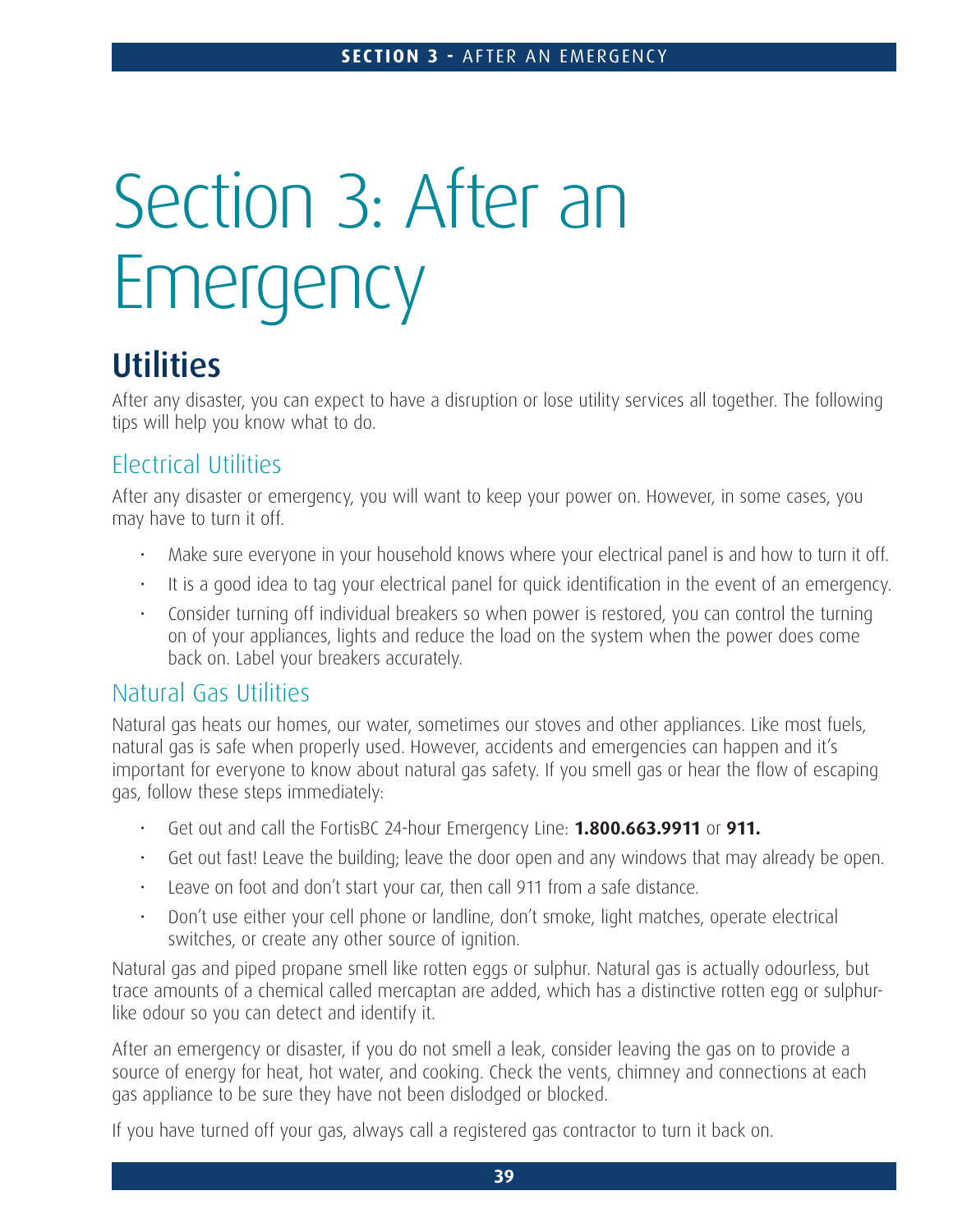# Water Shut-Off Utilities

Another service you may need to shut off is your inside water shut off valve:

- If there is an inside water leak or burst pipe.
- If you are evacuating for the long-term.
- If you are advised to do so by emergency officials.

The water shut off valve controls the water inside your home or building. Make sure that everyone in your household knows where it is and how to turn it off.

# Health and Hygiene

# Handwashing

After any disaster, stress will be high and immunity low. Children, the elderly and people with chronic health problems or weakened immune systems will be more vulnerable to, and seriously affected by, communicable diseases.

Health officials stress that handwashing is the single most important practice that can protect you and your family members from getting a communicable disease.

Diseases like the cold virus, and influenza can also spread through the air via respiratory droplets.

There must always be some method of handwashing available to people after they use whatever toilet system is in place and before handling, preparing or eating food.

You don't need much water, just one cup:

- pour ¼ cup of water on your hands to wet them,
- apply plain liquid soap,
- rub your hands together vigorously for a minimum of 20 seconds,
- pour the remaining ¾ cup of water over your hands to rinse, and
- dry your hands thoroughly with a paper towel.

## Sewage Interruptions

After a major disaster like an earthquake, water and sewer lines may be broken. Health officials advise separating solid waste from liquid waste.

Urine is not considered a serious health problem. If you use one bucket for urine, you can dispose of it in your back yard or other green space. Feces, on the other hand, are a source of many disease-causing bacteria, including cryptosporidia and cholera.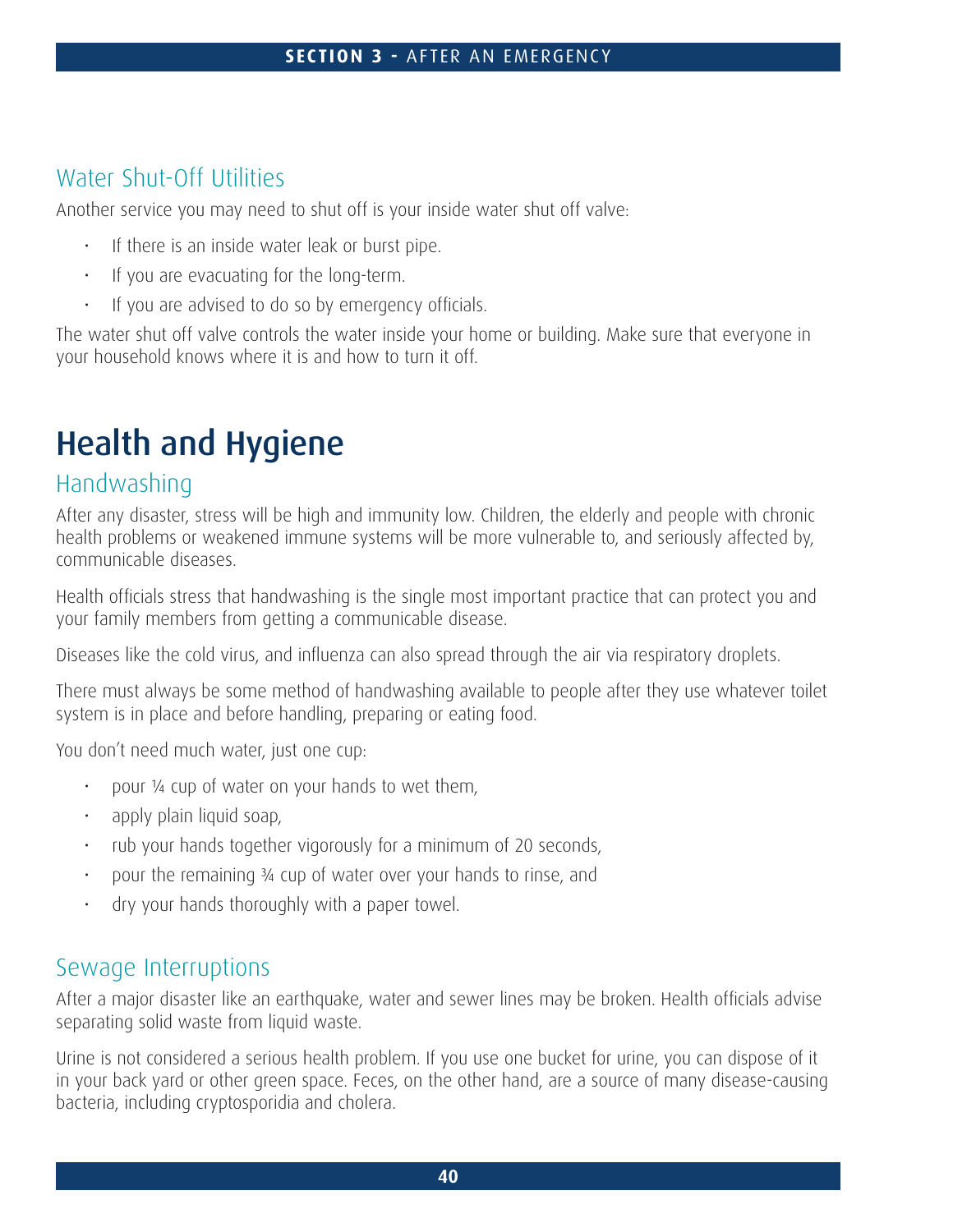It must be disposed of more carefully to prevent outbreak of disease. You can use your existing toilet as container to collect solid waste:

- Lift the toilet seat and scoop out the water in the bowl but leave water in the trap to avoid sewer gases. Duct tape the handle so you don't accidentally flush.
- Line the toilet bowl with a double garbage bag (to protect against leakage).
- Put the seat back down.
- After you use the toilet, cover the waste in the bag with a liberal dose of hydrated lime (with caution since it is caustic), baking soda, powdered cleaner or kitty litter.
- Listen to Public Health bulletins for instructions on how to ultimately dispose of the bags.

## **Water**

#### **POTABLE (DRINKABLE) WATER**

Only potable water is safe for drinking, cooking, brushing teeth, hand washing, first aid, and washing cooking equipment/surfaces. Storing adequate potable water is essential for survival. You can live for some time without food, but only a few days without drinking water. You may need to drink more in a disaster. Most canned emergency foods contain high levels of salt and/or sugar, so thirst can be a major concern. The simplest way to ensure you have potable water is to purchase bottled water, but be sure to check expiration dates and replace as necessary.

You will need four litres of potable water per person per day, plus water for pets, for a minimum of seven days. A family of four without pets will need about 30 US gallons, or 112 litres. Liquids such as pop, juice, beer and clear soups help keep you hydrated but have limited use compared with clear water.

#### **DISINFECTING DRINKING WATER**

To disinfect drinking water means to clean or sterilize it so that it does not infect humans and animals, and their surrounding environments. Disinfect water when there is a chance it carries germs that could make you sick. The following are answers to common questions regarding disinfecting drinking water according to HealthLink BC:

#### **When should I disinfect my drinking water?**

In British Columbia, drinking water suppliers are required to treat raw water to remove germs that can make you sick. However, there may be times when you need to disinfect your own drinking water, such as when:

- Your community is given a 'boil water' notice.
- You get your drinking water directly from a stream, river, lake, or creek, or from a shallow or improperly constructed well.
- Tests of your water show it has human waste (feces) in it, which is called fecal coliform.
- A flood, earthquake, or other disaster has disrupted the water supply in your community.
- You are travelling in an area where water is not properly treated.
- You have a weakened immune system.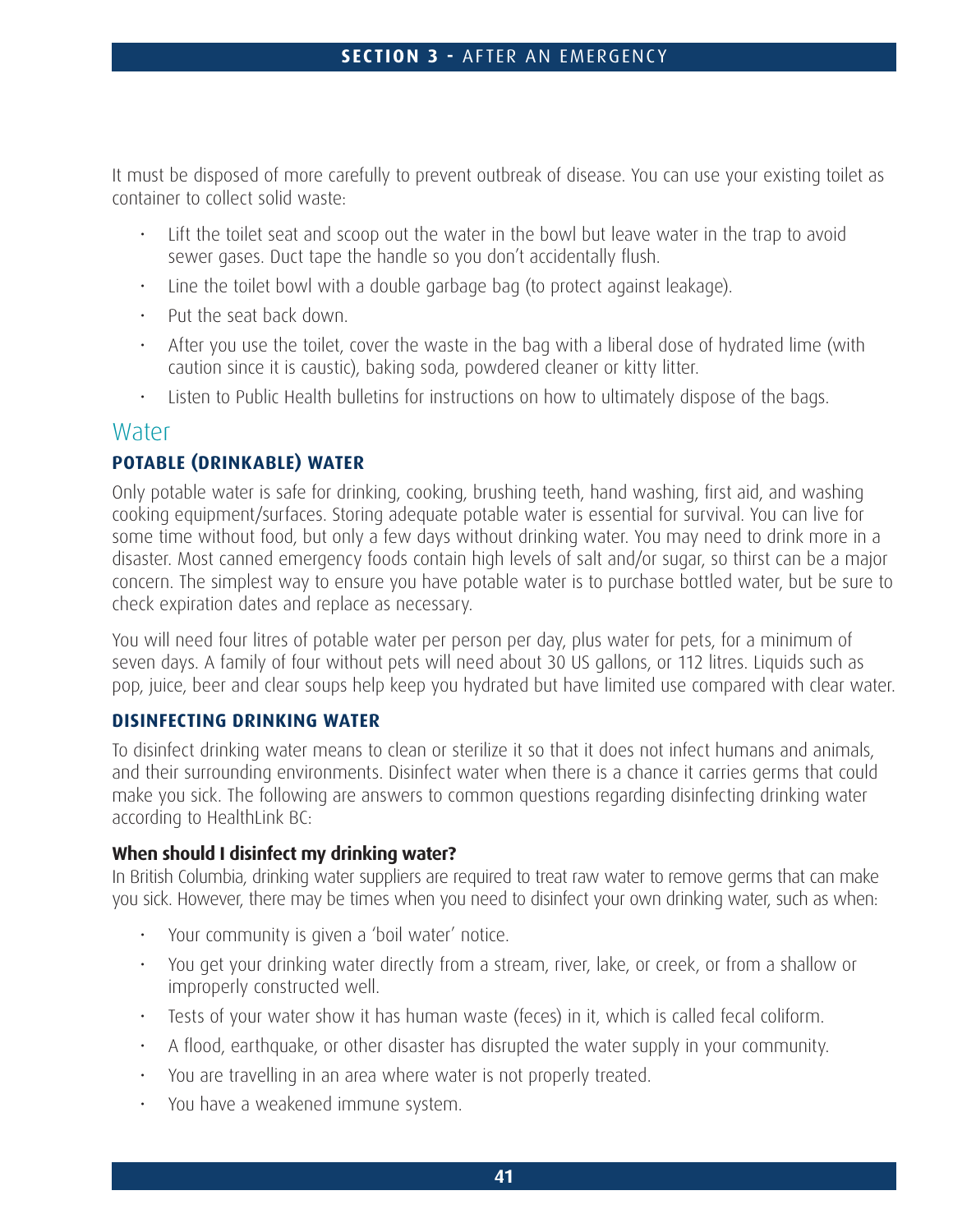#### **Why should I disinfect my drinking water?**

When you disinfect drinking water, you kill germs such as bacteria, viruses, and parasites. Many different diseases are spread by germs and can infect drinking water. These are called 'water-borne infections'. Common infections include *Campylobacter*, *Salmonella*, *Cholera*, *Amoebic dysentery*, *Giardia (beaver fever), Cryptosporidium*, and *Toxoplasma*.

Water-borne infections happen when animal or human feces containing these germs get into drinking water.

Open waters such as lakes and streams are more likely to get infected than water flowing deep under the ground. The closer water is to the surface, the greater chance germs can get in the water.

#### **What is the best way to disinfect water?**

- The best way to kill germs such as bacteria, viruses, and parasites, is to boil the water.
- Boil water at a full boil for at least one minute. If you are using an automatic shut-off kettle, make sure the water has boiled for one minute. At elevations, over 2,000 meters (6,500 feet) boil water for at least two minutes to disinfect it.
- Let the water cool. Always store your clean water in clean containers made for storing food or water.
- Boiling **does not** make heavily polluted water safe.

#### **Can I use bleach to disinfect water?**

Yes. If you cannot boil water, you can disinfect it using unscented household bleach. Do not use scented bleaches, colour-safe bleaches, bleaches with added cleaners or non-chlorine bleach.

Bleach will kill some, but not all the different types of germs that could be in the water. Water disinfected with bleach is called 'treated water'. Bleach does not work if the water is heavily polluted or when polluted with chemicals. Boil the water if you are concerned your water has parasites such as *Giardia* or *Cryptosporidium*. If you are ever unsure about the safety of your water, even after it has been treated with bleach, do not consume it.

Bleach works best when added to warm water that is about 20°C (68°F). To treat your water, add two drops (0.1 mL) of unscented household bleach (about 5.25% chlorine) to one litre of warm water.

Mix the bleach and water together. Cover it and let it stand for at least 30 minutes before drinking. You should notice a slight chlorine smell after the 30 minutes. If you don't, add another two drops. Let the water to stand for another 15 minutes.

If the water is cloudy, colder than 10°C (50°F), or if your water is from a lake, stream, or shallow well add four drops (0.2 mL) of unscented household bleach (about 5.25% chlorine) to one litre of water.

Mix the bleach and water together. Cover it and let it stand for one to two hours before drinking. If the treated water has a strong taste of chlorine, let the water stand open to the air for a few hours. You can also pour it back and forth from one clean container to another several times. The longer the treated water stands the better it works to disinfect the water.

If you are using water purification tablets, follow the directions on the package.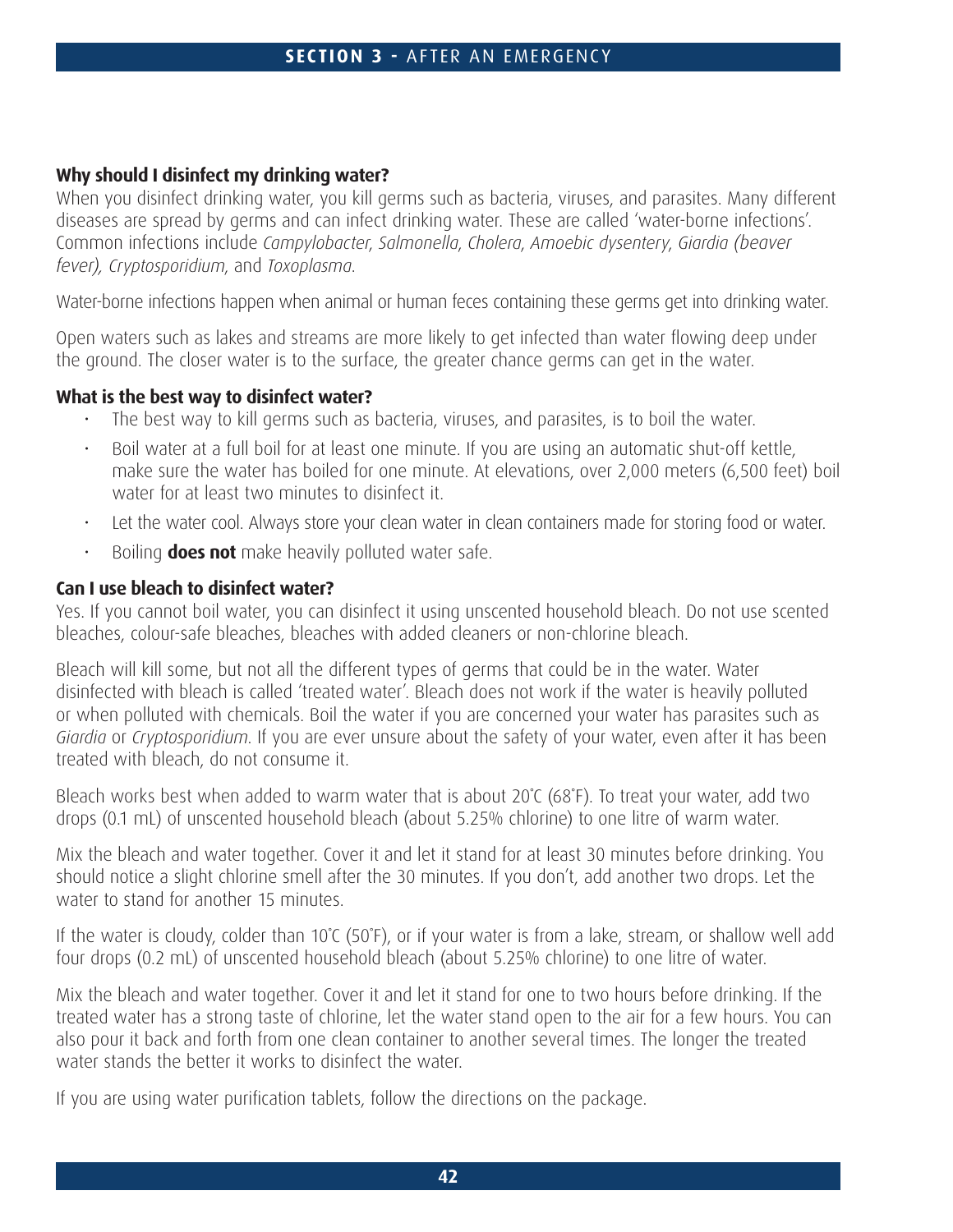#### **What if the water is cloudy or murky?**

If the water is cloudy or murky, filter it before boiling or treating the water.

Pour the water through a clean cloth or coffee filter. Let any remaining bits settle to the bottom. Pour off the clear water into clean containers made for storing food or water. The water might still look a little cloudy. If you are ever unsure about the safety of your water, even after it has been filtered, do not consume it.

#### **Can I use iodine to disinfect water?**

Yes. You can use iodine but only for use over a short period of time. If you use iodine for more than one to two months, you could develop thyroid problems. Pregnant women should not use iodine drops to disinfect water as it could harm the unborn baby.

Iodine works best when added to warm water that is about 20˚C (68˚F). To treat warm water, add five drops (0.25 mL) of 2% Tincture of Iodine to one litre of warm water.

Mix the iodine and water together. Let it stand for at least 30 minutes before drinking.

To treat cold water that is between 5 to 15˚C (41-59˚F), use the same amounts, but let it stand for 40 minutes before drinking.

If you are using iodine tablets, follow the directions on the package.

#### **Can I use filtration or other treatment methods to disinfect water?**

If your drinking water will require treatment for a long period of time, you may want to think of other sources of drinking water, such as bottled water, or installing a filtration system. If you are going to install an filtration system, make sure to check with a reliable supplier who can help you with installation and ongoing maintenance.

To remove some types of germs, such as *Giardia*, filters must have an absolute pore size of one micron or less, and be certified by the National Sanitation Foundation (NSF) International or another accredited third party agency. For more information on the National Sanitation Foundation, visit www.nsf.org.

Jug-type water filters (such as Brita®), are not made to remove germs from an unsafe water supply and will not remove *Giardia*. Some built-in water filtration systems will remove *Giardia*, but they need regular and thorough maintenance to work well. For information on certification of treatment devices, visit the Standards Council of Canada (SCC) at www.scc.ca.

Other types of water treatment units, such as distillation and UV units are also available. Check with local water purification suppliers or your local environmental health officer for more information. The treatment unit should be certified by NSF International, or another accredited third party agency for cyst reduction or inactivation.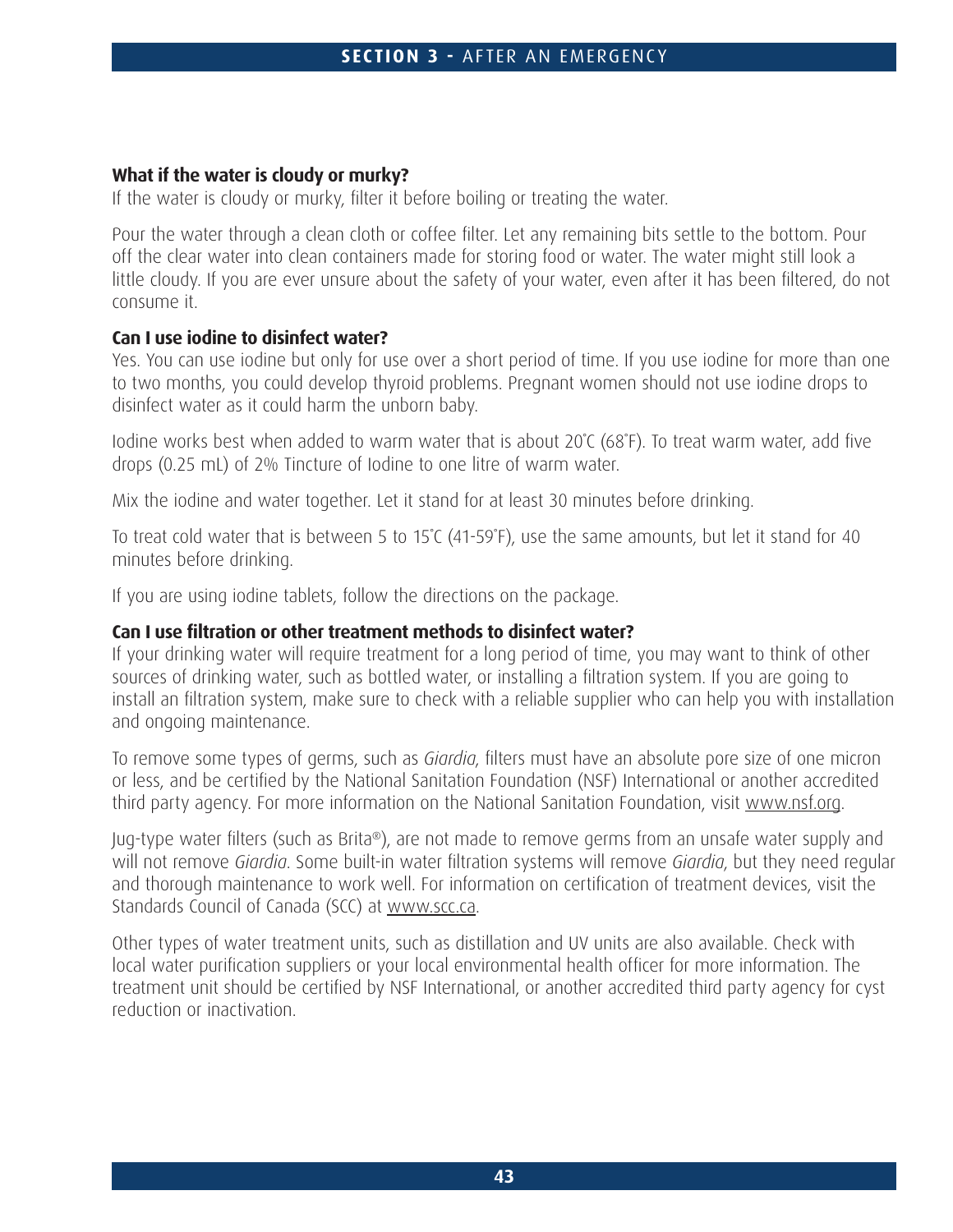#### **When should I use disinfected water?**

Use treated, boiled (and then cooled), or store-bought bottled water for the following activities:

- Making baby formula.
- Brushing your teeth.
- Making coffee or tea.
- Cleaning raw vegetables and fruit.
- For drinking or making drink mixes such as using juice concentrates or drink crystals.
- Washing dishes. If you wash dishes by hand, let them air dry. If your dishwasher does not have a hot or sanitation cycle, soak the dishes for one minute in a solution of bleach and warm water. Mix 2 ml of bleach for every one litre of untreated water.
- Filling pet dishes.
- Making ice cubes. Freezing does not kill germs or clean the water.
- Bathing children.

To reduce the chance of your child swallowing water that might still have germs, give sponge baths using clean water. Adults can bathe or shower using water that has not been disinfected, as long as they do not swallow any of the water. After bathing or showering, wash your hands with disinfected water.

#### **Where do I go for more information?**

If you have any questions about your drinking water, contact your local environmental health officer or your local health authority.

#### **UTILITY WATER**

Water that is not pure enough for consumption may still be clean enough for sponge-bathing (but not for handwashing or first-aid), and for essential laundry and housecleaning (but not for washing dishes). Sources include:

- Expired drinking water
- Water from toilet tank (if not chemically treated)
- Dehumidifiers
- Water beds, swimming pools
- Garden ponds, garden hoses, and irrigation rain barrels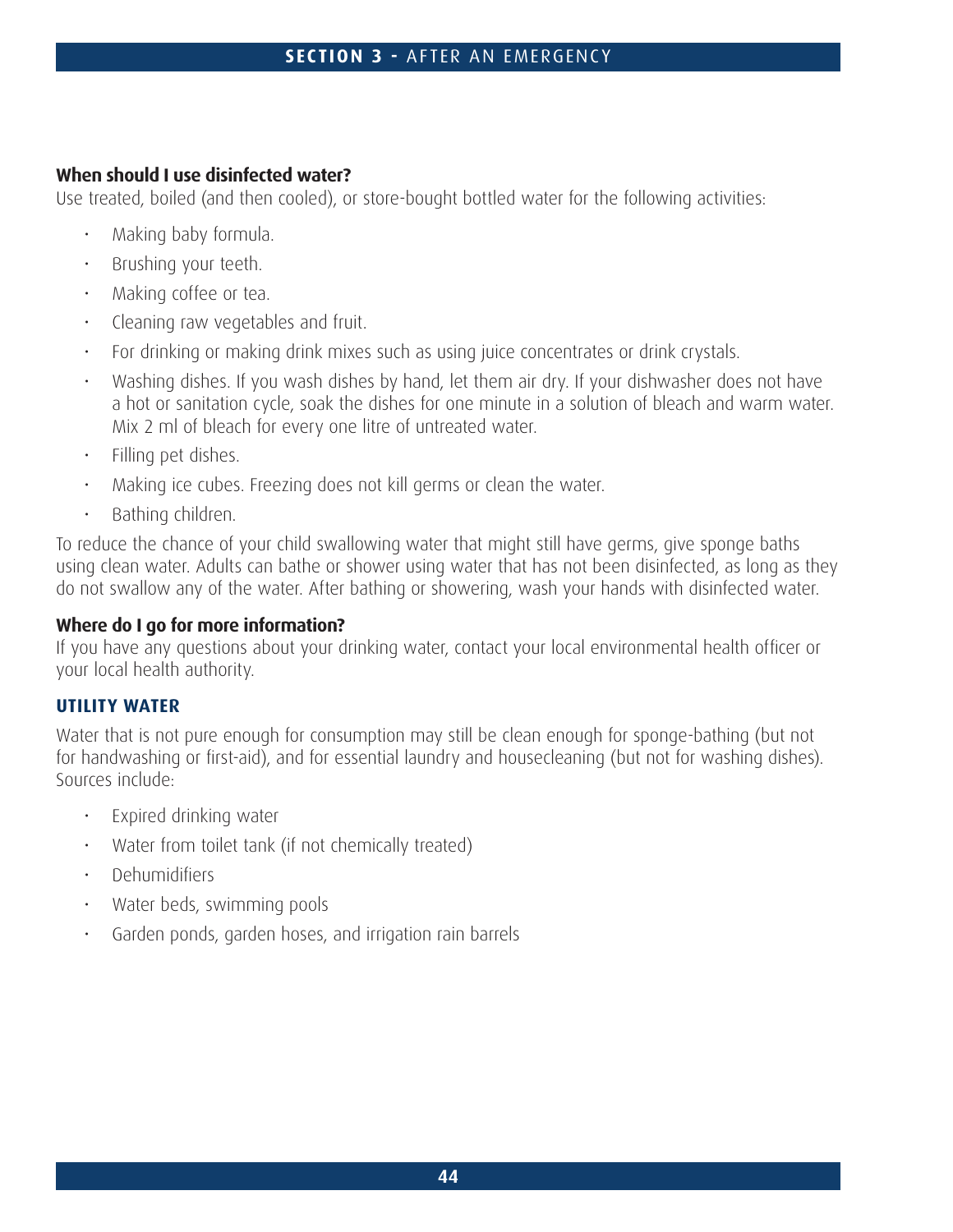# Recovery

## Recovery Goals and Resources

Disasters have a definite beginning and end, but recovery continues long after the emergency response and immediate danger have passed.

The goals are to restore infrastructure and public services, help meet short and long term housing needs, restart the local economy and rebuild the capacity of the community to help its own members.

Local government officials can call upon the following agencies:

- Volunteers with the **Emergency Social Services** (ESS) are trained to operate Reception Centres which help evacuees after the disaster. They also operate Group Lodging when other shelter options are not available.
- **BC Housing** provides cots and blankets for Group Lodging, and facilitates the provision of short and long-term housing for evacuees.
- **Canadian Red Cross** provides family reunification services and collects donations for disaster relief.
- **Salvation Army** provides disaster relief and emotional support services.

British Columbia property and business owners may qualify for recovery assistance:

• **Province of BC Disaster Financial Assistance** may be offered to qualifying home owners, tenants, small businesses, farm operations and not-for-profit charitable organizations. The program helps with the cost of repairs and recovery from disaster-related property damage if losses could not have been insured or where other programs are not available.

# $>$  TOP 5 **RECOMMENDATIONS FOR RECOVERY**

- *1. Remember that unfamiliar emotional responses are normal reactions to disasters.*
- *2. Recovery can take a long time (even years) so be kind to yourself and others as you work your way through this process.*
- *3. Help your children and pets learn to cope with their fears.*
- *4. Follow health and safety guidelines throughout the recovery process.*
- *5. Attend community meetings or information sessions to find out what resources are available and how community members can help each other.*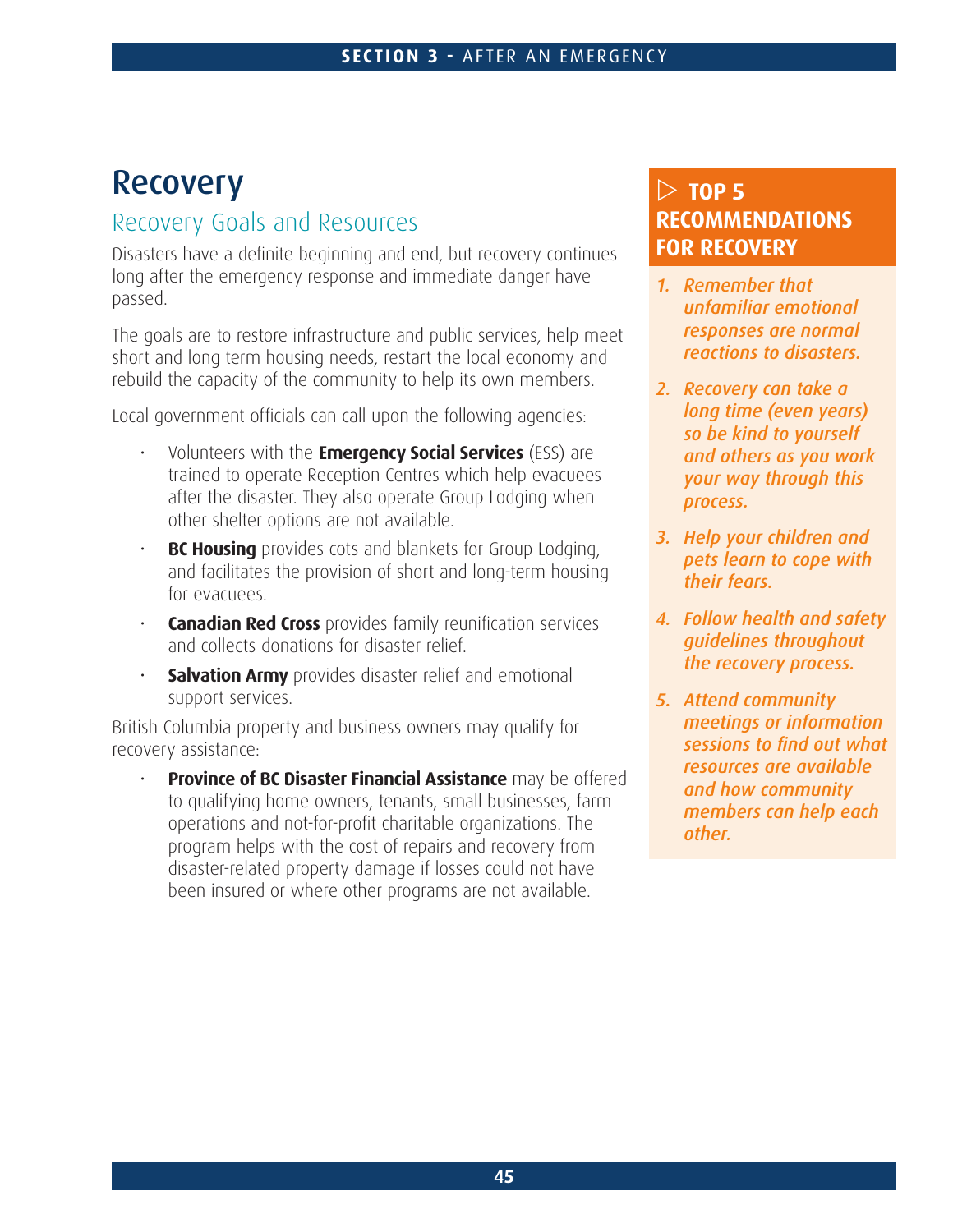#### $\triangleright$  TIP

*Scan and save your most important documents (e.g., PDF files) and photos (e.g., jpeg files). Forward the scanned files via email to a web-based email account, or upload them to a secure "cloud" (an internet electronic filing cabinet) such as Dropbox or Canada Post's E-Post Vault or place your valuable documents in a bank safe deposit box. These documents help establish proof of identity, insurance coverage, etc. if your originals and paper copies are destroyed.*

#### **GETTING BACK ON TRACK**

- **1** Take care of yourself and your family first.
	- Stay with family and friends for a few days if possible, as their support can be invaluable. Determine where you will live for the longer term during recovery.
	- Promote physical health: Eat healthy meals, get lots of sleep, drink lots of water and exercise.
	- Return to familiar routines. This is especially helpful for children and pets.
	- Promote emotional health: Learn to recognize symptoms of post-disaster stress in yourself and others; and talk about your experiences with understanding family and friends, or with a professional if you are struggling in any way.
	- Attend debriefing sessions in your community. They provide opportunities to share experiences and get answers to questions. When support services are in great demand, insurance companies and support agencies may participate in these sessions so that many more people can be helped in one place.
- **2** Take breaks, look out for others and ask for help if you need it.
	- Assess losses.
	- Find out if special precautions must be taken before entering your home.
	- Contact your insurance company to start a claim.
	- List items and property you have lost. This may take considerable time and effort.
- **3** Determine what needs to be done.
	- Have your home inspected to determine what the next steps are.
- **4** Determine recovery resources. A Recovery Centre may be set up to help with this.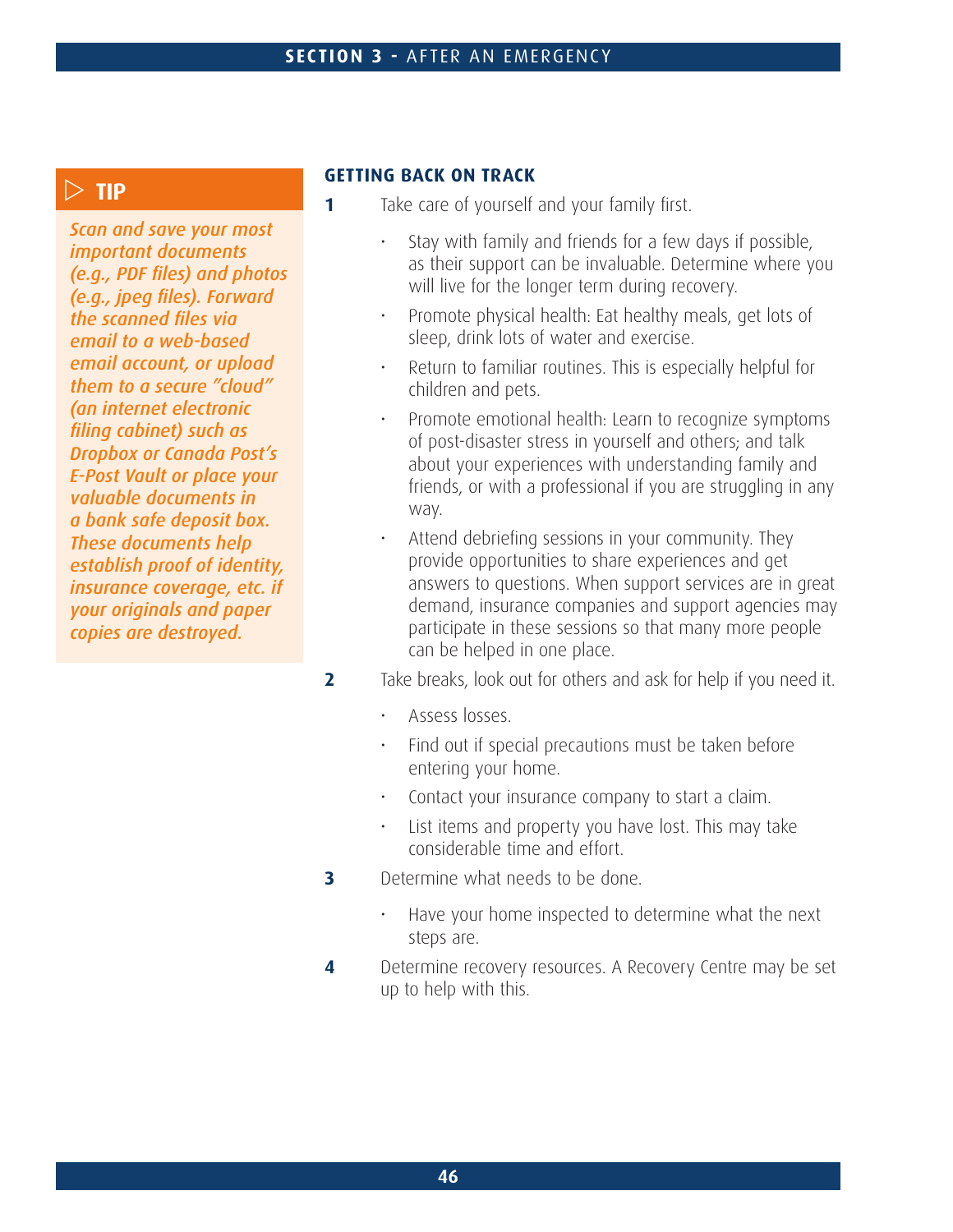## Emotional Responses to Disasters **TYPICAL FIRST REACTIONS**

- Disbelief and shock.
- Disorientation & numbness.
- Fear.
- Reluctance to abandon property.
- Problems with concentration or memory.
- Difficulty in making decisions.
- Need for help and information.
- Helpfulness to others.

#### **SOME LATER RESPONSES**

- Frustration and anxiety.
- Anger, frustration and suspicion.
- Moodiness and irritability.
- Apathy and depression.
- Unexplained crying.
- Fatigue, low energy.
- Change in appetite.
- Digestive problems.
- Difficulty sleeping or sleeping too much.
- Headaches, body pain.
- Feelings of powerlessness.
- Feeling overwhelmed.
- Guilt for survival or for not preventing disaster.
- Isolation from family and friends.

## $\triangleright$  **TIPS**

*Emergency officials, first responders, agency staff and community volunteers commonly experience many of the same stress reactions as those they are trying to help. Physical and emotional care are important for everyone involved.* 

*When donating to disaster relief, the best donation is money. Donations of food, clothing, furniture, toys, etc. become a secondary disaster for officials, who must receive, sort and store truckloads of such items. For safety reasons, homemade food donations cannot be accepted.* 

*After a small disaster (e.g., a house fire, or flooding on one street), it is easier to get help with insurance claims, housing, counseling, etc. After a large disaster, services could be overwhelmed for weeks. Remember that everyone is in the same boat.*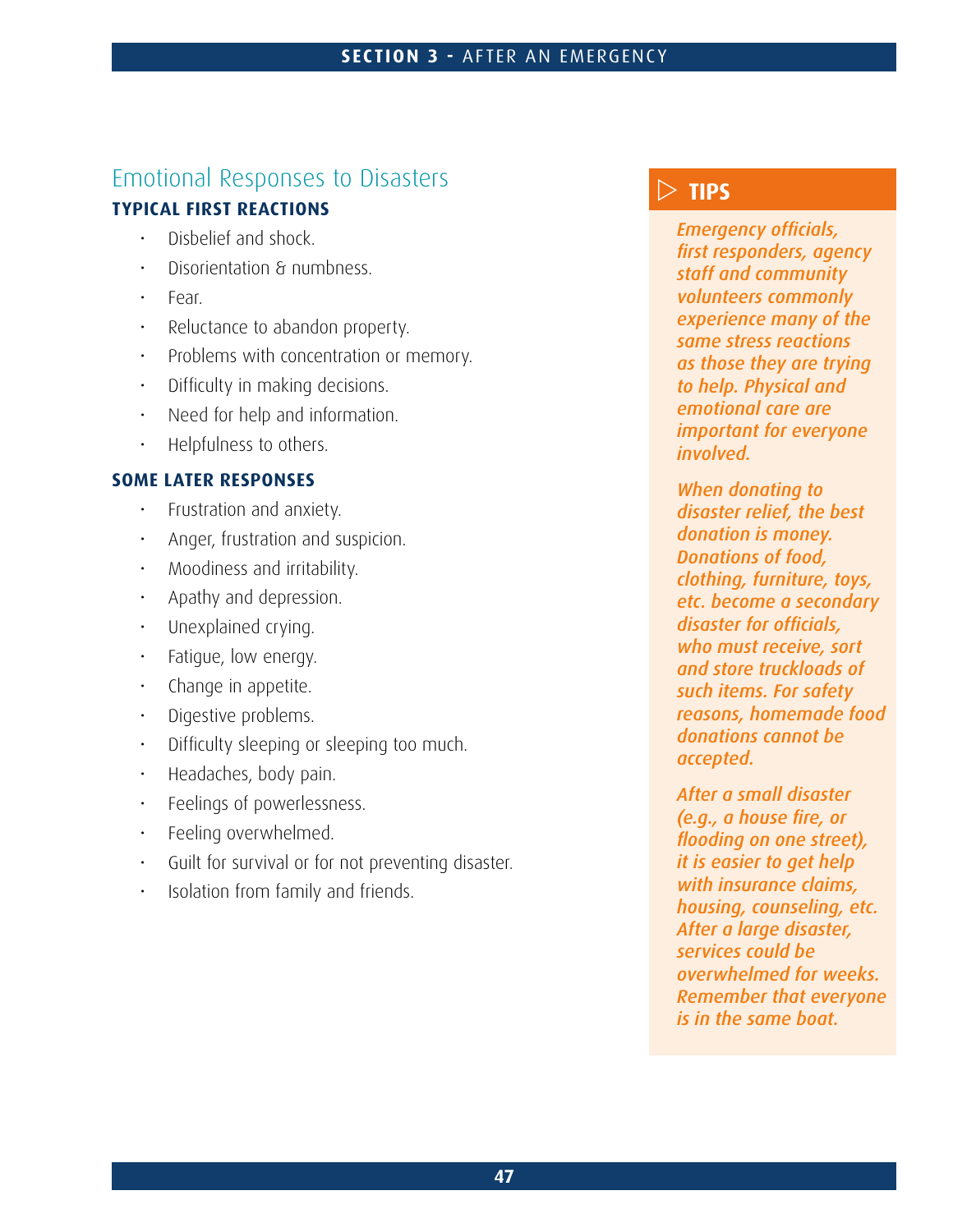#### **SECTION 3 -** AFTER AN EMERGENCY

#### **RESPONSES BY CHILDREN**

- Return to past behaviour such as thumb-sucking or bed-wetting.
- Clinging to parents, crying or screaming.
- Reluctance to go to bed.
- Nightmares.
- Fantasies that the disaster didn't happen.
- Refusal to attend school.
- Inability to concentrate.
- Withdrawal, immobility.

#### **RESPONSES BY PETS**

- Unusually nervous or fearful.
- Sensitivity to noise or storms.
- Excessive protectiveness.
- Increased aggression.

#### **HEALING EMOTIONALLY**

- Discuss what happened; however, you may want to limit your family's exposure to media coverage of the event.
- Recognize the losses you have suffered. Give yourself and your family permission to grieve and time to heal.
- Take time to appreciate what you still have.

#### **Helping Children Cope with Their Fears**

Don't ignore the emotional needs of your children once you have determined that everyone is physically okay.

- Give lots of hugs to your children and tell them everything will be okay. This provides physical and verbal reassurance.
- Encourage your children to express their feelings, especially through play and physical activities. Listen to them carefully when they share these things with you.
- Include children in safe clean-up activities. It is comforting to the child to watch the household begin to resume its normal functions. It also gives them a job to do.
- Children may revert to immature behaviour for a few days. Do not focus on this behaviour; rather, praise them for their help in cleaning up, etc.
- Maintain or restore routines but reduce performance expectations. If fears, sleep, or unusual behaviours get worse for more than two weeks, seek professional help.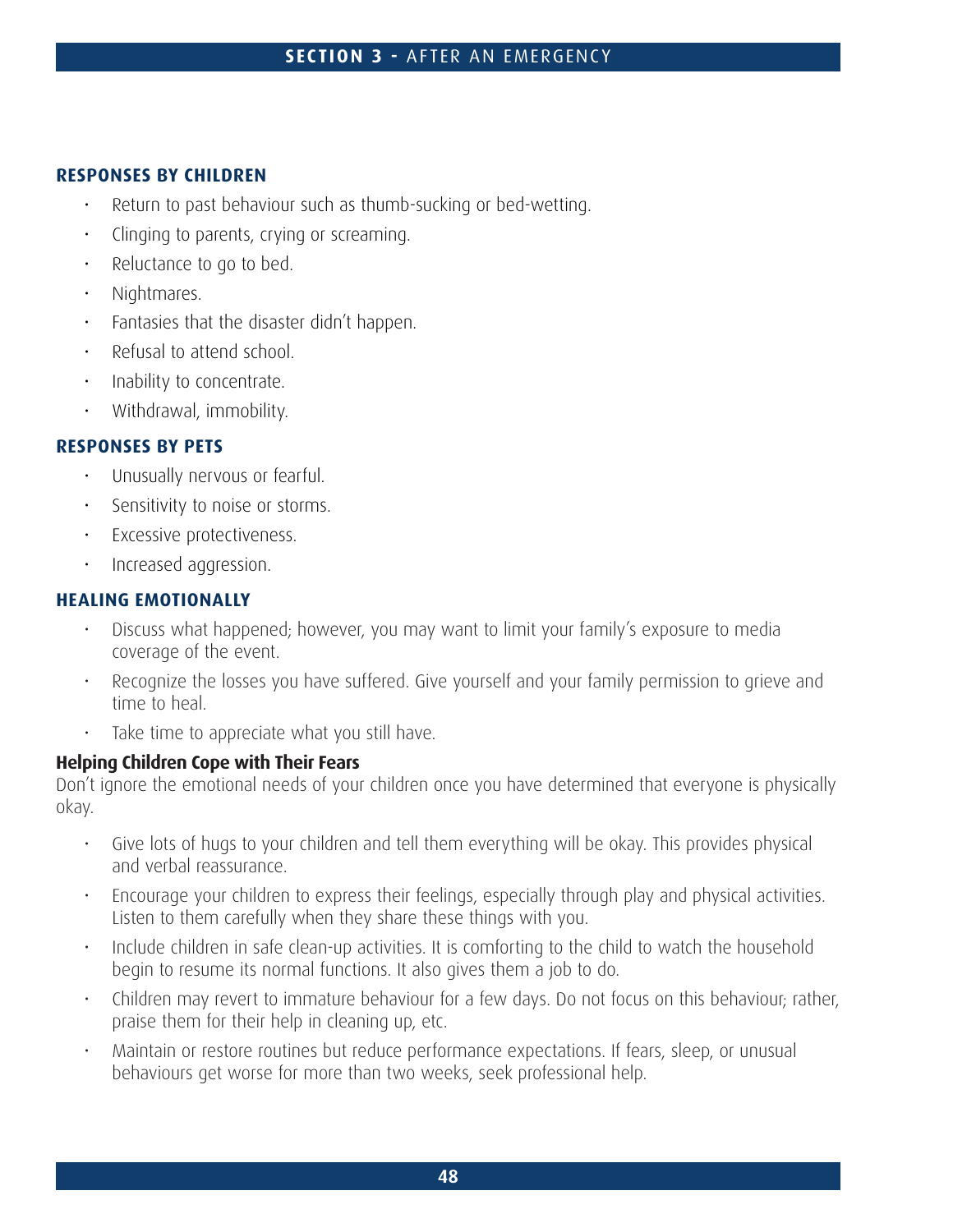- After a disaster, pets may be too upset or unpredictable to offer comfort to children. Explain this to your children and teach them not to pat, hold or bother a pet until it is back to normal.
- Anxious children may feel more secure if they can play and sleep under a table draped with a blanket, or in a small pup tent. Lightweight emergency pup tents/tube tents are ideal as they fold very small for storage.

#### **Helping Pets Cope with Fear**

Pets may show fear, be in physical pain or display unfriendly behaviours.

- Approach pets slowly and calmly, watching for injuries or unfriendly behaviours. Avoid direct eye contact. Speak to them in soft, reassuring voices.
- Familiar routine is comforting to animals. Provide food and fresh water on a regular schedule for caged or fostered animals.
- Isolate pets from children if pets display aggression or extreme fear.
- Time and patience are often the best medicines, but some pets will require the professional care of a board-certified veterinary behaviorist. Intense fear and anxiety should be considered forms of pain that deserve immediate treatment.

# Returning Home and Cleaning Up After a Disaster

Returning home and cleaning up after a disaster can be physically, emotionally and mentally challenging. Following a plan and safety guidelines will help.

#### **RETURNING TO YOUR NEIGHBOURHOOD**

- Keep a battery-powered radio with you for emergency updates and news reports.
- Watch out for animals in and around your home.
	- Wildlife can be aggressive and unpredictable. Never approach, corner or attempt to help/rescue it.
	- Be cautious with animals that are obviously lost or abandoned pets. They too can be unpredictable if hungry or frightened. Provide food and water if possible.

## $\triangleright$  TIPS: GENERAL **HEALTH AND SAFETY DURING DISASTER CLEAN-UP**

- *1. Avoid exhaustion. Don't try to do too much at once. Set priorities, make a plan and pace yourself. Take lots of breaks to rest, eat and rehydrate.*
- *2. Be aware of safety hazards created by the disaster; e.g., contaminated buildings, contaminated water or air, gas leaks, broken glass, damaged wiring, slippery floors.*
- *3. Inform local authorities of chemical spills, downed power lines, washed out roads, smoldering buildings, dead animals and other hazards. If the hazard presents an immediate danger to life call 911; otherwise use nonemergency contact numbers.*
- *4. Wear sturdy shoes and gloves. Depending on the hazards created by the disaster, you may need other protective gear.*
- *5. When working in debris wash your hands thoroughly and often with soap and clean water.*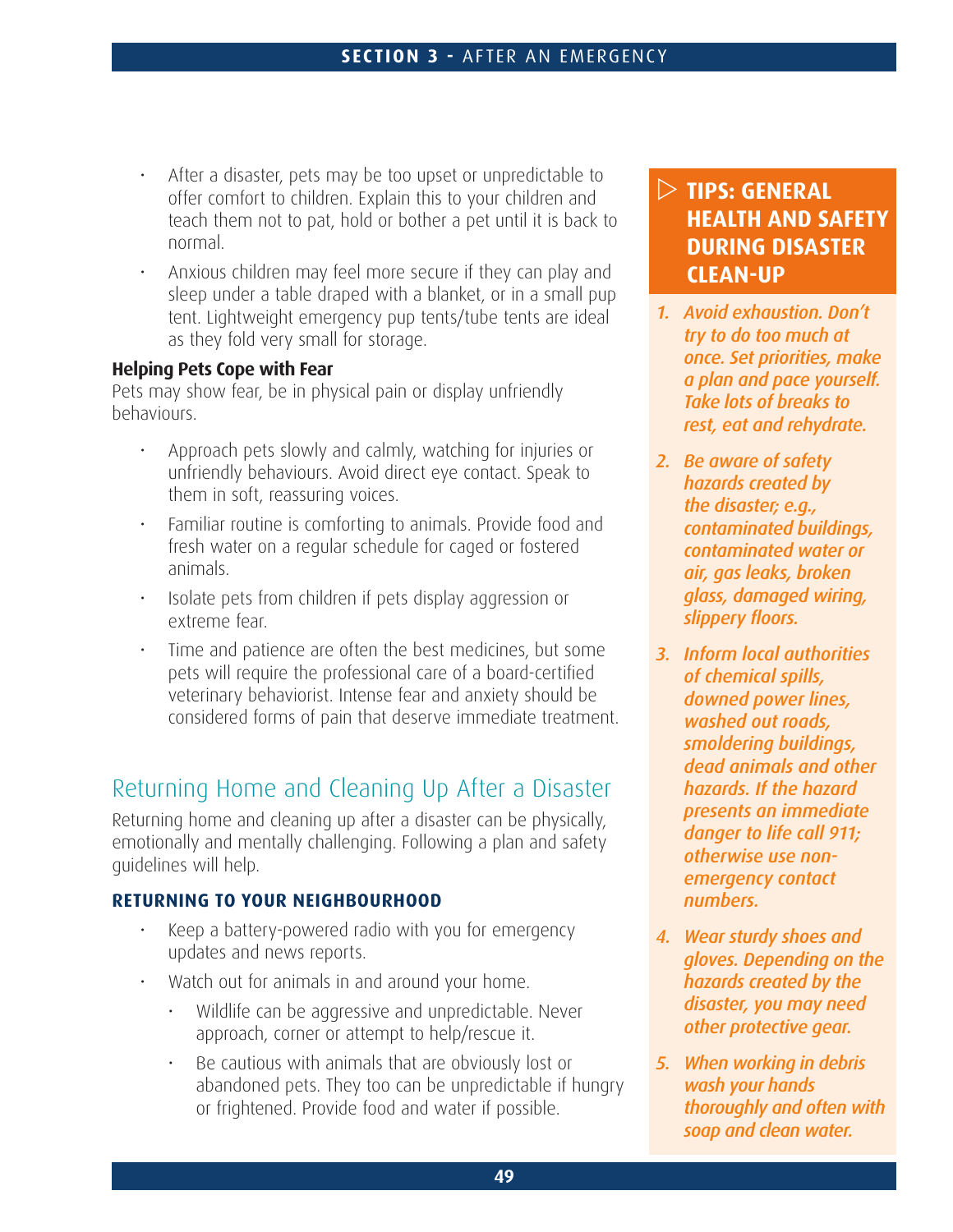- Do not move or touch a dead animal. Carcasses can present serious health risks. Contact your local government or health department for help and instructions.
- Stay off the streets. If you must go out, watch for fallen objects, downed electrical wires, and weakened walls, bridges roads and sidewalks.

#### **BEFORE YOU ENTER YOUR HOME**

- Walk around the outside and check for loose power lines, gas leaks or structural damage. Look down as well as up: watch for sink holes, fissures and trip hazards on the ground.
- Do not enter the house if:
	- you smell gas;
	- floodwaters remain around the building;
	- your home has moved even partially off its foundation; or
	- your home was damaged by fire and the authorities have not declared it safe.
- If you have any doubts about its safety or structural integrity, have your home inspected by a qualified building inspector or structural engineer before entering.

Returning home and cleaning up after a disaster can be physically, emotionally and mentally challenging. Following a plan and safety guidelines will help.

*Review the Inspection Worksheet within Section 5 before entering your home.*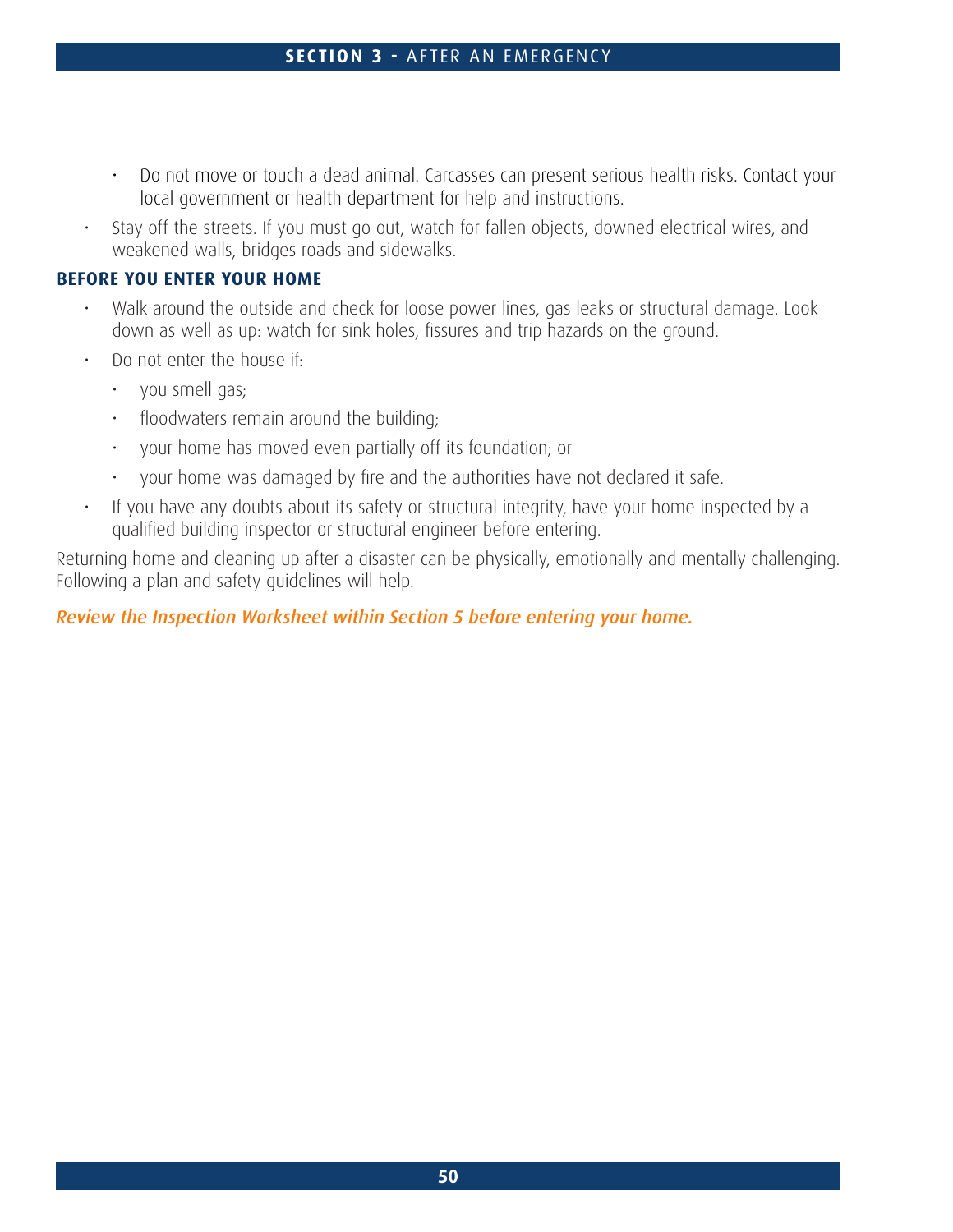# Section 4: Additional Resources

# General Information

- BC Ambulance: www.bcas.ca
- BC Centre for Disease Control: www.bccdc.ca
- BC Hydro Outages: www.bchydro.com/outages
- BC Ministry of Health: www.gov.bc.ca/health
- BC RCMP: www.bc.rcmp-grc.gc.ca
- BC Wildfire Management Branch: www.bcwildfire.ca
- Capital Region Emergency Coordinators Committee (CRERCC): www.crercc.com
- Drive BC: www.drivebc.ca
- Emergency Info BC: www.emergencyinfobc.gov.bc.ca
- Emergency Management BC: www.embc.gov.bc.ca
- Emergency Preparedness in the Capital Region: www.prepareyourself.ca
- Emergency Social Services BC: www.ess.bc.ca
- Global Disaster Alert and Coordination System: www.qdacs.org
- Government of Canada weather: www.weather.gc.ca
- Island Health: www.viha.ca
- Ministry of Environment: www.gov.bc.ca/env
- Natural Resources Canada: www.nrcan.gc.ca
- Public Safety Canada: Getprepared.ca
- UVic Weather Network: www.victoriaweather.ca
- West Coast and Alaska Tsunami Warning Centre: www.wcatwc.arh.noaa.gov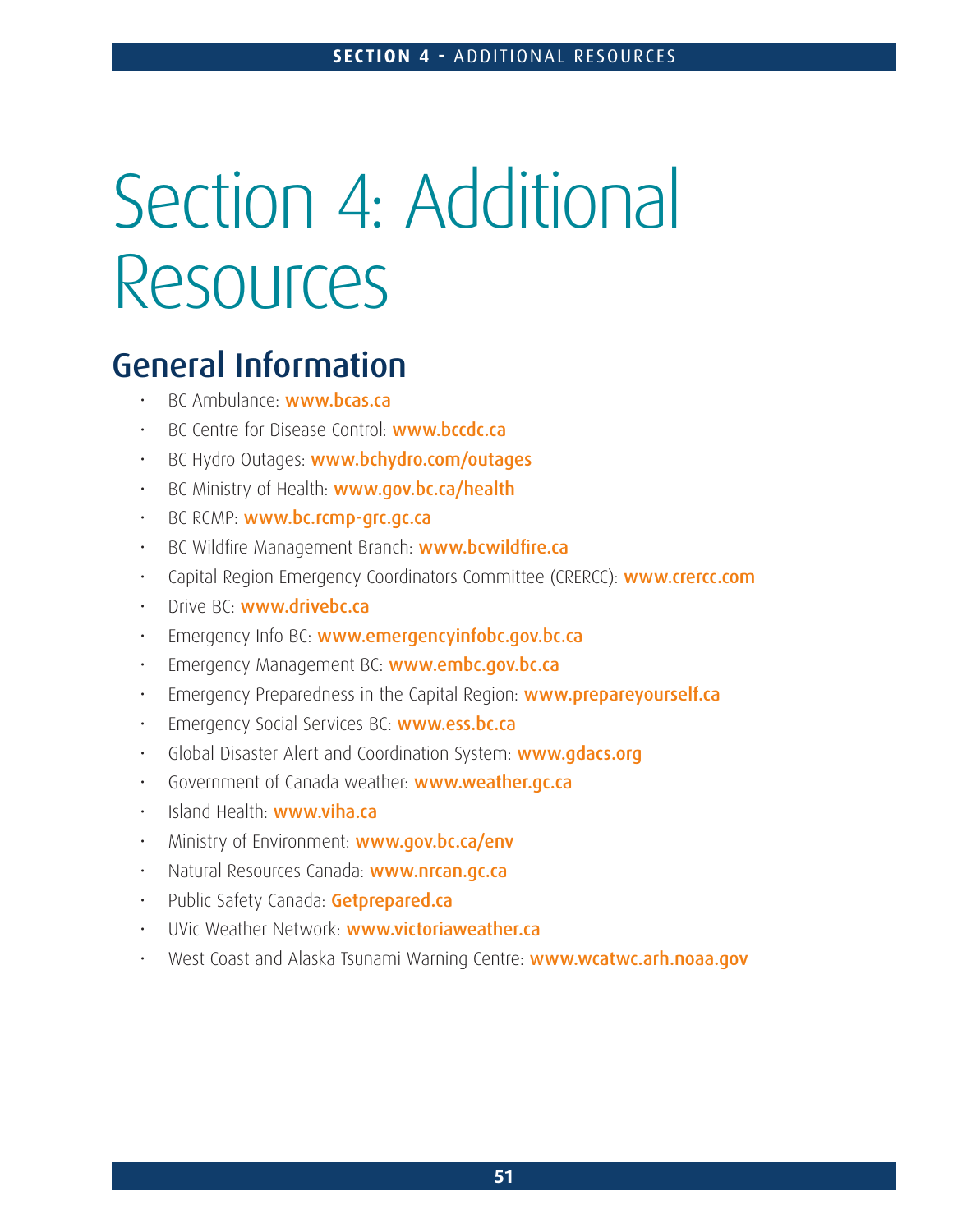# Grab & Go Kits - For Work, Home & School

## Basic Survival

- $\Box$  two small bottles of water, two energy bars, chewing gum
- $\Box$  one week's worth of prescription medication and copy of prescriptions
- $\Box$  extra pair of eye glasses, batteries for hearing aids, etc.
- $\Box$  emergency blanket (Mylar "space blanket")
- $\Box$  emergency rain poncho or large plastic garbage bag
- $\Box$  whistle and dust mask (earthquakes can stir up thick clouds of dust)
- $\Box$  small emergency radio/flashlight with extra batteries
- $\Box$  multi-tool/Swiss Army knife
- $\Box$  mini first aid kit compact purchased kits may have extra room for small items such as pain tablets, eye drops, ointment, disposable nitrile gloves, foil pack of water, etc.

## Security, Peace of Mind

- $\Box$  photocopies of ID cards and insurance policies
- $\Box$  key contacts list, cell phone and phone card
- $\Box$  notebook and pen or retractable pencil
- $\Box$  supply of cash in small bills and coins
- $\Box$  spare keys: home, car
- $\Box$  recent photos of family and pets
- $\Box$  book, cards or puzzles

#### Warmth

- $\Box$  hand and foot warmers (chemical packets, two of each)
- pair of socks (wool is warmest even when wet)  $\Box$
- $\Box$  toque/knitted hat
- $\Box$  gloves/mitts
- $\Box$  neck scarf (silk is lightweight and effective)
- $\Box$  lightweight warm sweater or vest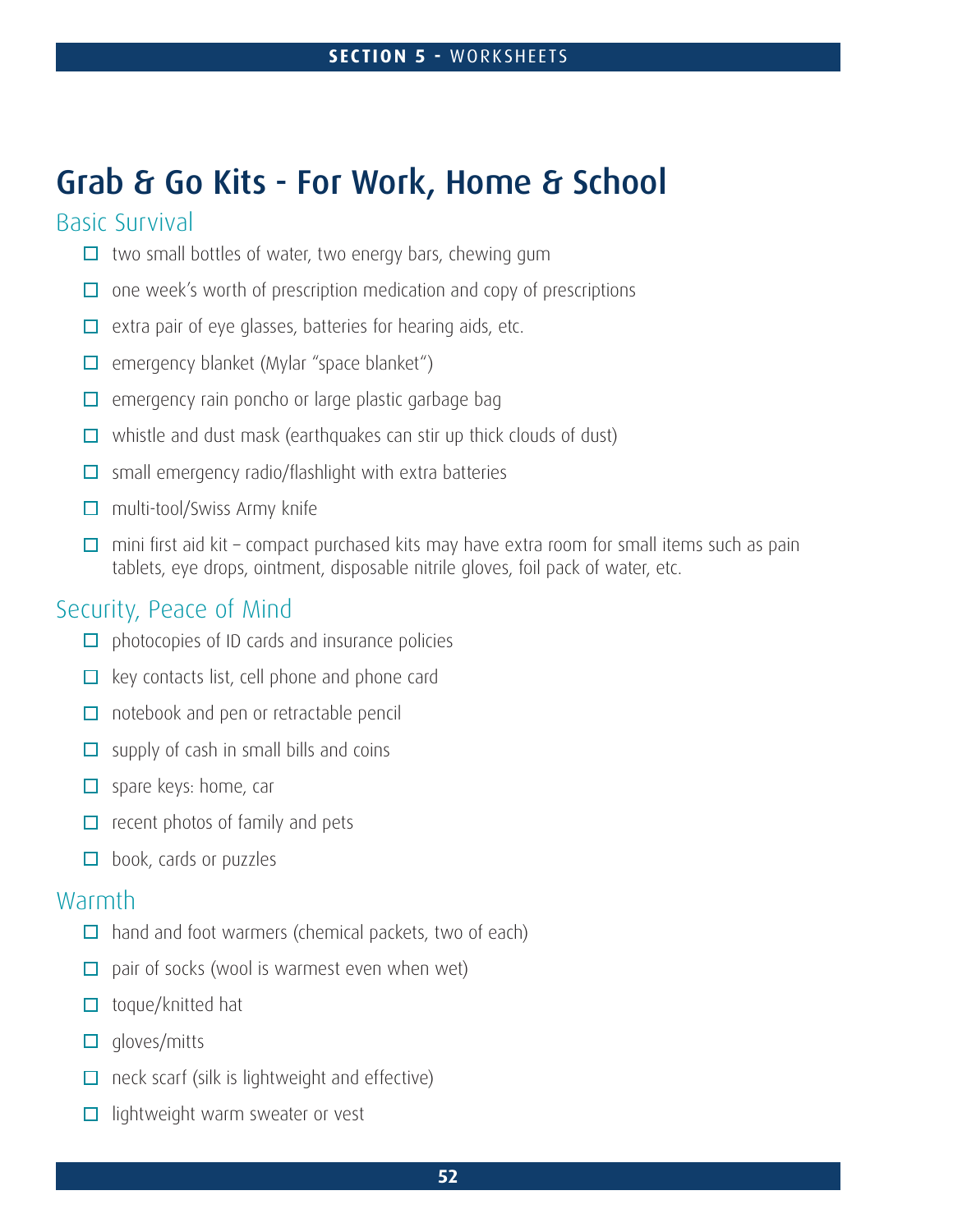#### **SECTION 5 -** WORKSHEETS

# Comfort & Sanitation

- $\Box$  basic toiletries including hand sanitizer
- $\Box$  change of underwear
- $\Box$  toilet paper; packet of baby wipes; Ziploc bags
- $\Box$  flip flops (for use in public showers)
- □ small, rapid-dry camping towel

## For Young Children, Include:

- $\Box$  Ziploc bag of important documents
	- full name, address, date of birth and recent photo of child
	- names and current photo ID of adults authorized to accompany child (including family members and legal guardians)
	- name and address of school, family doctor and dentist
	- immunization history; allergies, current medications and instructions
- $\square$  small stuffed toy or other favourite item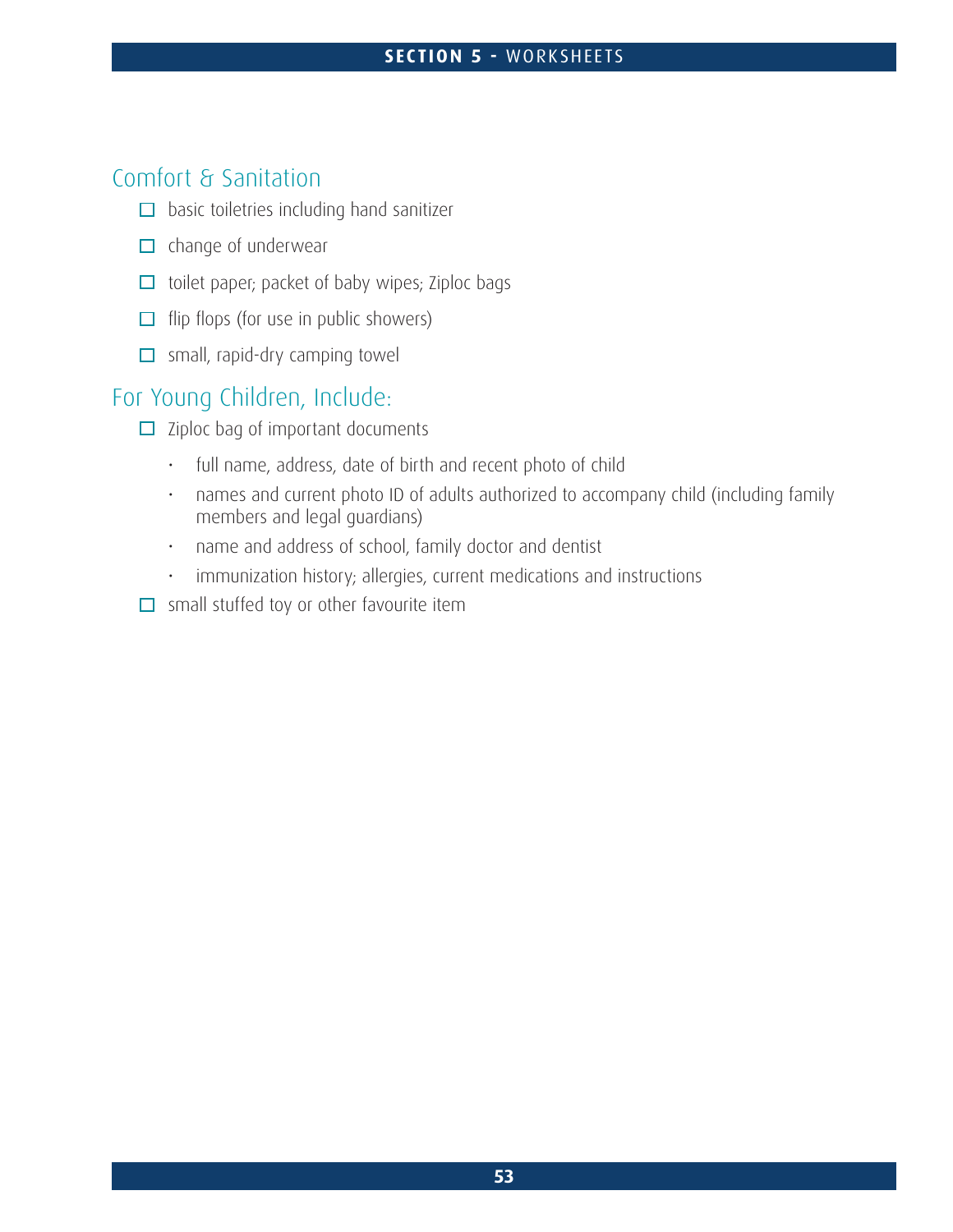# Car/Mobile Kit

If you spend a lot of time in your car, boat or RV, you should have an emergency kit to supplement your Grab & Go Kit. Regularly maintain your vehicles, and keep the fuel tanks at least half full so you're ready to leave in a hurry. Even if you do not have to evacuate, your car can be a place to shelter, recharge your cell phone, warm up or listen to radio reports.

If your Grab & Go Kit is small, or is normally left at home, your mobile kit might include some of the items listed under Grab & Go Kit as well as these suggested items:

- $\Box$  extra water (bottled or foil packs)
- $\Box$  extra packets of nutritious foods (dried fruits, granola bars, unsalted nuts or beef jerky) or emergency rations (compact dry cubes supplying essential nutrients)
- $\Box$  automobile first aid kit and manual
- $\Box$  comfortable, sturdy walking shoes
- $\Box$  change of clothing
- $\Box$  warm blanket or sleeping bag
- $\Box$  candle-in-a can, butane lighter
- $\Box$  toilet tissue & Ziploc bags
- $\Box$  deck of cards, good book
- $\Box$  large, sturdy backpack, in case you have to leave your vehicle
- $\Box$  road map and compass
- $\Box$  shovel, traction aids (sand or kitty litter)
- $\Box$  duct tape and garbage bags
- $\Box$  heavy-duty work gloves (leather)
- $\Box$  axe, crowbar and fire extinguisher
- $\Box$  flares, flashlight (extra batteries), reflective vest or arm bands
- $\Box$  hardhat, eye goggles and coveralls
- $\Box$  ice scraper and brush
- $\Box$  booster cables

#### $\triangleright$  TIPS

*Plastic water bottles will absorb vehicle fuel vapours, so foil packs are a good option for mobile kits; or place plastic water bottles in a sealed plastic container.* 

*A plastic storage bucket for car / mobile supplies can be converted to a toilet if needed. Small, portable toilet seats can be purchased for some types of buckets.*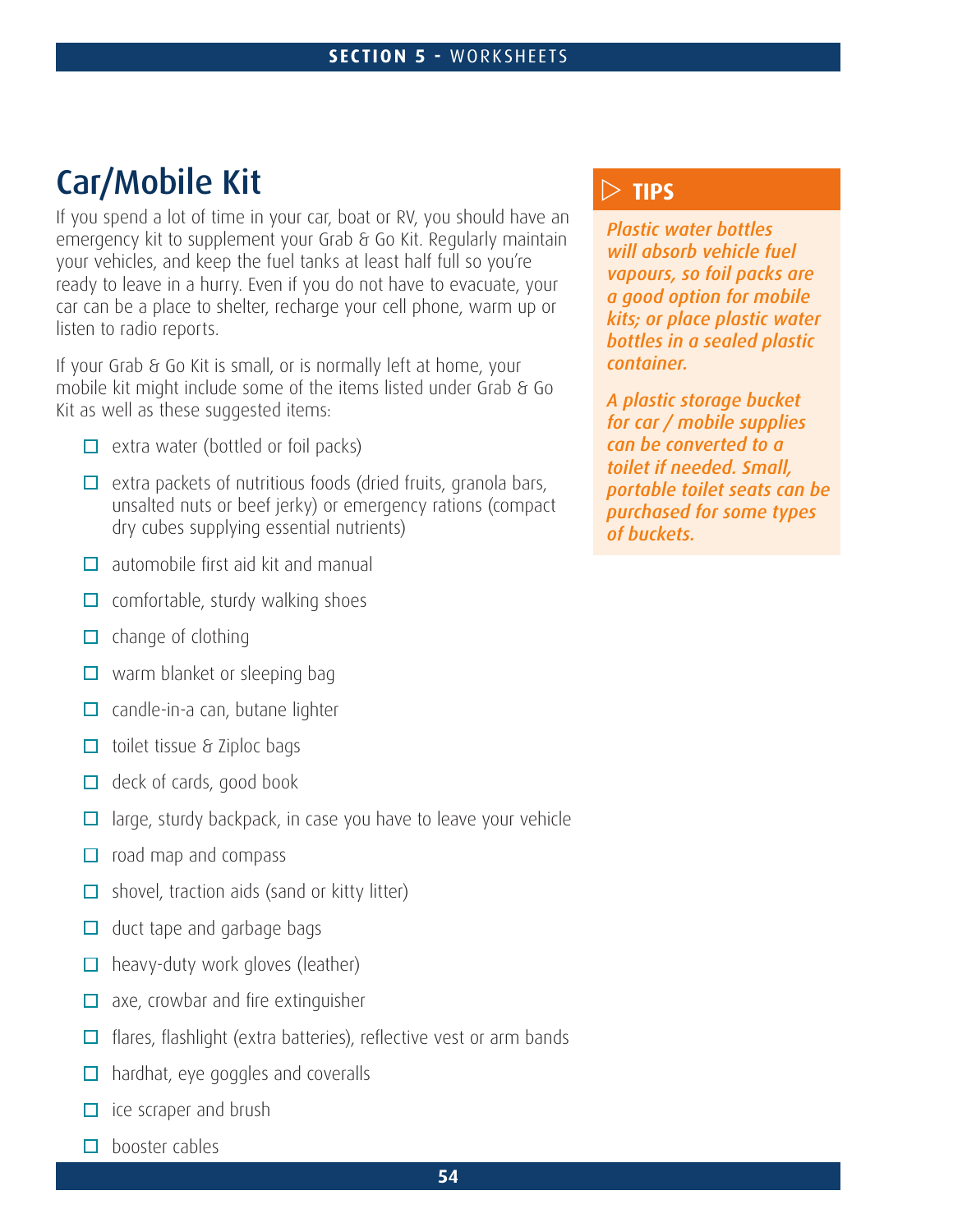# **SECTION 5 -** WORKSHEETS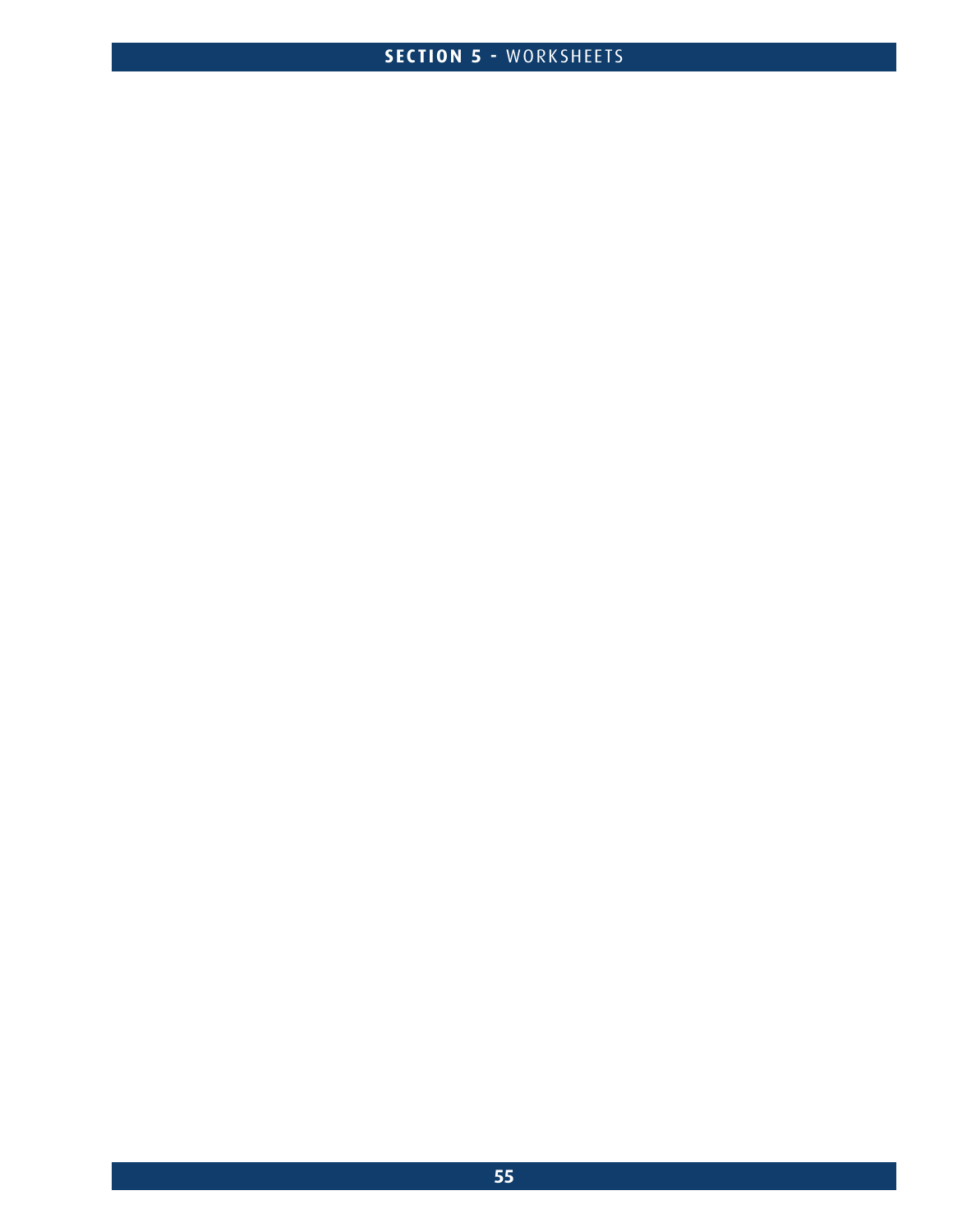# Home Kit

After a disaster, it's best to remain in your own home if you can do so safely. You will need supplies for cooking, making temporary repairs and providing comfort for your family. The emergency supplies should be kept separate from the things you normally use, to ensure they are available and in working order. Here is what you'll need.

Details and storage tips for some items (\*\*) are provided on following pages.

- **Potable (drinkable) water**, clean utility water\*\*.
- **Food, emergency stove and cooking equipment**\*\*: a variety of long-storing healthy foods which do not need refrigeration and which are easy to prepare and eat under difficult conditions.
- Health and safety: home first aid kit<sup>\*\*</sup> and first aid manual; power failure lights for halls/ stairwells; fire extinguishers. For safety, candles should be in tins, holders or jars that are heavier, wider and higher than the candles themselves.
- **Communications\*\***: a corded land-line phone that works on a phone jack (no electrical power or batteries needed); an emergency radio (wind up, solar powered, or battery).
- Heat, light and warmth: sleeping bags (much warmer than regular bedding; Mylar blankets, ground sheets or air mattresses, newspaper (for insulation); camping tent or tarpaulin and ropes (in case house is unsafe and there are no other alternatives); flashlights with lots of batteries, light sticks, 36-hour candles, battery-operated or solar lanterns.
- □ **Sanitation & hand-washing**: duct tape, lots of green plastic garbage bags, emergency toilet kit<sup>\*\*</sup>, disposable gloves, outside garbage can for disposal of waste bags; toilet paper, baby wipes, liquid soap, potable water, paper towels, kitchen waste bags.
- **□ Rescue, repair and clean up**: tarpaulins, nylon ropes, duct tape, plastic sheeting and/or large garbage bags; axe, crowbar, hacksaw; aluminum shut-off wrench for gas meter; head lamp, work gloves, dust masks, coveralls, sturdy shoes, goggles, rags, non-permeable disposable gloves, clean utility water (non drinkable), detergents, garbage bags.
- $\Box$  **Household generator and fuel**: especially for needs such as refrigerated medication, medical appliances and equipment, etc. Generators must never be operated in the house or other enclosed space. Generators may be a target for theft if left unattended.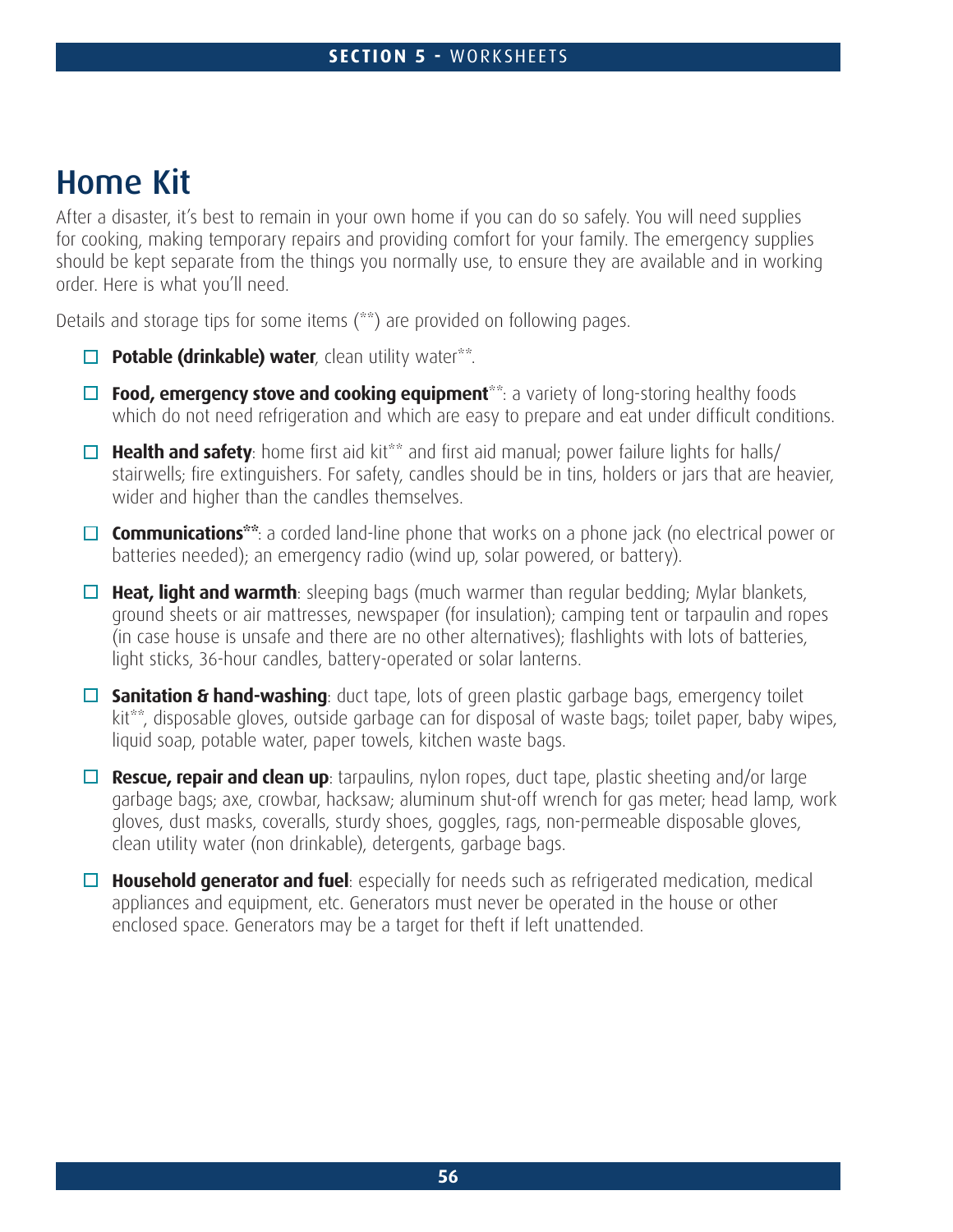# Storage Tips for Home Kits

- Finding extra space to store emergency supplies can be a challenge. They will do you little good if they are damaged, or if you cannot get to them after an earthquake.
- If you have a camper or trailer, you may already have all the emergency supplies you need. Remember to restock so that your home-away-from-home is ready for emergencies.
- Perishable supplies will remain stable longer if they are stored in a cool, dark place.
- Place supplies in a large, covered container preferably plastic or rubber and on wheels. Put the contents inside a tightly closed plastic bag before placing them in the container. Place desiccant sachets in your containers to keep things dry.
- In a shed or other outbuildings, keep supplies off concrete floors (condensation will rust cans and concrete will leach into plastics). Store food and water away from gasoline and other chemicals.
- Food and water containers may be kept on a closet floor, behind a sofa, or under a bed, preferably close to an exit.
- Food or supply bins may be stored in closets, tucked under racks of shirts and jackets.
- Clean out the kitchen junk drawer to make room for a first aid kit, emergency radio and flashlights or light sticks. Store some batteries there and some in the refrigerator.
- A decorative trunk or chest in your family room or entrance hall may be used to store basic cooking equipment and emergency foods.

# Emergency Kit for Pets

Don't expect pet rescue centres to have supplies for pets during an emergency. This is your responsibility.

- $\Box$  food/water (seven-day supply)
- $\Box$  manual can opener
- $\Box$  ID tag and collar
- $\Box$  recent photos of your pet
- $\Box$  sturdy crate/carrier
- $\Box$  copy of pets' current vaccination history
- $\Box$  pet first-aid kit
- $\Box$  medications and instructions
- $\Box$  dog leash/harness and muzzle
- $\square$  phone numbers and addresses (pet friendly hotels, emergency vet clinic, local animal shelter, boarding kennels, etc.)
- □ non-spill bowls
- $\Box$  litter and box for cats and other small critters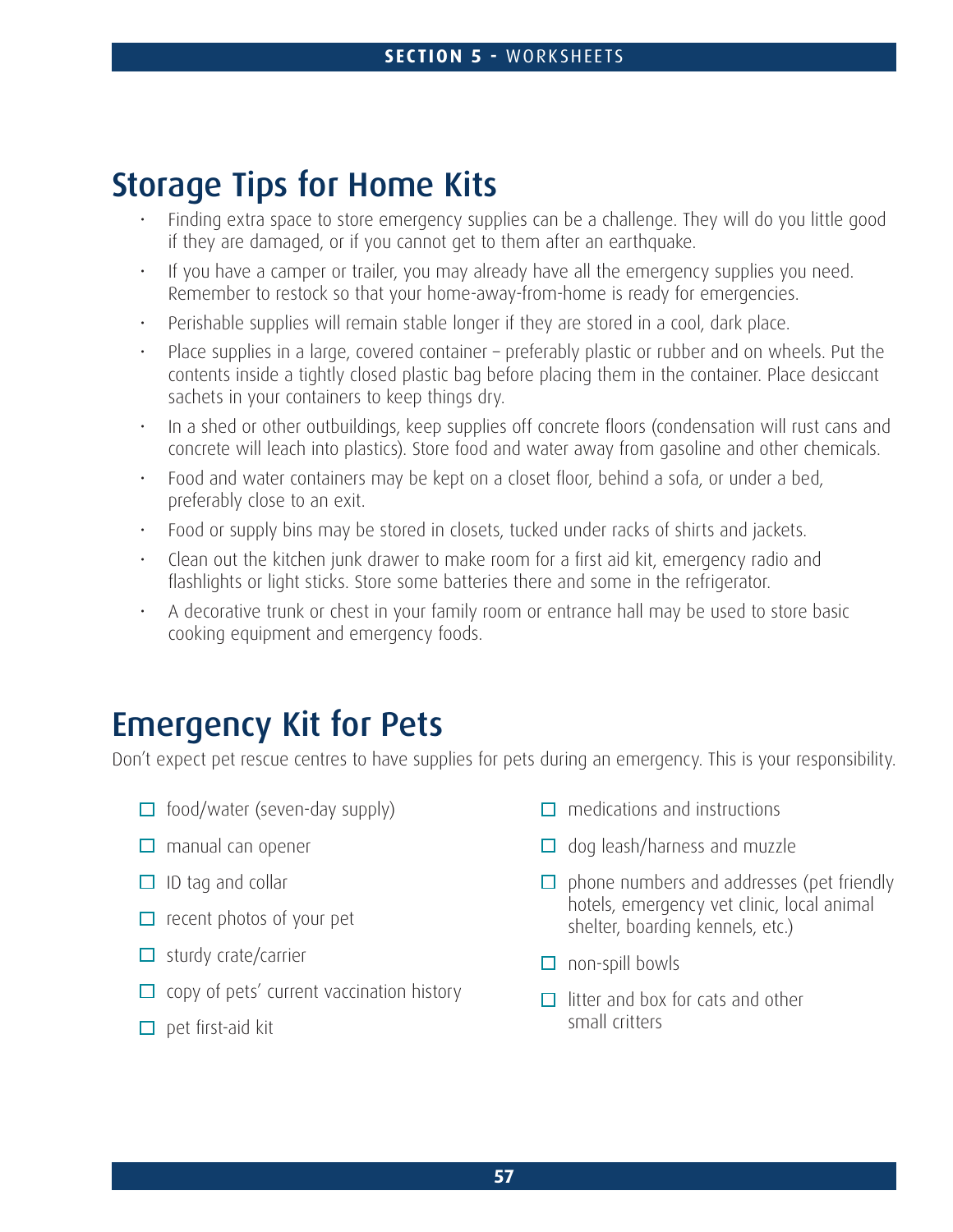# First Aid and Home Nursing

- Consider taking a first aid course. Some are available for children.
- Store prescribed medications and copies of critical medical information in your Grab & Go Kit or in watertight bags in the refrigerator.
- Buy a first aid kit and supplement it with other supplies, or assemble your own using suggestions from the list below. Storing supplies in a case with a handle (e.g., fishing tackle box or tool box) makes them easier to carry. Tape a list of contents inside the lid. When the clocks change, replace expired items.

## Bandages

- $\Box$  bandaids
- $\Box$  pressure bandages
- $\Box$  butterfly bandages
- $\Box$  3-6 triangular bandages
- $\Box$  rolled gauze ( 1", 2", 3" widths)
- $\Box$  bandage, sterile rolls (2", 4" widths)
- $\Box$  splinting materials
- $\Box$  adhesive tape
- $\Box$  tensor bandages
- $\Box$  cotton tipped swabs

# Additional supplies

- $\Box$  first aid manual
- $\Box$  pen and notebook
- $\Box$  scissors, safety pins
- $\Box$  tweezers and magnifying glass
- $\Box$  individually wrapped alcohol swabs
- $\Box$  plastic bags
- $\Box$  needle and thread

# Medications & Remedies

(include remedies appropriate for your children)

- $\Box$  pain relievers, anti-itch powder/lotion
- $\Box$  antibiotic ointment
- $\square$  sunscreen, insect repellent
- $\Box$  lip balm, cold-sore cream
- $\Box$  diarrhea control, anti-nausea
- $\Box$  antacid, laxative
- $\Box$  eye drops, ear drops
- $\Box$  antihistamines

- $\Box$  thermometer
- $\Box$  tissue
- $\Box$  pre-moistened towelettes
- $\Box$  hot water bottle and small towel
- $\Box$  instant cold packs
- $\Box$  Mylar/space blankets
- $\Box$  disposable nitrile gloves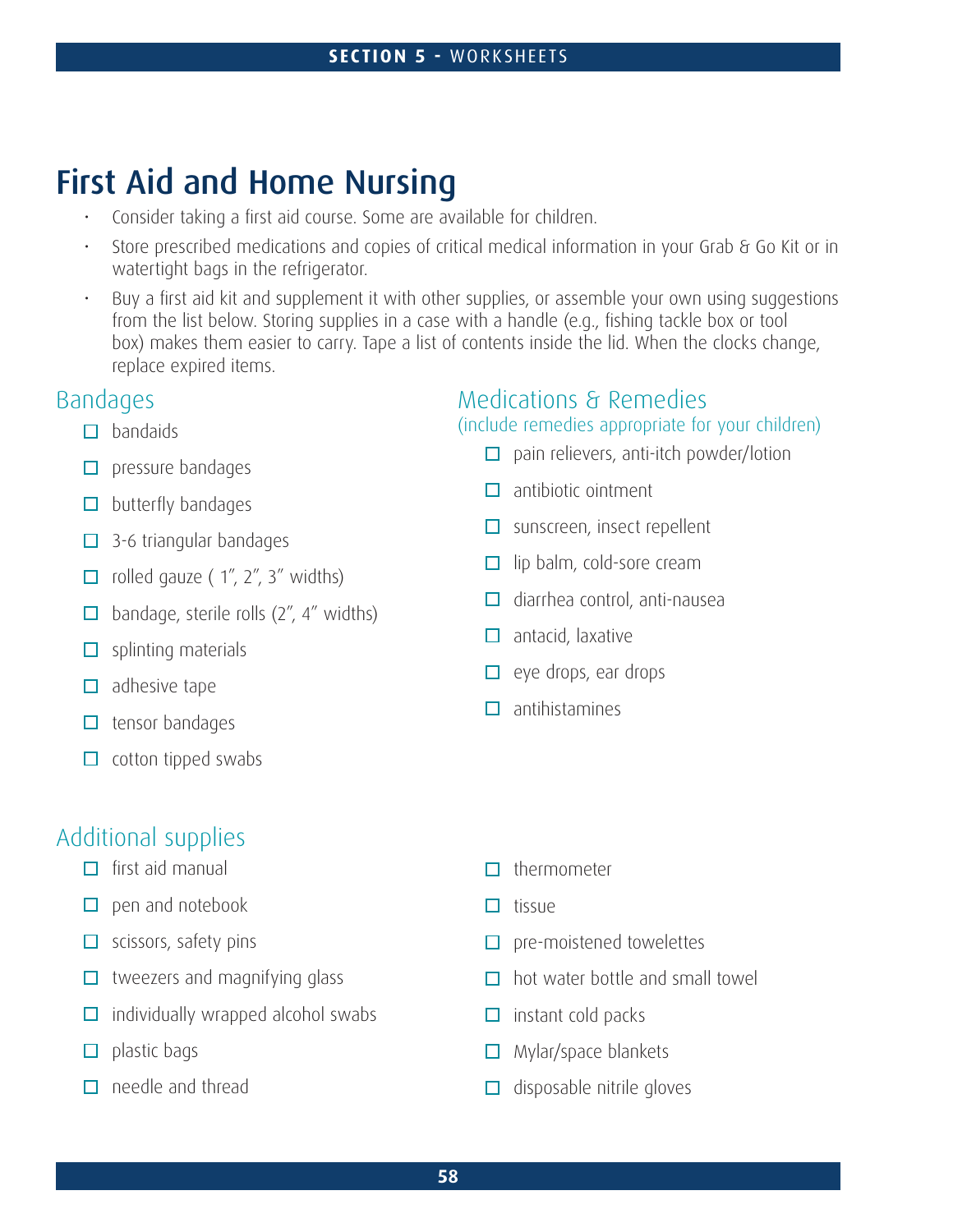# **SECTION 5 -** WORKSHEETS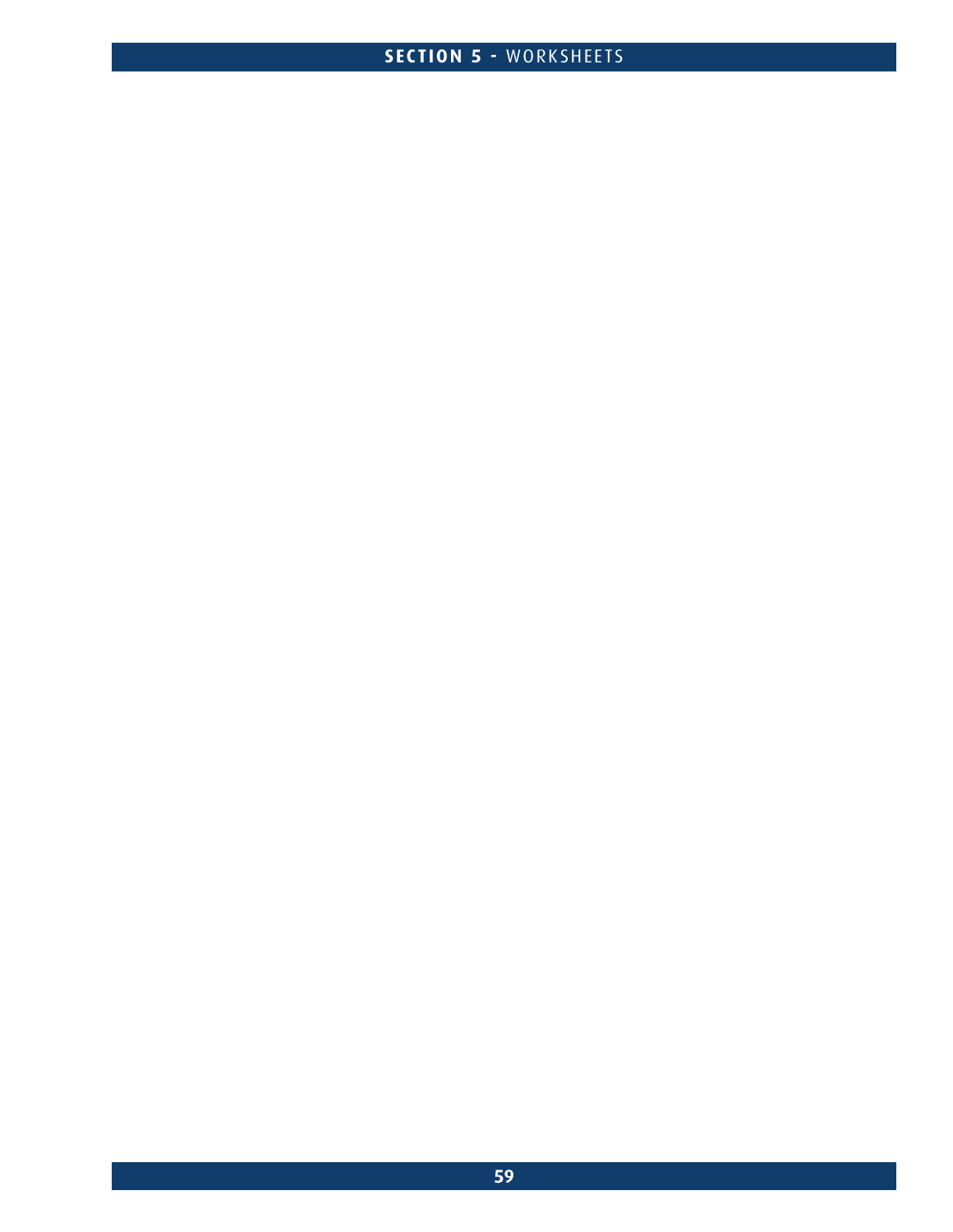# Shopping List for Emergency Foods

Make and photocopy a master shopping list and use it to build up a seven-day supply of emergency foods. To manage costs, buy a few items from each category, and add items weekly. Consider going in with neighbours to buy bulk quantities of some items.

| Canned Meats,<br>Fish, Stews | Qty | Canned Soups,<br>Vegetables, B<br>eans/Lentils, Fruits | Qty | Beverages, Snacks,<br>Spreads, Cereals/<br>Grains | Qty |
|------------------------------|-----|--------------------------------------------------------|-----|---------------------------------------------------|-----|
|                              |     |                                                        |     |                                                   |     |
|                              |     |                                                        |     |                                                   |     |
|                              |     |                                                        |     |                                                   |     |
|                              |     |                                                        |     |                                                   |     |
|                              |     |                                                        |     |                                                   |     |
|                              |     |                                                        |     |                                                   |     |
|                              |     |                                                        |     |                                                   |     |
|                              |     |                                                        |     |                                                   |     |
|                              |     |                                                        |     |                                                   |     |
|                              |     |                                                        |     |                                                   |     |
| Condiments & Other           | Qty |                                                        |     |                                                   |     |
|                              |     |                                                        |     |                                                   |     |
|                              |     |                                                        |     |                                                   |     |
|                              |     |                                                        |     |                                                   |     |
|                              |     |                                                        |     |                                                   |     |
|                              |     |                                                        |     |                                                   |     |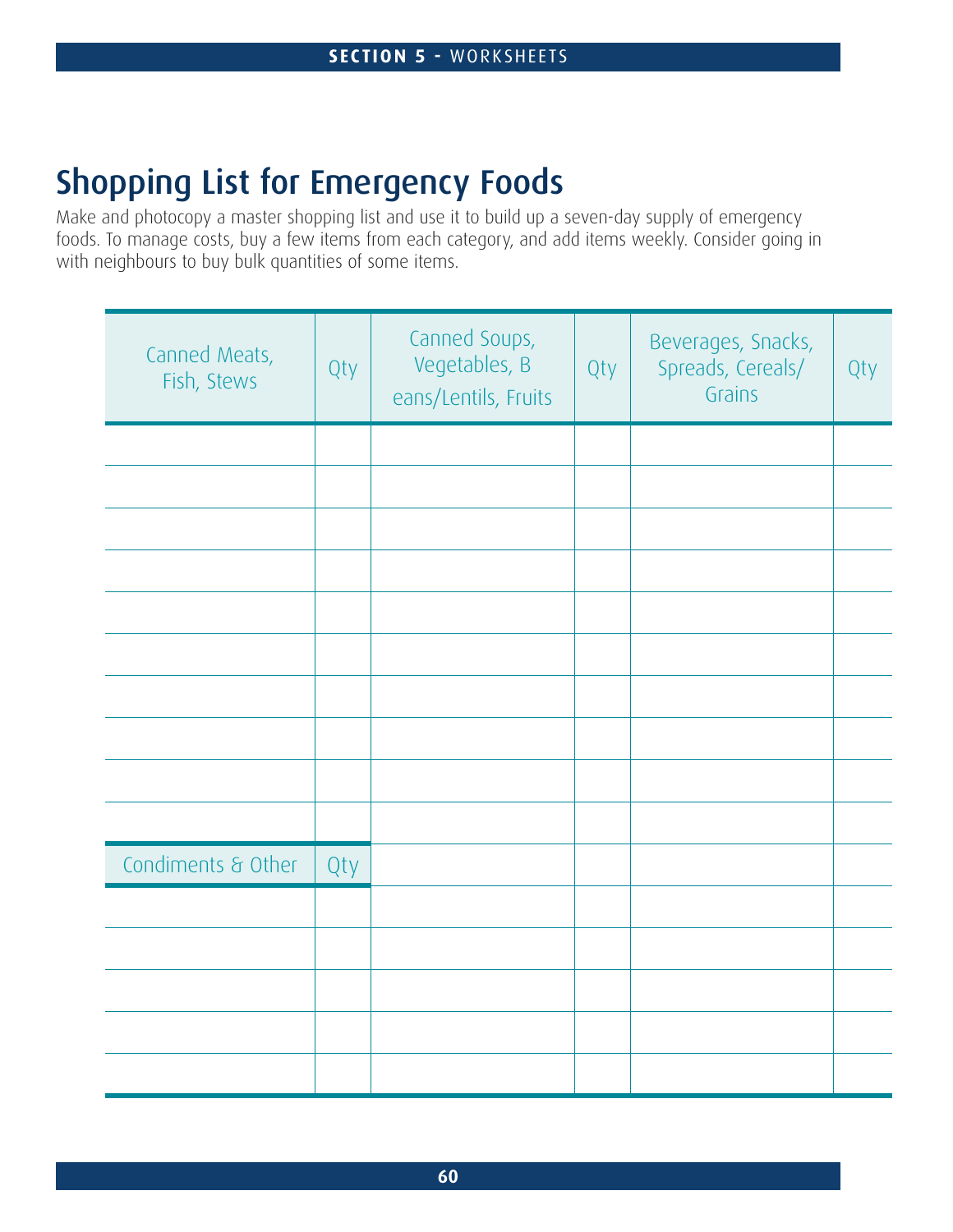# Home Kit: 'KISS' Cooking Equipment (Keep It Super-Simple)

- $\Box$  manual can opener (invest in a good one that always works)
- $\Box$  utility knife
- $\Box$  bottle opener
- $\Box$  emergency stove and fuel supply
- $\Box$  waterproof matches
- $\Box$  pot and pan (with lids)
- $\Box$  ladle, spatula, serving spoon, BBQ tongs
- $\Box$  oven mitts or pot holders
- $\Box$  paper towels (lots)
- $\Box$  heavy-duty aluminum foil
- $\Box$  heavy duty plastic garbage bags
- $\Box$  disposable cutlery, dishes and cups (to reduce potable water consumption)
- $\Box$  dish detergent, pot scrubber and unscented chlorine bleach

## Tips

- Pressure cookers reduce cooking time and emergency fuel consumption during a simple power outage, but in more complex and disruptive disasters such as floods and earthquakes, prepare food that can be quickly heated or eaten cold.
- Have at least one alternative to your kitchen stove (for example: kerosene camp stove; sterno stove; compact emergency stove with fuel pellets; buffet burner with butane cartridges (a.k.a. "storm buster"); charcoal/propane/natural gas barbecue, hibachi).
- Be aware: Small butane cartridge stoves are generally safe for indoor use, but barbeques, camp stoves and most other types of emergency stoves and fuels emit deadly amounts of carbon monoxide and are not safe for indoor use. Store extra propane, charcoal, lighter fluid, and matches outside.
- Know how and where to operate the emergency stove safely. In all situations, ensure that the stove is on a stable, non-flammable surface and away from combustibles such as drapery, furnishings, dry grasses, chemicals, etc. Do not try to cook over a live flame if aftershocks are occuring frequently.
- Fireplaces inspect chimney and flue for cracks before using.
- Small portable stoves and compact fuels are easy to carry if you are evacuated and must provide your own cooking equipment.
- Heavy-duty aluminum foil saves having to clean a pan, thus saving potable water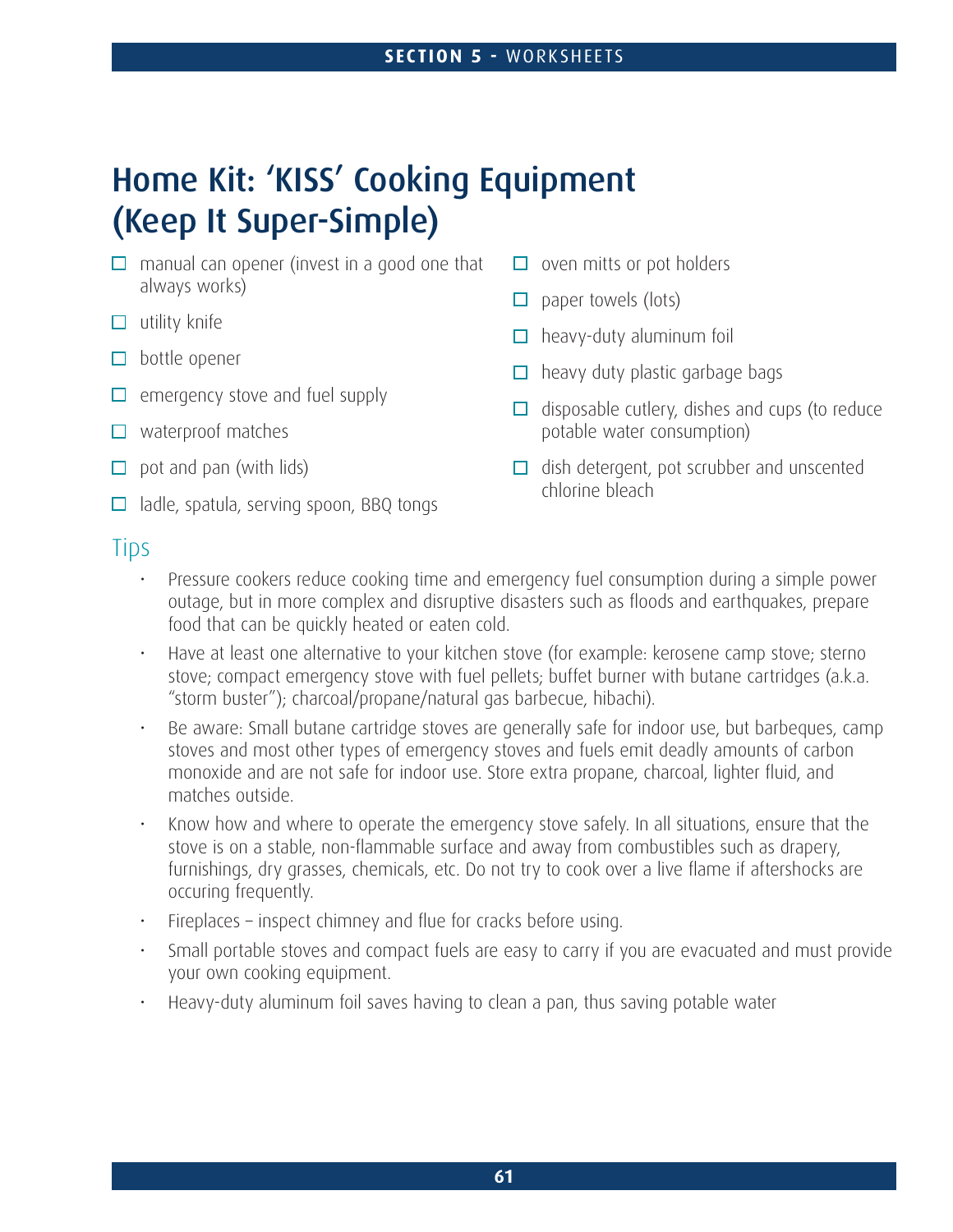# Worksheets: Family Reunification and Sheltering Plan

- Collect the information you will need to fill out the forms.
- Develop your rough draft separately and then write the final details onto the pages in this workbook as a handy reference tool.
- Give each family member a photocopy of the sheets in a waterproof/Ziploc bag for the Grab & Go Kit.
- Update the information as needed.
- Keep this workbook easily accessible (for example, by the main phone).

## Reunification Plan (Rendezvous Sites)

Enter this information on the wallet cards (next page).

- **MEET AT HOME**
- **MEET AT FRIEND'S/NEIGHBOUR'S HOUSE** (name, address, phone)

#### **LOCATION OUTSIDE OUR IMMEDIATE AREA** (details)

#### **SHELTERING OPTIONS**

- **HOME**
-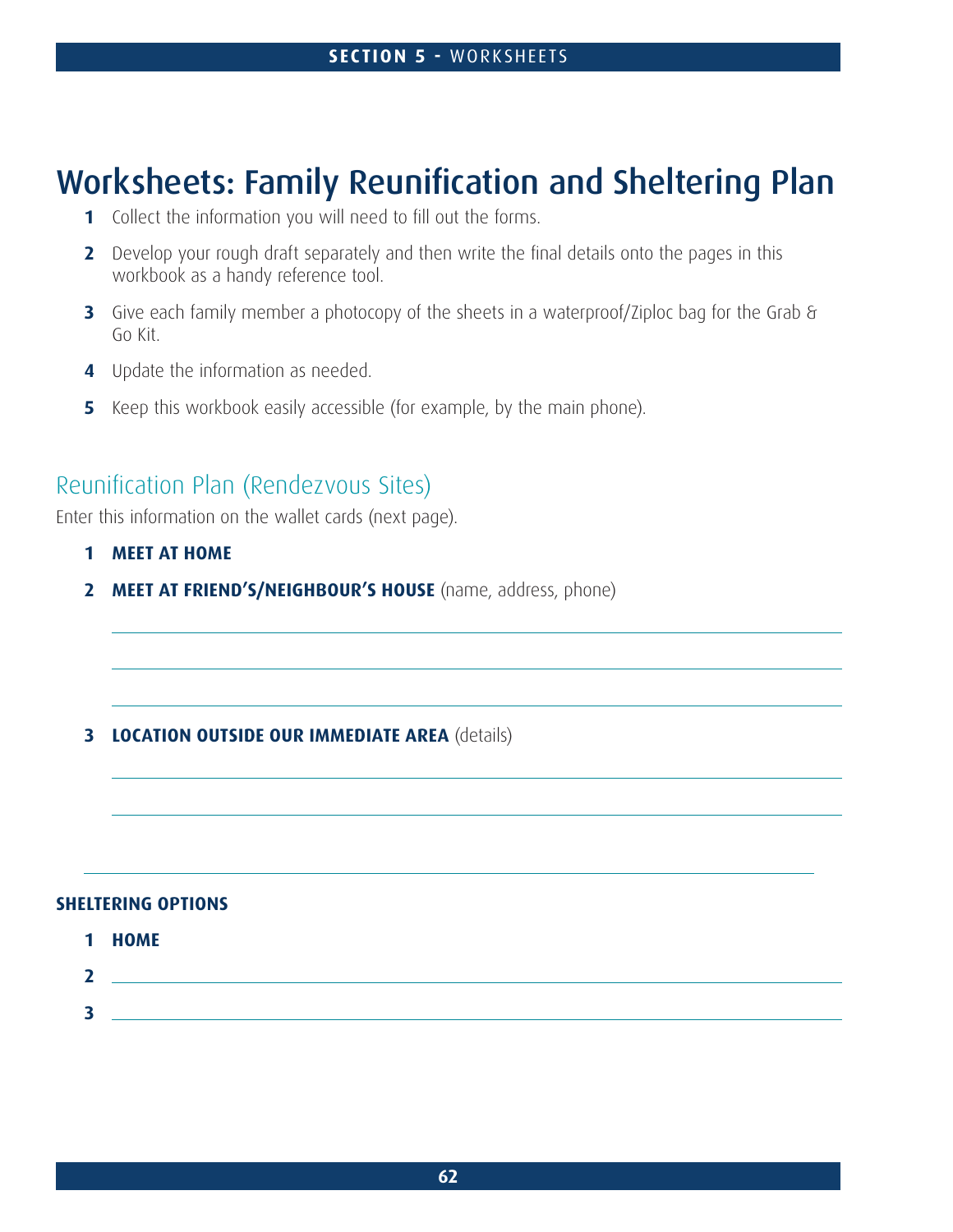## **SECTION 5 -** WORKSHEETS

#### **FAMILY MEMBERS' INFORMATION**

|                         | Home Address          |                                                                                                                       |
|-------------------------|-----------------------|-----------------------------------------------------------------------------------------------------------------------|
|                         |                       |                                                                                                                       |
|                         |                       |                                                                                                                       |
| 1                       | Name                  | <u> 1980 - Johann Barn, mars ann an t-Amhain Aonaich an t-Aonaich an t-Aonaich ann an t-Aonaich ann an t-Aonaich</u>  |
|                         | Work/School Address   | the control of the control of the control of the control of the control of the control of                             |
|                         | Phone                 |                                                                                                                       |
|                         | MSP Medical #         | and the state of the state of the state of the state of the state of the state of                                     |
|                         | Medications/Allergies | <u> 1980 - Johann Stoff, deutscher Stoff, der Stoff, der Stoff, der Stoff, der Stoff, der Stoff, der Stoff, der S</u> |
|                         |                       |                                                                                                                       |
| $\overline{2}$          | Name                  | the control of the control of the control of the control of the control of the control of                             |
|                         | Work/School Address   |                                                                                                                       |
|                         | Phone                 |                                                                                                                       |
|                         | MSP Medical #         |                                                                                                                       |
|                         | Medications/Allergies | <u> 1980 - Johann Barn, mars an t-Amerikaansk politiker (</u>                                                         |
|                         |                       |                                                                                                                       |
| $\overline{\mathbf{3}}$ | Name                  | <u> 1980 - Johann Barn, mars ann an t-Amhain Aonaich an t-Aonaich an t-Aonaich ann an t-Aonaich ann an t-Aonaich</u>  |
|                         | Work/School Address   | the control of the control of the control of the control of the control of the control of                             |
|                         | Phone                 |                                                                                                                       |
|                         | MSP Medical #         |                                                                                                                       |
|                         | Medications/Allergies |                                                                                                                       |
|                         |                       |                                                                                                                       |
| 4                       | Name                  |                                                                                                                       |
|                         | Work/School Address   | <u> 1980 - Johann John Stein, marwolaethau (b. 1980)</u>                                                              |
|                         | Phone                 |                                                                                                                       |
|                         | MSP Medical #         |                                                                                                                       |
|                         | Medications/Allergies |                                                                                                                       |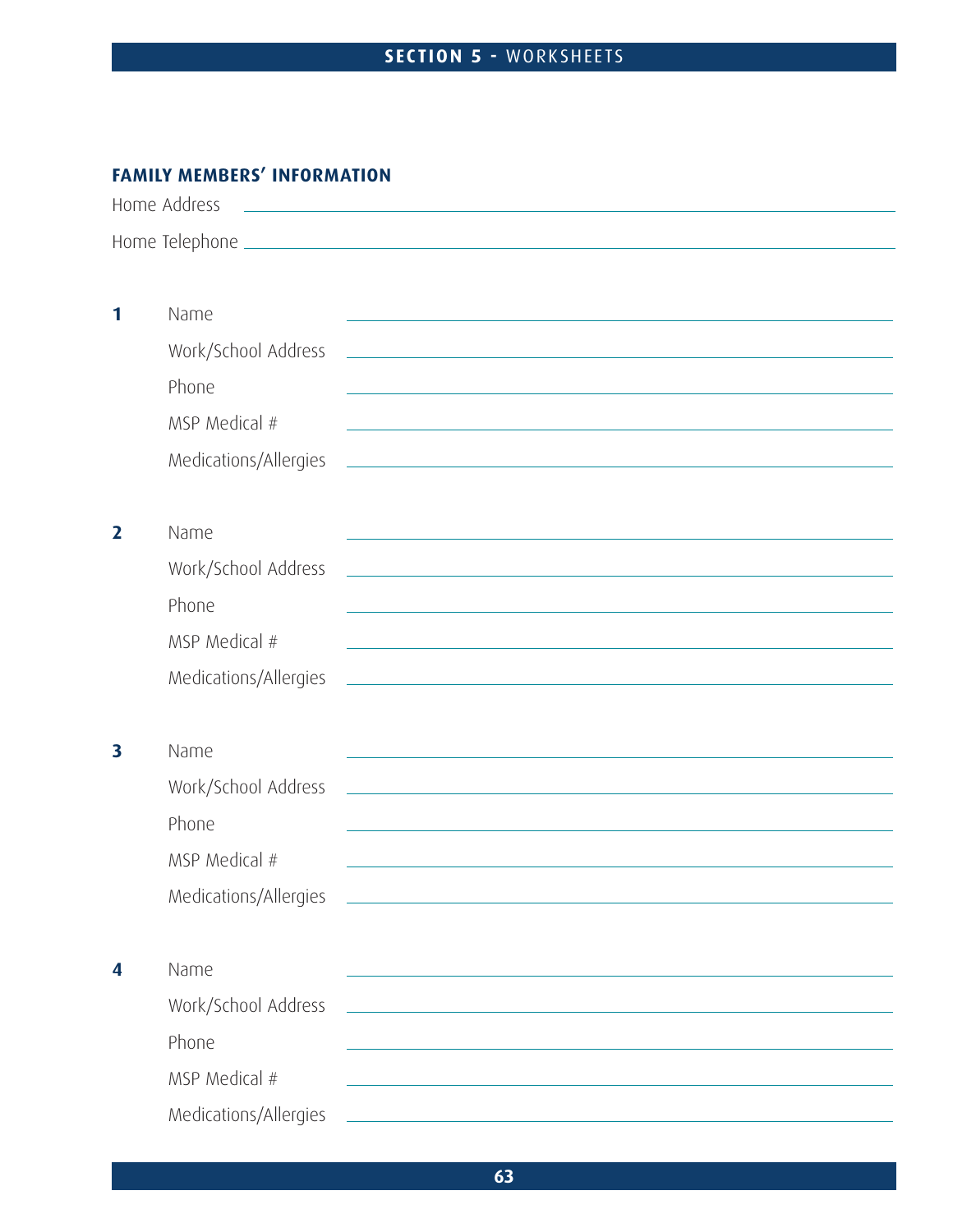# **SECTION 5 -** WORKSHEETS

# **LOCAL CONTACTS (NEIGHBOURS, INSURERS, DOCTOR, ETC.)**

| Name    | <u> 1989 - Andrea Station, amerikansk politiker (d. 1989)</u>                                                                                                                                                                 |
|---------|-------------------------------------------------------------------------------------------------------------------------------------------------------------------------------------------------------------------------------|
|         | Address experiences and the set of the set of the set of the set of the set of the set of the set of the set of the set of the set of the set of the set of the set of the set of the set of the set of the set of the set of |
|         |                                                                                                                                                                                                                               |
| Phone   | <u> 1989 - Johann Harry Harry Harry Harry Harry Harry Harry Harry Harry Harry Harry Harry Harry Harry Harry Harry</u>                                                                                                         |
| Email   | <u> 1980 - Andrea Andrew Maria (h. 1980).</u>                                                                                                                                                                                 |
|         |                                                                                                                                                                                                                               |
| Name    | <u> 1980 - Johann Barn, fransk politik (d. 1980)</u>                                                                                                                                                                          |
|         |                                                                                                                                                                                                                               |
| Phone   | <u> 1989 - Johann Harry Harry Harry Harry Harry Harry Harry Harry Harry Harry Harry Harry Harry Harry Harry Harry</u>                                                                                                         |
|         |                                                                                                                                                                                                                               |
| Email   | <u> 1989 - Andrea Station Barbara, actor a contra a contra a contra a contra a contra a contra a contra a con</u>                                                                                                             |
|         |                                                                                                                                                                                                                               |
| Name    | <u> 1989 - Andrea Stadt Britain, amerikansk politik (* 1908)</u>                                                                                                                                                              |
|         |                                                                                                                                                                                                                               |
| Phone   | <u> 1980 - Andrea Station Barbara, actor a component de la componentación de la componentación de la componentaci</u>                                                                                                         |
|         |                                                                                                                                                                                                                               |
| Email   | <u> 1980 - Andrea Stadt Britain, amerikansk politik (d. 1980)</u>                                                                                                                                                             |
|         |                                                                                                                                                                                                                               |
| Name    | <u> 1980 - Johann Barn, mars ann an t-Amhainn an t-Amhainn an t-Amhainn an t-Amhainn an t-Amhainn an t-Amhainn a</u>                                                                                                          |
| Address |                                                                                                                                                                                                                               |
| Phone   | <u> 1990 - Johann Barbara, martin a</u>                                                                                                                                                                                       |
|         |                                                                                                                                                                                                                               |
| Email   |                                                                                                                                                                                                                               |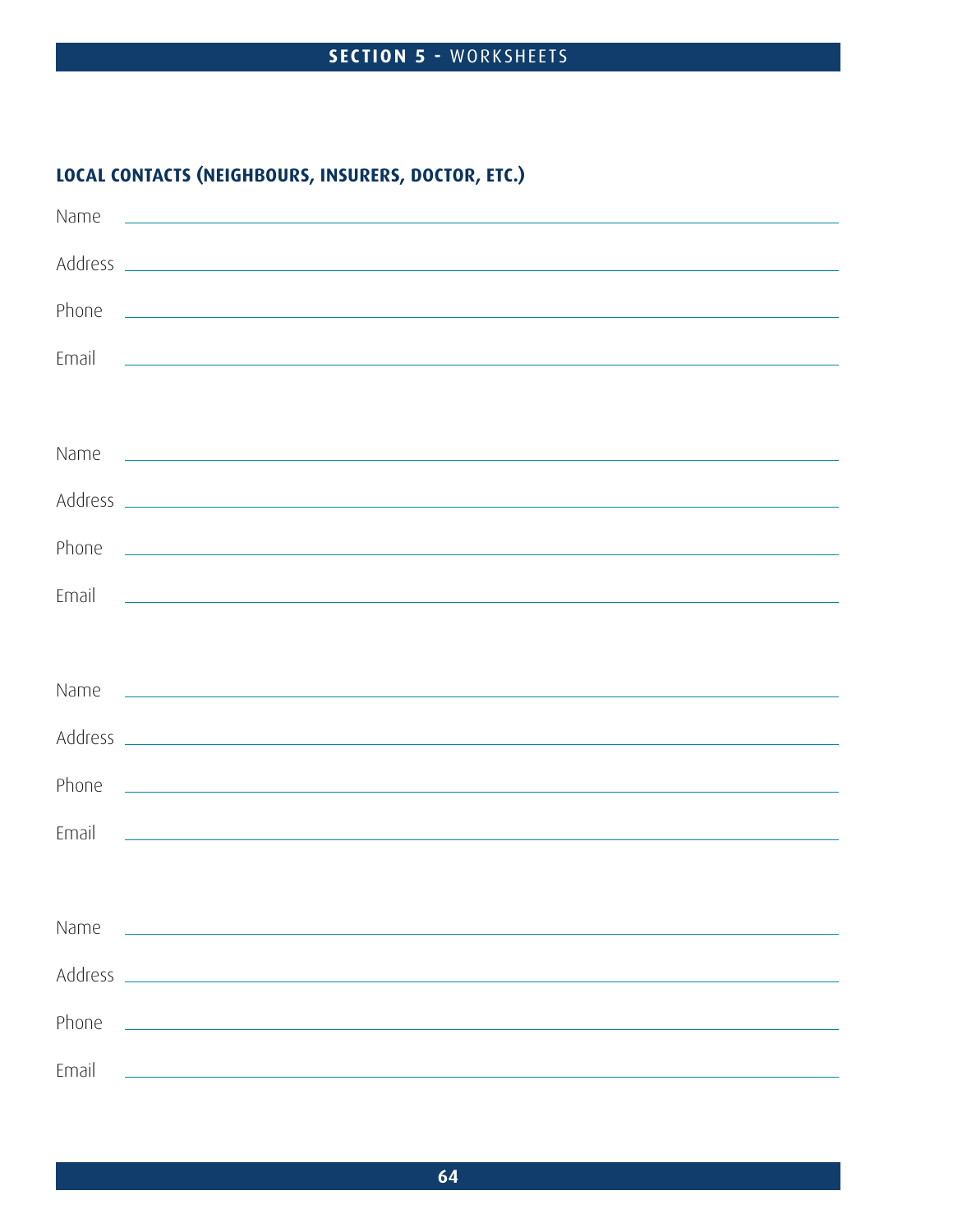#### **PETS & FARM ANIMALS – EMERGENCY CONTACTS**

| Animal Control       |                                                                                                                        |
|----------------------|------------------------------------------------------------------------------------------------------------------------|
| Boarding Kennel      | and the control of the control of the control of the control of the control of the control of the control of the       |
| Emergency Clinic     | <u> 1989 - Johann Stoff, deutscher Stoffen und der Stoffen und der Stoffen und der Stoffen und der Stoffen und der</u> |
| Poison Centre        |                                                                                                                        |
| Humane Society       |                                                                                                                        |
| Micro Chip Registry  | <u> 1989 - Johann Stein, mars and de Brazilian (b. 1989)</u>                                                           |
| Missing Pet Registry | <u> Alexandria de la contrada de la contrada de la contrada de la contrada de la contrada de la contrada de la c</u>   |
| Out-of-Town Contact  |                                                                                                                        |
| Pet Sitter           |                                                                                                                        |
| Alt. Pet Sitter      |                                                                                                                        |

#### **PRIMARY VETERINARIAN**

| Name              |                                                                   |  |  |
|-------------------|-------------------------------------------------------------------|--|--|
| Address           | <u> 1989 - Andrea Station, amerikansk politik (</u>               |  |  |
| <b>Directions</b> | <u> 1980 - Andrea State Barbara, amerikan personal (h. 1980).</u> |  |  |
|                   |                                                                   |  |  |
| Hours             |                                                                   |  |  |

#### **ALTERNATE VETERINARIAN**

| Name              |                                                                                                                       |  |  |
|-------------------|-----------------------------------------------------------------------------------------------------------------------|--|--|
| Address           | <u> 1989 - Andrea Station, amerikansk politik (d. 1989)</u>                                                           |  |  |
| <b>Directions</b> | <u> 1980 - Andrea State Barbara, amerikan personal di personal dengan personal dengan personal dengan personal de</u> |  |  |
|                   |                                                                                                                       |  |  |
| Hours             |                                                                                                                       |  |  |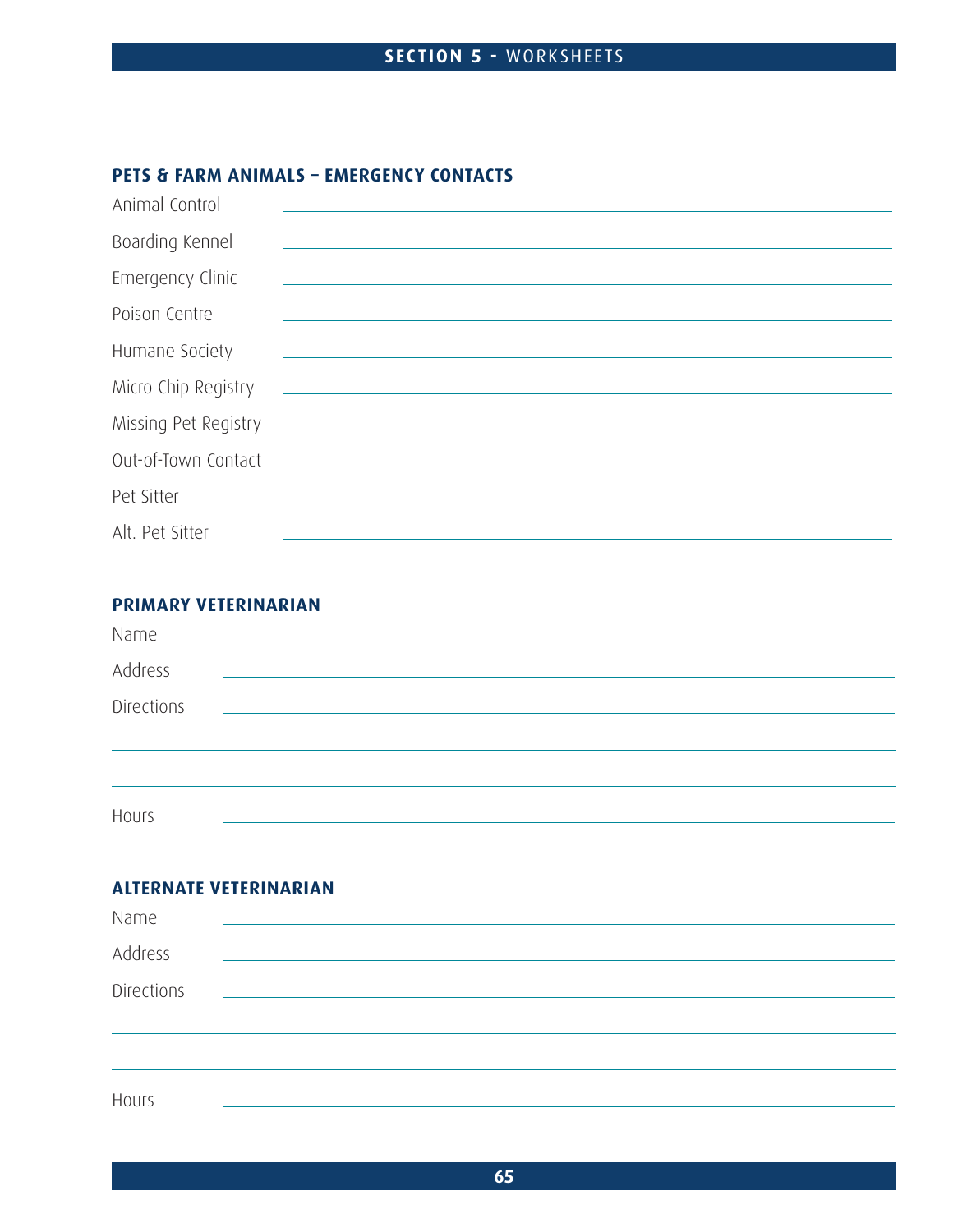Below are four wallet cards to clip and fold. Photocopy this page, complete the information, and make enough completed copies so that each family member has a card to carry in a wallet or Grab & Go bag.

| <b>OUT-OF-PROVINCE EMERGENCY CONTACT</b>                                                 | <b>RENDEZVOUS POINTS</b>                                                                                                     |
|------------------------------------------------------------------------------------------|------------------------------------------------------------------------------------------------------------------------------|
| Name<br><u> 1980 - Johann Barn, mars an t-Amerikaansk politiker (</u>                    | $\pm$ 1. HOME                                                                                                                |
| Home Phone <u>_______________________________</u>                                        | 2.<br><u> 1980 - Andrea Station, amerikansk politik (</u>                                                                    |
| Cell/Pager $\qquad \qquad$                                                               |                                                                                                                              |
| Email                                                                                    | <u> 1980 - John Stein, Amerikaansk politiker (</u>                                                                           |
| <b>OUT-OF-PROVINCE EMERGENCY CONTACT FRENDEZVOUS POINTS</b>                              |                                                                                                                              |
| Name                                                                                     |                                                                                                                              |
|                                                                                          |                                                                                                                              |
| Work Phone <u>_________________________________</u>                                      | <u> 1980 - Johann Barn, mars ann an t-Amhain ann an t-Amhain an t-Amhain an t-Amhain an t-Amhain an t-Amhain an t-</u><br>2. |
| Cell/Pager $\qquad \qquad$                                                               | <u> 1989 - Andrea Station, amerikansk politik (</u>                                                                          |
| Email<br><u> 1990 - Johann Barn, mars ann an t-Amhain ann an t-</u>                      |                                                                                                                              |
| <b>OUT-OF-PROVINCE EMERGENCY CONTACT</b>                                                 | <b>RENDEZVOUS POINTS</b>                                                                                                     |
| Name                                                                                     |                                                                                                                              |
|                                                                                          | 2.<br>and the control of the control of the control of the control of the control of                                         |
| Work Phone <u>______________________________</u>                                         |                                                                                                                              |
| Cell/Pager                                                                               | <u> 1989 - Johann Barbara, martxa alemaniar a</u>                                                                            |
| Email<br><u> The Communication of the Communication of the Communication</u>             |                                                                                                                              |
| <b>OUT-OF-PROVINCE EMERGENCY CONTACT FRENDEZVOUS POINTS</b>                              |                                                                                                                              |
| Name                                                                                     |                                                                                                                              |
| Home Phone <u>_____________________________</u>                                          | 2.<br><u> 1980 - Andrea Station, amerikansk politik (d. 1980)</u>                                                            |
| Work Phone <u>________________________________</u>                                       |                                                                                                                              |
| Cell/Pager                                                                               | <u> 1980 - Jan Stern Stern Stern Stern Stern Stern Stern Stern Stern Stern Stern Stern Stern Stern Stern Stern St</u>        |
| Email<br>the contract of the contract of the contract of the contract of the contract of |                                                                                                                              |
|                                                                                          | 66                                                                                                                           |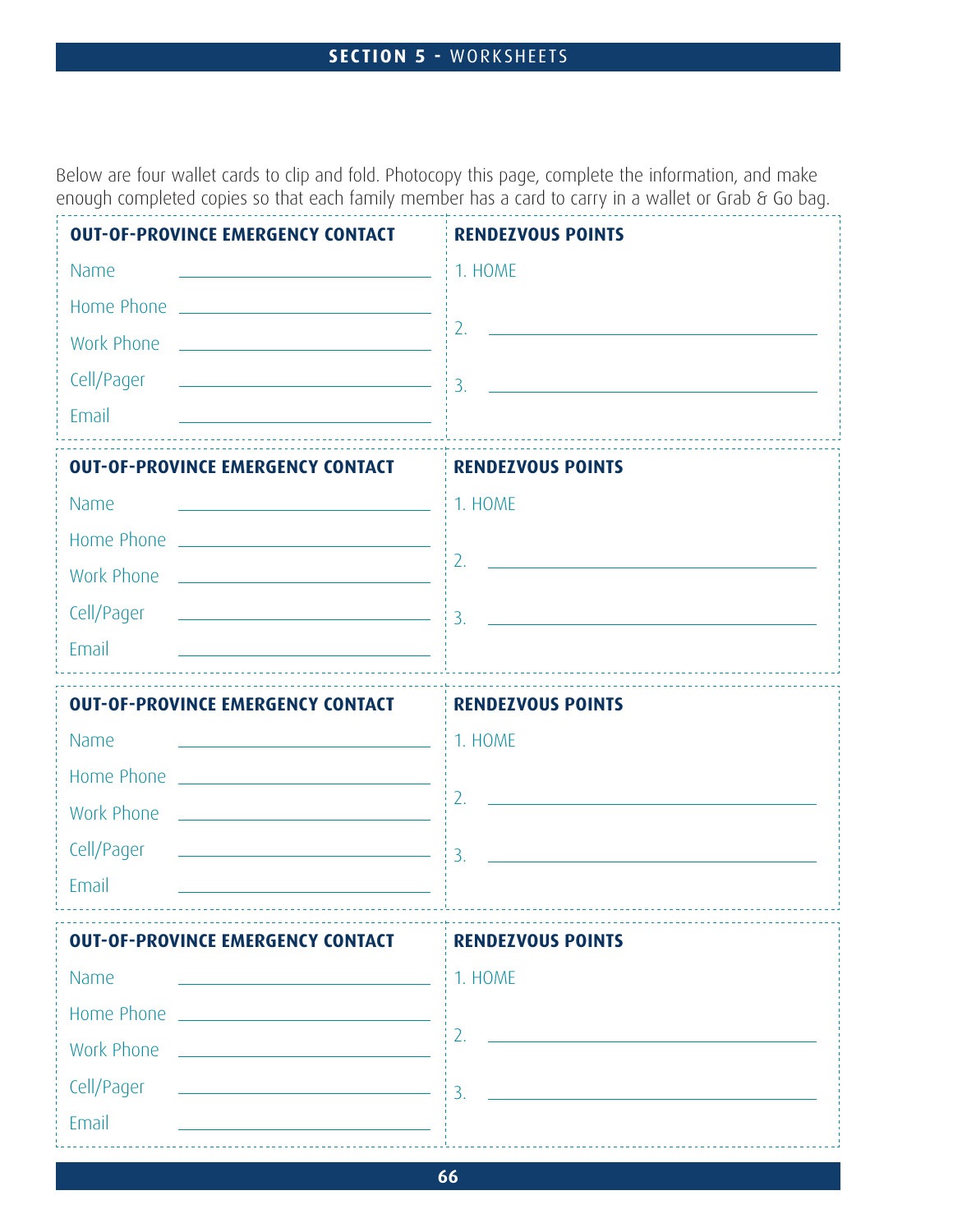# **SECTION 5 -** WORKSHEETS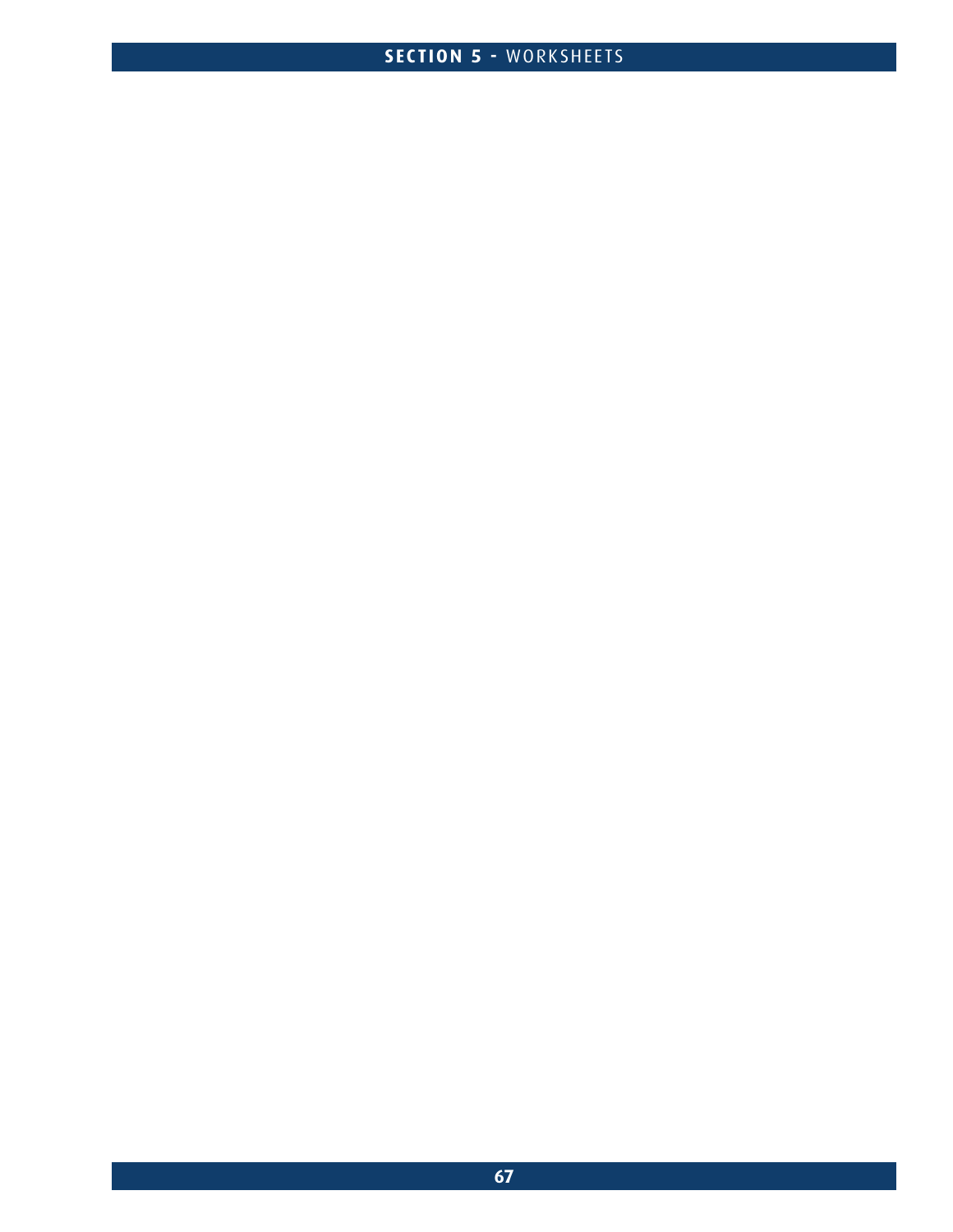# Important Family Documents and Small Valuables

(For evacuations – items not already in your Grab & Go Kits)

At the top of the list, place items that can be carried on foot along with (or inside) the Grab & Go Kit. Be realistic about how much you can gather in the time available, and how much weight and bulk you can carry. Consider that you might need hands free to accompany pets, small children or people with disabilities. Also, consider where you can store the valuables when you reach your destination.

List by priority, and note location:

|                         | the control of the control of the control of the control of the control of the control of |
|-------------------------|-------------------------------------------------------------------------------------------|
| $\overline{2}$          |                                                                                           |
|                         |                                                                                           |
| $\overline{\mathbf{3}}$ |                                                                                           |
| 4                       |                                                                                           |
| 5                       |                                                                                           |
|                         |                                                                                           |
| 6                       | <u> 1989 - John Stone, amerikansk politiker (* 1989)</u>                                  |
| $\overline{\mathbf{z}}$ |                                                                                           |
| 8                       |                                                                                           |
| 9                       |                                                                                           |
|                         |                                                                                           |
| 10                      |                                                                                           |
| 11                      |                                                                                           |
|                         |                                                                                           |
| 12                      |                                                                                           |

#### **OTHER/NOTES**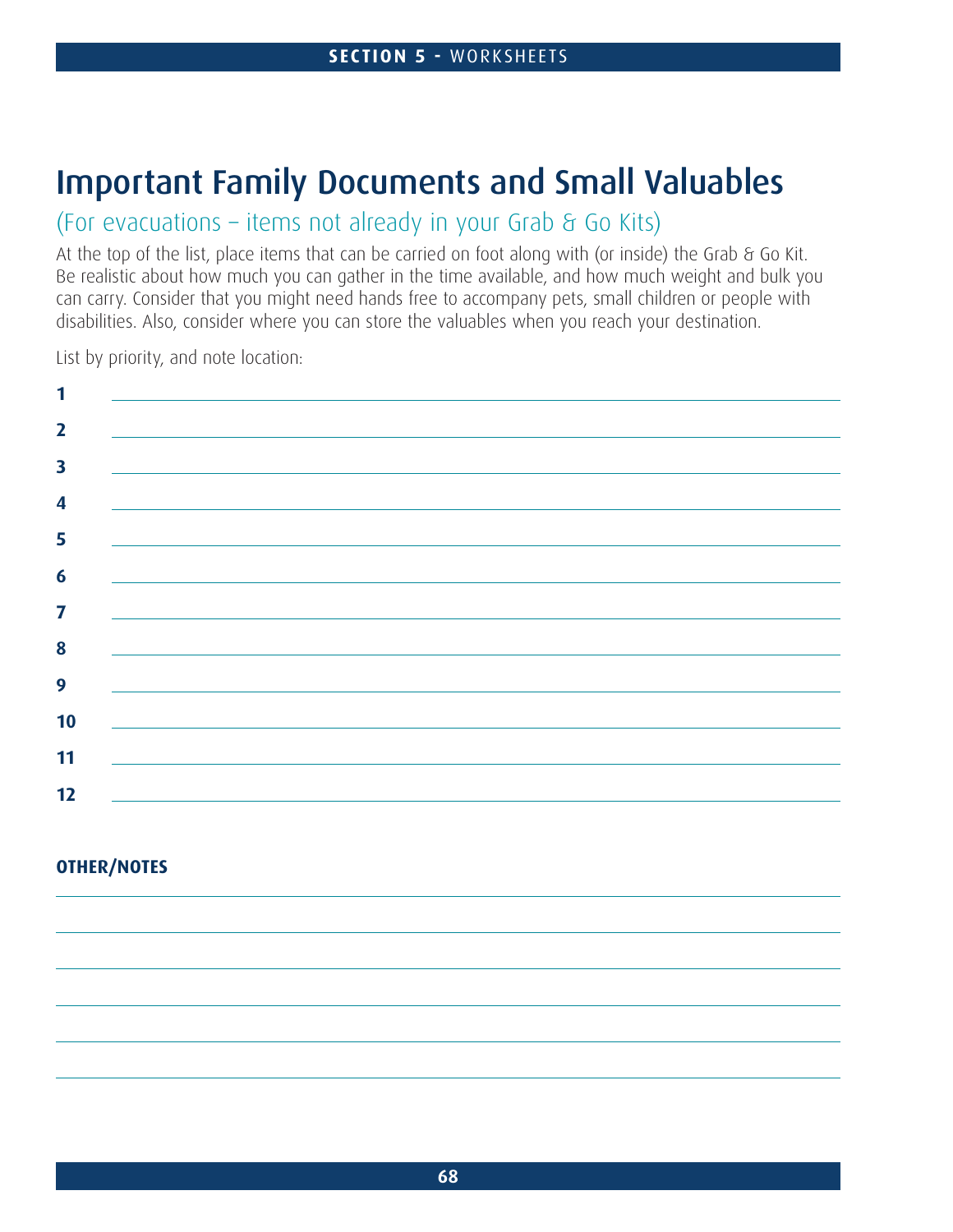# **SECTION 5 -** WORKSHEETS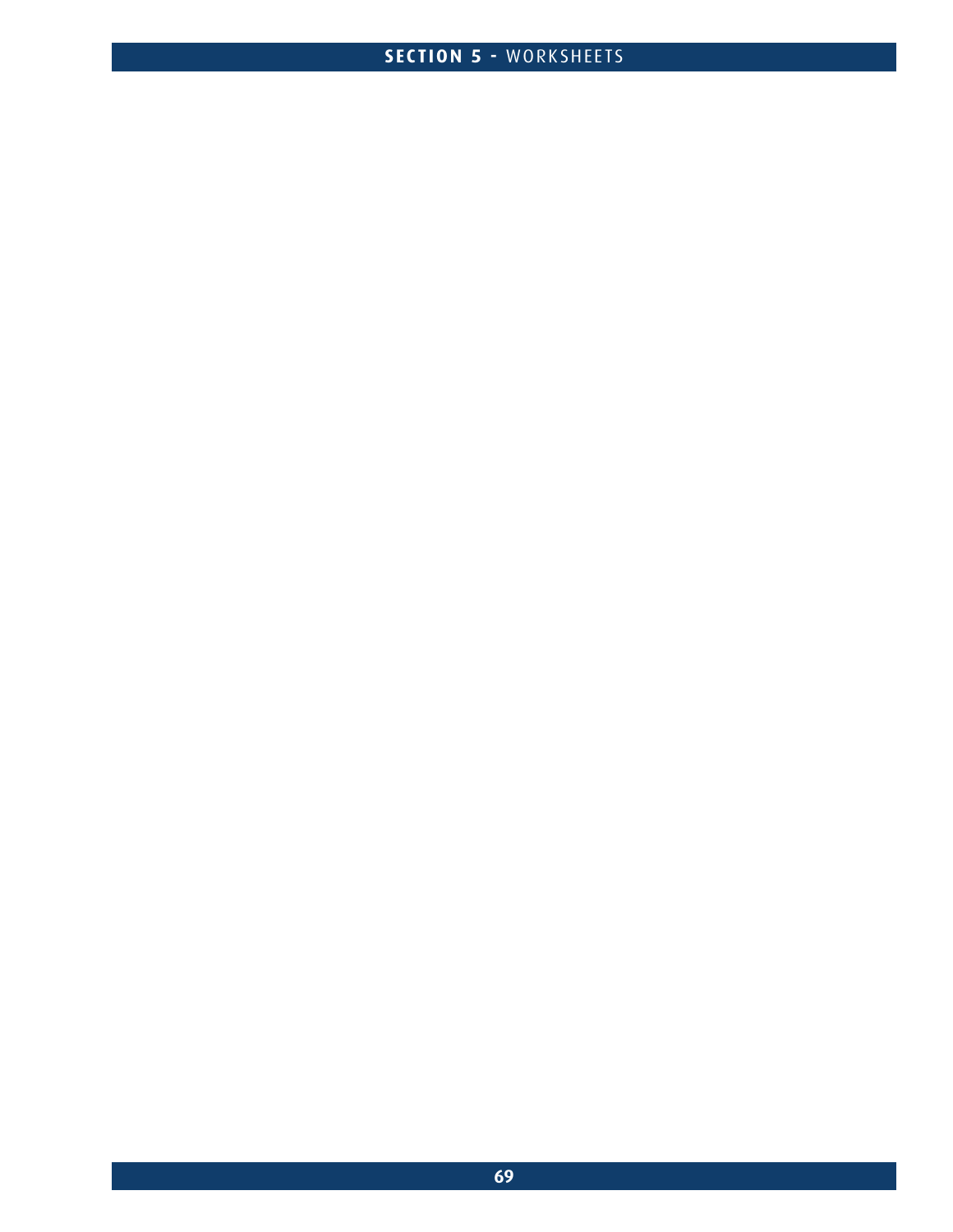# Home Safety Hunt

Involve your whole family in the home safety hunt. Identify what needs to be done and then make a plan to do it one step at a time. Every change you make helps a little, and some changes help a lot.

| Yes | N <sub>0</sub> |                                                                                                                                | Fixed |
|-----|----------------|--------------------------------------------------------------------------------------------------------------------------------|-------|
|     |                | Cooking areas are clean, and clear of combustibles.                                                                            |       |
|     |                | Electrical outlets near water are Ground Fault Interrupt (GFI) equipped.                                                       |       |
|     |                | Hot water heater is secured to wall studs.                                                                                     |       |
|     |                | Tall furniture is secured to walls (ideally, to wall studs).                                                                   |       |
|     |                | Heavy objects are on lower shelves or in lower cupboards.                                                                      |       |
|     |                | Electronic equipment and small appliances are secured to shelves.                                                              |       |
|     |                | Mirrors and framed pictures are secured with earthquake hangers and<br>are not placed above beds.                              |       |
|     |                | Hanging plants and lights are securely attached to ceilings and will not<br>hit windows if they swing.                         |       |
|     |                | Cupboards and storage cabinet doors have earthquake-resistant<br>latches.                                                      |       |
|     |                | Chemicals are stored safely.                                                                                                   |       |
|     |                | House is bolted to its foundation.                                                                                             |       |
|     |                | Cripple walls have been strengthened.                                                                                          |       |
|     |                | Chimneys are stable, and plywood sheeting is nailed or screwed to<br>the attic floor at the base of chimneys                   |       |
|     |                | There are smoke detectors and carbon monoxide detectors in good<br>working order on each floor of the house and near bedrooms. |       |
|     |                | A qualified professional has installed flexible pipe fittings to minimize<br>line ruptures, natural gas leaks and water leaks. |       |
|     |                | ABC fire extinguishers are easily accessible on each floor of the house,<br>especially in kitchen, garage and workshop.        |       |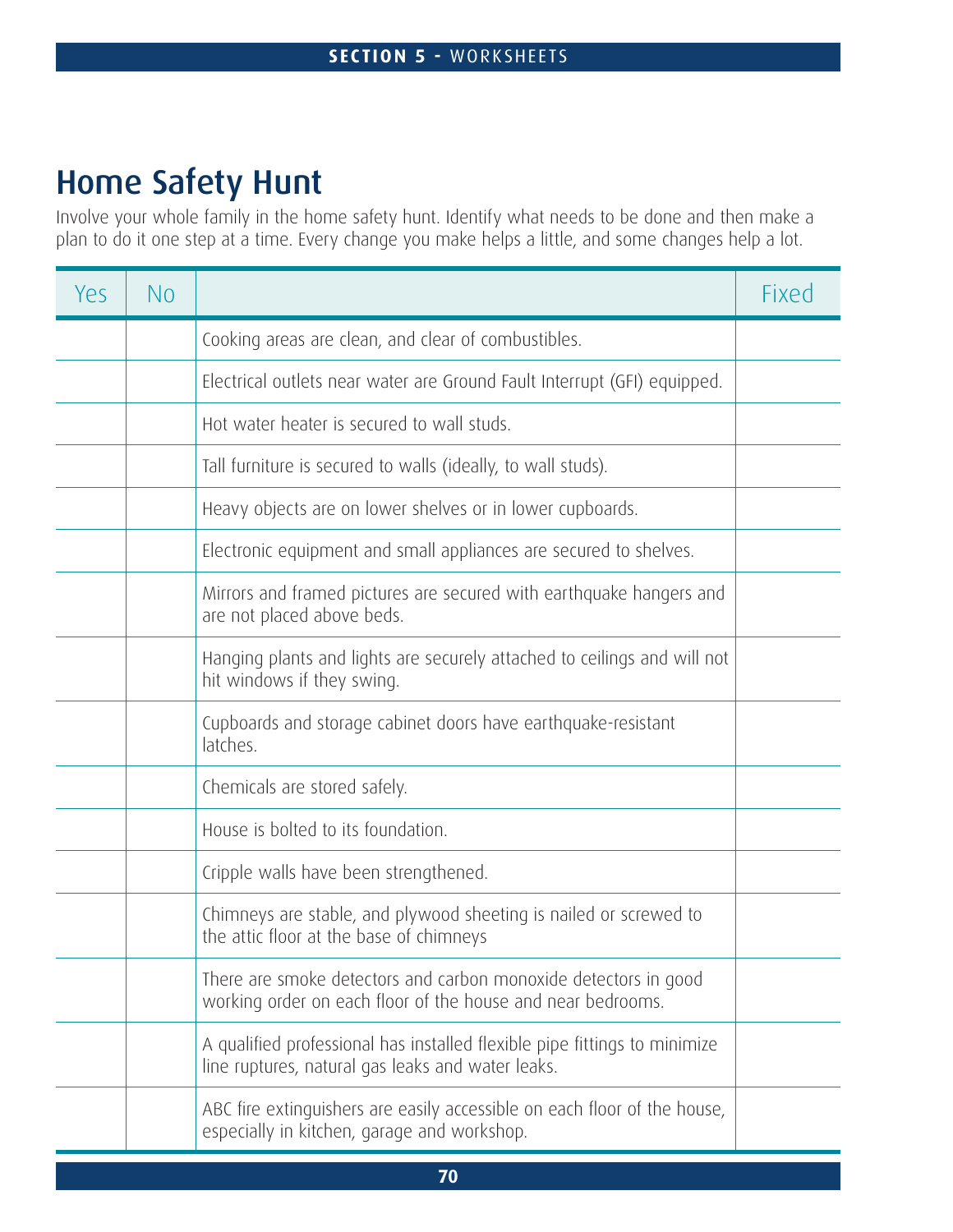# Entering Your Home: Inspection Checklist

If you are using a flashlight, turn it on before entering to avoid a spark that could ignite gas that may be leaking inside. Enter carefully, watching for loose boards and slippery floors.

# 1. Critical Safety Checks

- **Natural gas** Do not smoke or use oil, gas lanterns, candles, or torches, or turn cameras/cell phones and switches on or off until you are sure there is no gas or other flammable materials present. If you detect natural gas, open a window and leave immediately. Turn off the gas at the meter if you can. Call the gas company from another location.
- **Sparks, broken or frayed wires** Check the electrical system. If you are wet, standing in water, or unsure of your safety, do not enter. If possible, turn off the electricity at the circuit box. If unsafe, leave the building and call for help. Do not turn lights on until you are sure they are safe to use. Have an electrician inspect your wiring.
- $\Box$  **Roof, foundation, and chimney cracks** If it looks as if the building may collapse, leave immediately and stay back twice the distance of the height of the house. If only the chimney is unstable, stay well back and rope off areas that may be hit by falling bricks or masonry.
- **Wild Animals** If a wild animal is trapped in your house, open a door or window and stay back so it can escape. Call animal control or wildlife officials if the animal will not leave.

## 2. Damage Assessment and Clean-up

- **For insurance purposes, take pictures of damages.** Keep good records of repair and cleaning costs, including the hours your family and friends spend cleaning, etc.
- **Basement** Basement walls may collapse and the floor may buckle if the basement is pumped out while the surrounding ground is still waterlogged. If your basement is flooded, pump it out gradually (about 1/3 of the water per day) to avoid damage.
- **Household chemical spills** Clean up spills and safely dispose of used rags / paper towels to avoid spontaneous combustion. Disinfect items that may have been contaminated by raw sewage, bacteria or chemicals. Also clean salvageable items.
- □ **Appliances** If appliances are wet, turn off the electricity at the circuit box. Then unplug appliances and let them dry out. Have a professional check them before using them again.
- **Water and sewage systems** If pipes are damaged, turn off the main water valve. Check with local authorities before using water as it could be contaminated. Pump out wells and have the water tested before drinking. Do not flush toilets until you know that sewage lines are intact.
- **Cabinets** Open cabinets carefully and watch for falling objects.
- **□ Food and other supplies** Throw out all food and other supplies that may be contaminated or that may have come into contact with floodwater.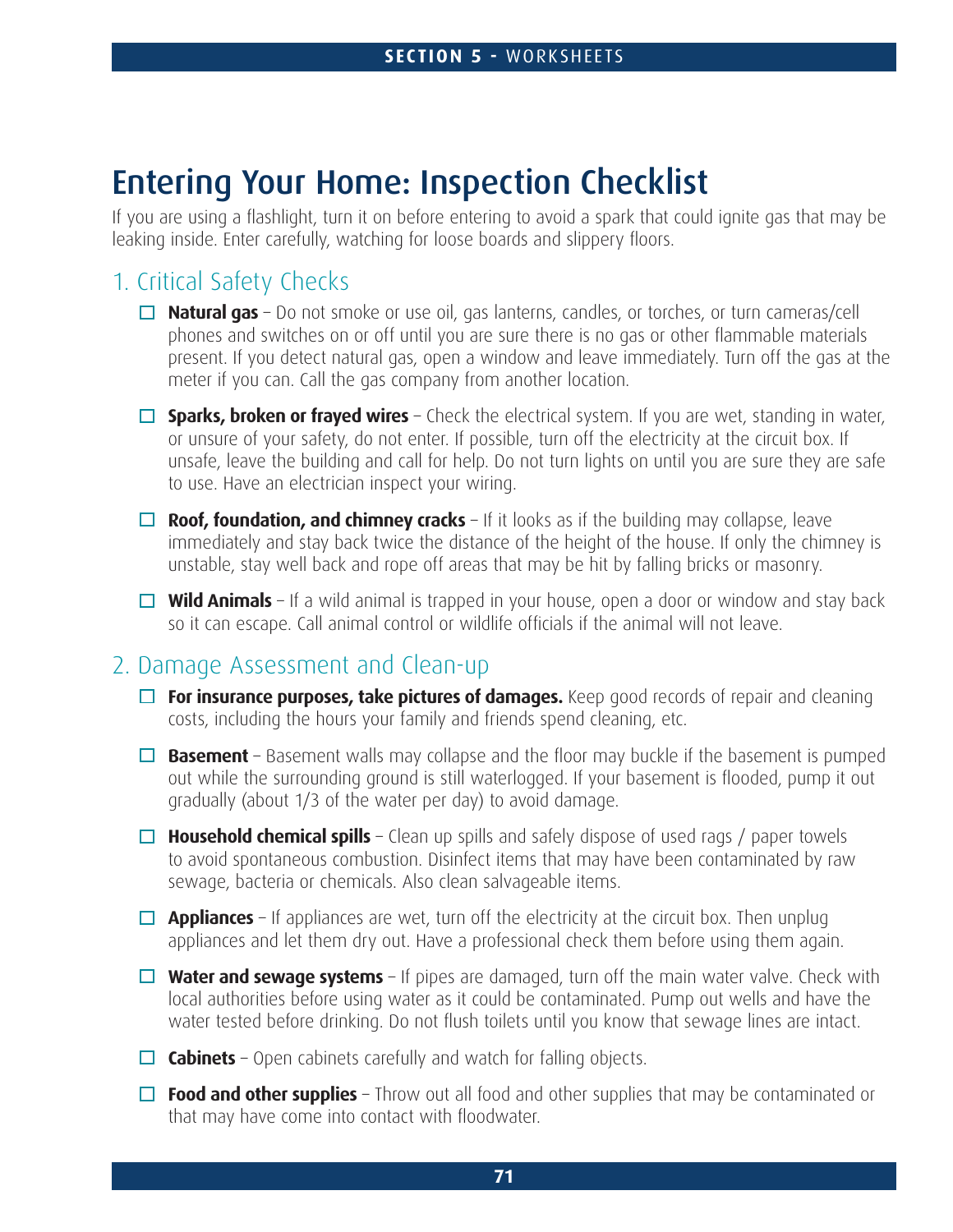# Home Fire Safety Worksheet

# Simple steps that can save your life. Check off completed items:

- $\Box$  Install smoke detectors on every level of your home. Place them on the ceiling outside bedrooms, in stairways, and near (but not in) the kitchen.
- $\Box$  Install high quality carbon monoxide (CO) detectors if your home heating or cooking is supplied by natural gas, propane, or if you have a wood burning fireplace or stove. Place the CO detectors near bedrooms, and away from gas appliances.
- $\Box$  Test and vacuum the smoke and CO detectors once a month and replace any batteries every six months when the clocks change. Replace detectors immediately if they fail to test properly; otherwise, follow the manufacturer's recommendations for maximum operating life before replacement is needed (even if the detectors appear to be operating properly). If you can't find the life span recommendation, replace your smoke detectors after 10 years and your CO detectors after five years.
- $\Box$  Purchase ABC type fire extinguishers for each floor of your home, plus extras for the kitchen and hobby room/workshop.
- $\Box$  If you work with flammable metals, oils or solvents in your hobby room/workshop, you should consider purchasing a D type extinguisher as well as a proper oily-waste container (these are metal receptacles with lids and ventilated bottoms) for rags that are oil or solvent-soaked. Do not clean oily or solvent soaked rags in your washer or clothes dryer.
- $\Box$  Clean out storage areas. Do not let trash and recycling materials stack up.
- $\Box$  Plan and review escape routes with your family. Practice escaping from each room in the daytime and in the dark. Teach family members to avoid elevators, and to stay low to the floor to avoid deadly fumes when escaping from a fire.
- $\Box$  Designate a safe meeting place outside the home where family can assemble, count heads and wait for the fire department.
- $\Box$  Make sure all windows can open and are not nailed or painted shut. Make sure security gratings on windows have a safety feature allowing the window to be easily opened from the inside.
- $\Box$  Consider escape ladders on the upper floors if your home has more than one level.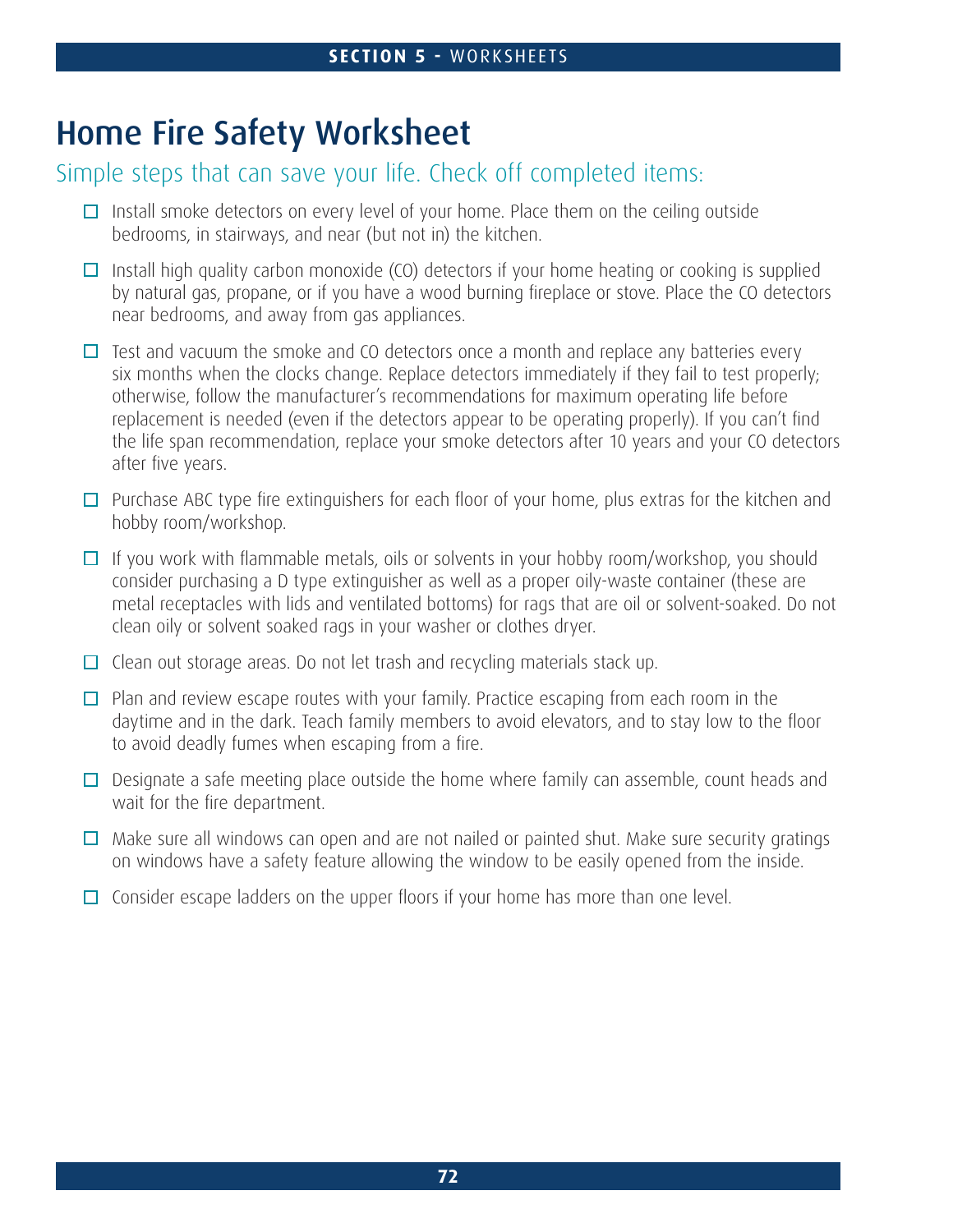## **SECTION 5 -** WORKSHEETS